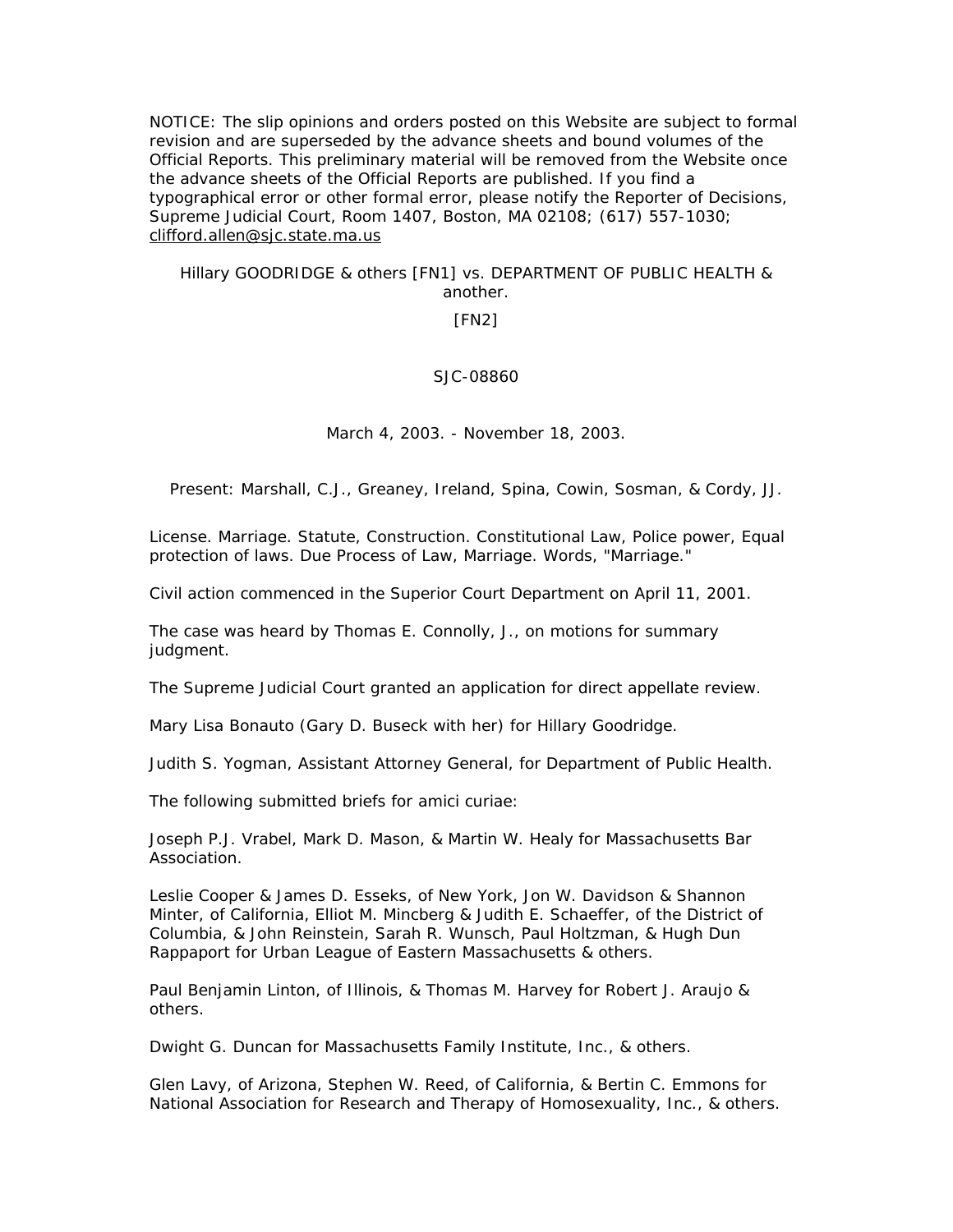*Robert W. Ash & Vincent P. McCarthy,* of Connecticut, *& Philip E. Cleary* for The Common Good Foundation & others.

*Don Stenberg,* Attorney General of Nebraska, *Mark L. Shurtleff,* Attorney General of Utah, *Brent A. Burnett,* Assistant Attorney General of Utah, *& Mark Barnett,* Attorney General of South Dakota, for the State of Utah & others.

*Chester Darling & Michael Williams* for Massachusetts Citizens Alliance & another.

*Daniel Avila* for The Catholic Action League of Massachusetts.

*Joshua K. Baker,* of California, *& Robert G. Caprera* for José Martín de Agar & others.

*Wendy J. Herdlein,* of California, *& James R. Knudsen* for the Honorable Philip Travis & others.

*Steven W. Fitschen,* of Virginia, for The National Legal Foundation.

*Jeffrey A. Shafer & David R. Langdon,* of Ohio, *William C. Duncan,* of Utah, *& Wendy J. Herdlein,* of California, for Marriage Law Project.

*Lisa Rae, Kenneth Elmore, Arthur Berney, & Josephine Ross* for The Religious Coalition for the Freedom to Marry & others.

*Ann DiMaria* for The Ethics & Religious Liberty Commission & others.

*Anthony Mirenda, Vickie L. Henry, Lucy Fowler, John M. Granberry, Rachel N. Lessem, & Gabriel M. Helmer* for Robert F. Williams & others.

*Kenneth J. Parsigian* for Peter W. Bardaglio & others. *David Cruz,* of New York, *John Taylor Williams, Carol V. Rose, Debra Squires-Lee, Christopher Morrison, & Marni Goldstein Caputo* for William E. Adams & others.

*Martin J. Newhouse & Katharine Bolland* for Coalition gaie et lesbienne du Québec & others.

*Joseph Ureneck,* pro se.

*Teresa S. Collett,* of Texas, *& Luke Stanton* for Free Market Foundation.

*Peter F. Zupcofska, L. Tracee Whitley, Heidi A. Nadel, & Corin R. Swift* for Boston Bar Association & another.

*Mary Jo Johnson, Jonathan A. Shapiro, & Amy L. Nash* for The Massachusetts Psychiatric Society & others.

*Tony R. Maida, Nina Joan Kimball, & Justine H. Brousseau* for Libby Adler & others.

*Daryl J. Lapp, Kevin D. Batt, & Katharine Silbaugh* for Monroe Inker & another.

*David Zwiebel, Mordechai Biser, & Nathan J. Diament,* of New York, *& Abba Cohen,*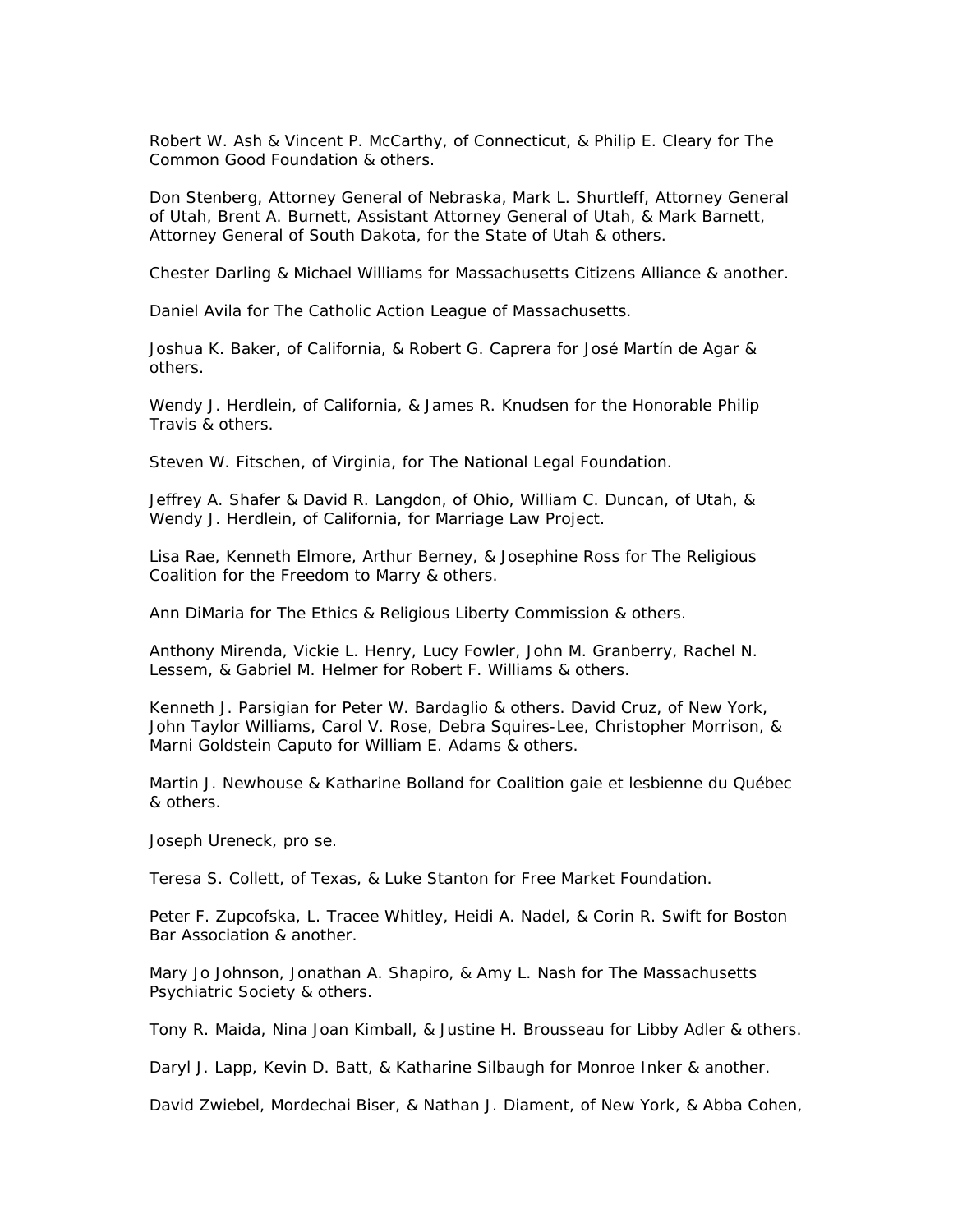of the District of Columbia, for Agudath Israel of America & others.

MARSHALL, C.J.

Marriage is a vital social institution. The exclusive commitment of two individuals to each other nurtures love and mutual support; it brings stability to our society. For those who choose to marry, and for their children, marriage provides an abundance of legal, financial, and social benefits. In return it imposes weighty legal, financial, and social obligations. The question before us is whether, consistent with the Massachusetts Constitution, the Commonwealth may deny the protections, benefits, and obligations conferred by civil marriage to two individuals of the same sex who wish to marry. We conclude that it may not. The Massachusetts Constitution affirms the dignity and equality of all individuals. It forbids the creation of second-class citizens. In reaching our conclusion we have given full deference to the arguments made by the Commonwealth. But it has failed to identify any constitutionally adequate reason for denying civil marriage to same-sex couples.

We are mindful that our decision marks a change in the history of our marriage law. Many people hold deep-seated religious, moral, and ethical convictions that marriage should be limited to the union of one man and one woman, and that homosexual conduct is immoral. Many hold equally strong religious, moral, and ethical convictions that same-sex couples are entitled to be married, and that homosexual persons should be treated no differently than their heterosexual neighbors. Neither view answers the question before us. Our concern is with the Massachusetts Constitution as a charter of governance for every person properly within its reach. "Our obligation is to define the liberty of all, not to mandate our own moral code." *Lawrence v. Texas,* 123 S.Ct. 2472, 2480 (2003) (*Lawrence* ), quoting *Planned Parenthood of Southeastern Pa.* v. *Casey,* 505 U.S. 833, 850 (1992).

Whether the Commonwealth may use its formidable regulatory authority to bar same-sex couples from civil marriage is a question not previously addressed by a Massachusetts appellate court. [FN3] It is a question the United States Supreme Court left open as a matter of Federal law in *Lawrence, supra* at 2484, where it was not an issue. There, the Court affirmed that the core concept of common human dignity protected by the Fourteenth Amendment to the United States Constitution precludes government intrusion into the deeply personal realms of consensual adult expressions of intimacy and one's choice of an intimate partner. The Court also reaffirmed the central role that decisions whether to marry or have children bear in shaping one's identity. *Id.* at 2481. The Massachusetts Constitution is, if anything, more protective of individual liberty and equality than the Federal Constitution; it may demand broader protection for fundamental rights; and it is less tolerant of government intrusion into the protected spheres of private life.

Barred access to the protections, benefits, and obligations of civil marriage, a person who enters into an intimate, exclusive union with another of the same sex is arbitrarily deprived of membership in one of our community's most rewarding and cherished institutions. That exclusion is incompatible with the constitutional principles of respect for individual autonomy and equality under law.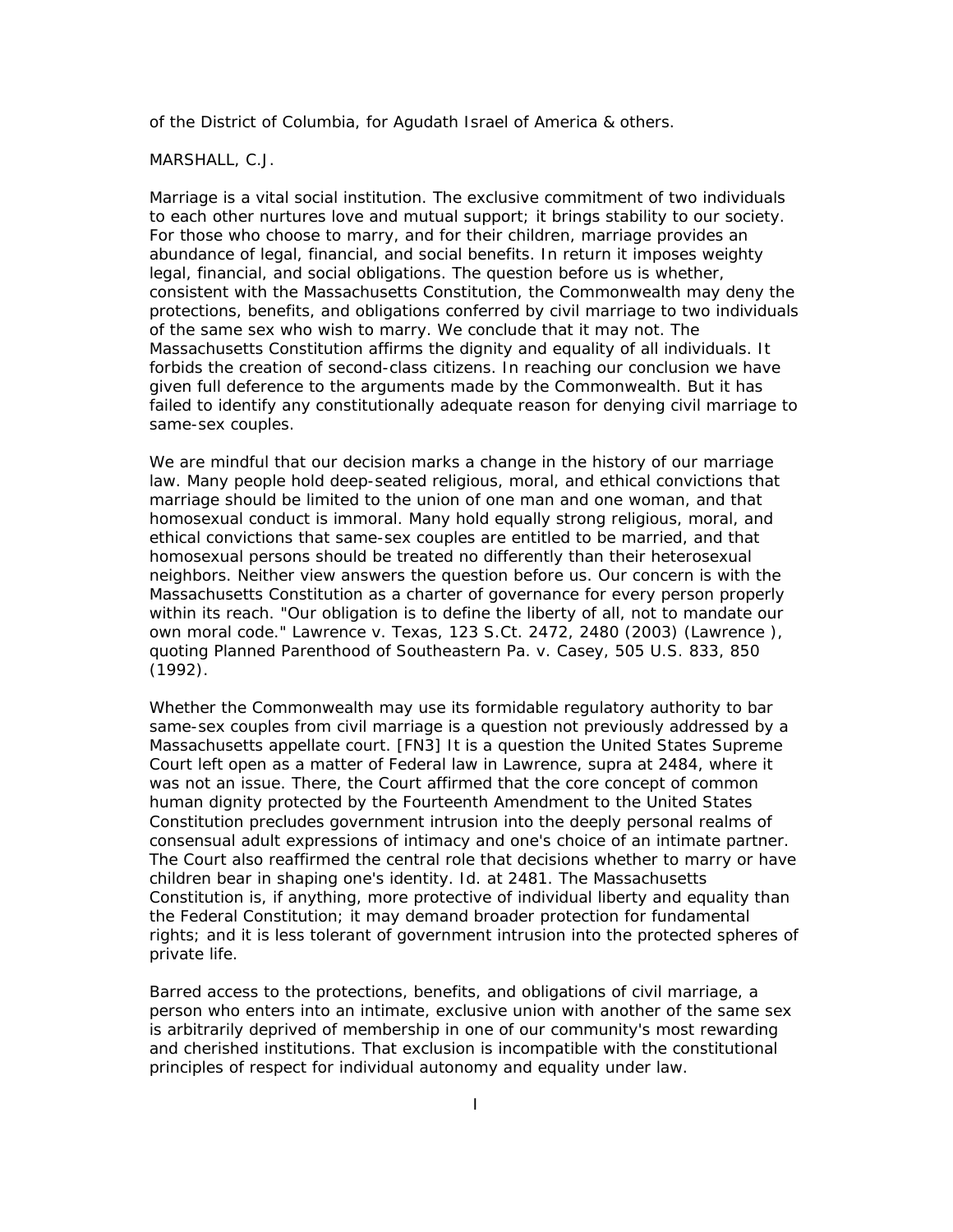The plaintiffs are fourteen individuals from five Massachusetts counties. As of April 11, 2001, the date they filed their complaint, the plaintiffs Gloria Bailey, sixty years old, and Linda Davies, fifty-five years old, had been in a committed relationship for thirty years; the plaintiffs Maureen Brodoff, forty-nine years old, and Ellen Wade, fifty-two years old, had been in a committed relationship for twenty years and lived with their twelve year old daughter; the plaintiffs Hillary Goodridge, forty-four years old, and Julie Goodridge, forty-three years old, had been in a committed relationship for thirteen years and lived with their five year old daughter; the plaintiffs Gary Chalmers, thirty-five years old, and Richard Linnell, thirty-seven years old, had been in a committed relationship for thirteen years and lived with their eight year old daughter and Richard's mother; the plaintiffs Heidi Norton, thirty-six years old, and Gina Smith, thirty-six years old, had been in a committed relationship for eleven years and lived with their two sons, ages five years and one year; the plaintiffs Michael Horgan, forty-one years old, and David Balmelli, forty-one years old, had been in a committed relationship for seven years; and the plaintiffs David Wilson, fifty-seven years old, and Robert Compton, fifty-one years old, had been in a committed relationship for four years and had cared for David's mother in their home after a serious illness until she died.

The plaintiffs include business executives, lawyers, an investment banker, educators, therapists, and a computer engineer. Many are active in church, community, and school groups. They have employed such legal means as are available to them--for example, joint adoption, powers of attorney, and joint ownership of real property--to secure aspects of their relationships. Each plaintiff attests a desire to marry his or her partner in order to affirm publicly their commitment to each other and to secure the legal protections and benefits afforded to married couples and their children.

The Department of Public Health (department) is charged by statute with safeguarding public health. See G.L. c. 17. Among its responsibilities, the department oversees the registry of vital records and statistics (registry), which "enforce[s] all laws" relative to the issuance of marriage licenses and the keeping of marriage records, see G.L. c. 17, § 4, and which promulgates policies and procedures for the issuance of marriage licenses by city and town clerks and registers. See, e.g., G.L. c. 207, §§ 20, 28A, and 37. The registry is headed by a registrar of vital records and statistics (registrar), appointed by the Commissioner of Public Health (commissioner) with the approval of the public health council and supervised by the commissioner. See G.L. c. 17, § 4.

In March and April, 2001, each of the plaintiff couples attempted to obtain a marriage license from a city or town clerk's office. As required under G.L. c. 207, they completed notices of intention to marry on forms provided by the registry, see G.L. c. 207, § 20, and presented these forms to a Massachusetts town or city clerk, together with the required health forms and marriage license fees. See G.L. c. 207, § 19. In each case, the clerk either refused to accept the notice of intention to marry or denied a marriage license to the couple on the ground that Massachusetts does not recognize same- sex marriage. [FN4], [FN5] Because obtaining a marriage license is a necessary prerequisite to civil marriage in Massachusetts, denying marriage licenses to the plaintiffs was tantamount to denying them access to civil marriage itself, with its appurtenant social and legal protections, benefits, and obligations. [FN6]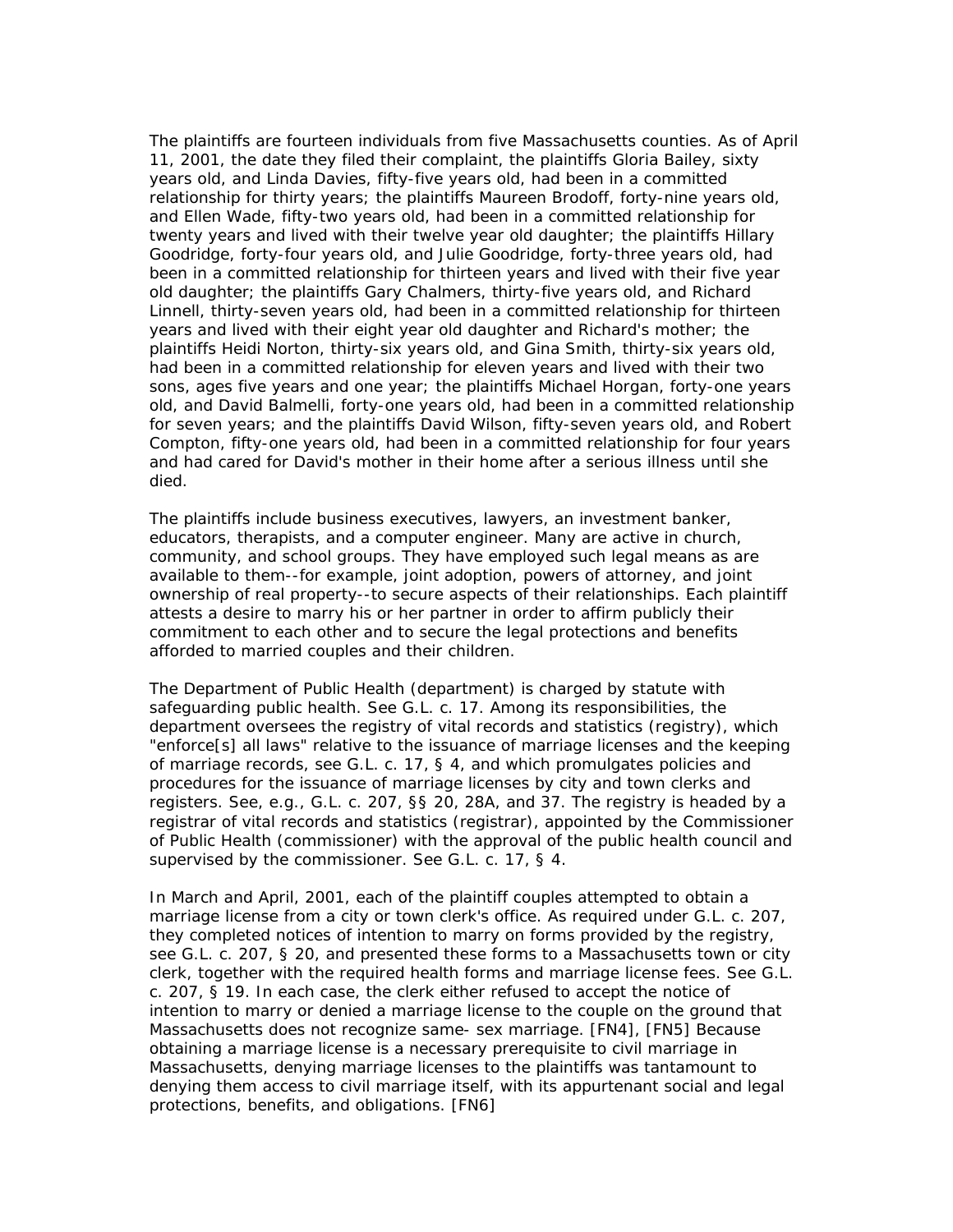On April 11, 2001, the plaintiffs filed suit in the Superior Court against the department and the commissioner seeking a judgment that "the exclusion of the [p]laintiff couples and other qualified same-sex couples from access to marriage licenses, and the legal and social status of civil marriage, as well as the protections, benefits and obligations of marriage, violates Massachusetts law." See G.L. c. 231A. The plaintiffs alleged violation of the laws of the Commonwealth, including but not limited to their rights under arts. 1, 6, 7, 10, 12, and 16, and Part II, c. 1, § 1, art. 4, of the Massachusetts Constitution. [FN7], [FN8]

The department, represented by the Attorney General, admitted to a policy and practice of denying marriage licenses to same-sex couples. It denied that its actions violated any law or that the plaintiffs were entitled to relief. The parties filed cross motions for summary judgment.

A Superior Court judge ruled for the department. In a memorandum of decision and order dated May 7, 2002, he dismissed the plaintiffs' claim that the marriage statutes should be construed to permit marriage between persons of the same sex, holding that the plain wording of G.L. c. 207, as well as the wording of other marriage statutes, precluded that interpretation. Turning to the constitutional claims, he held that the marriage exclusion does not offend the liberty, freedom, equality, or due process provisions of the Massachusetts Constitution, and that the Massachusetts Declaration of Rights does not guarantee "the fundamental right to marry a person of the same sex." He concluded that prohibiting same-sex marriage rationally furthers the Legislature's legitimate interest in safeguarding the "primary purpose" of marriage, "procreation." The Legislature may rationally limit marriage to opposite-sex couples, he concluded, because those couples are "theoretically ... capable of procreation," they do not rely on "inherently more cumbersome" noncoital means of reproduction, and they are more likely than same-sex couples to have children, or more children.

After the complaint was dismissed and summary judgment entered for the defendants, the plaintiffs appealed. Both parties requested direct appellate review, which we granted.

II

Although the plaintiffs refer in passing to "the marriage statutes," they focus, quite properly, on G.L. c. 207, the marriage licensing statute, which controls entry into civil marriage. As a preliminary matter, we summarize the provisions of that law.

General Laws c. 207 is both a gatekeeping and a public records statute. It sets minimum qualifications for obtaining a marriage license and directs city and town clerks, the registrar, and the department to keep and maintain certain "vital records" of civil marriages. The gatekeeping provisions of G.L. c. 207 are minimal. They forbid marriage of individuals within certain degrees of consanguinity, §§ 1 and 2, and polygamous marriages. See G.L. c. 207, § 4. See also G.L. c. 207, § 8 (marriages solemnized in violation of §§ 1, 2, and 4, are void ab initio). They prohibit marriage if one of the parties has communicable syphilis, see G.L. c. 207, § 28A, and restrict the circumstances in which a person under eighteen years of age may marry. See G.L. c. 207, §§ 7, 25, and 27. The statute requires that civil marriage be solemnized only by those so authorized. See G.L. c. 207, §§ 38-40.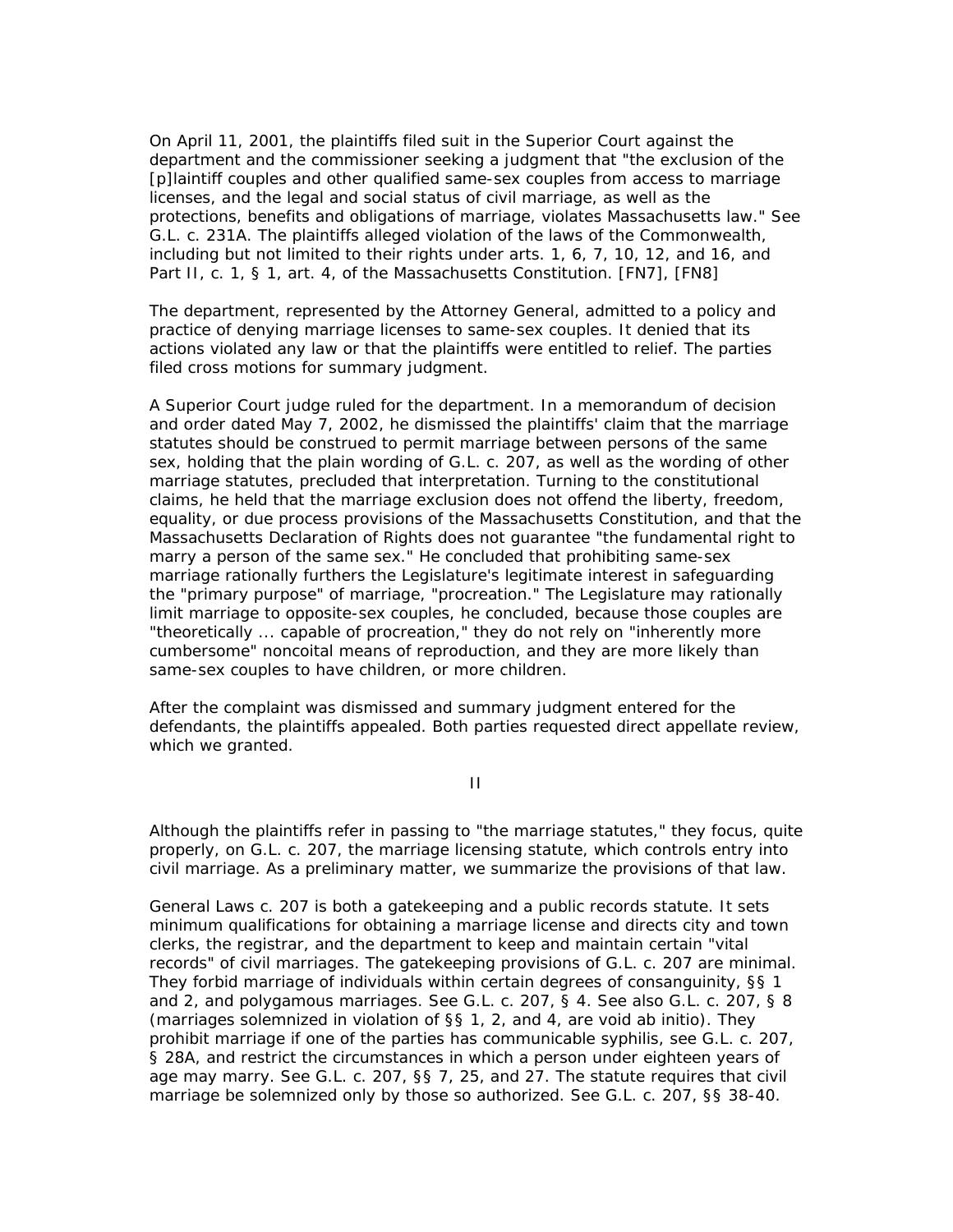The record-keeping provisions of G.L. c. 207 are more extensive. Marriage applicants file standard information forms and a medical certificate in any Massachusetts city or town clerk's office and tender a filing fee. G.L. c. 207, §§ 19-20, 28A. The clerk issues the marriage license, and when the marriage is solemnized, the individual authorized to solemnize the marriage adds additional information to the form and returns it (or a copy) to the clerk's office. G.L. c. 207, §§ 28, 30, 38-40 (this completed form is commonly known as the "marriage certificate"). The clerk sends a copy of the information to the registrar, and that information becomes a public record. See G.L. c. 17, § 4; G.L. c. 66, § 10. [FN9], [FN10]

In short, for all the joy and solemnity that normally attend a marriage, G.L. c. 207, governing entrance to marriage, is a licensing law. The plaintiffs argue that because nothing in that licensing law specifically prohibits marriages between persons of the same sex, we may interpret the statute to permit "qualified same sex couples" to obtain marriage licenses, thereby avoiding the question whether the law is constitutional. See *School Comm. of Greenfield v. Greenfield Educ. Ass'n,* 385 Mass. 70, 79 (1982), and cases cited. This claim lacks merit.

We interpret statutes to carry out the Legislature's intent, determined by the words of a statute interpreted according to "the ordinary and approved usage of the language." *Hanlon v. Rollins,* 286 Mass. 444, 447 (1934). The everyday meaning of "marriage" is "[t]he legal union of a man and woman as husband and wife," Black's Law Dictionary 986 (7th ed.1999), and the plaintiffs do not argue that the term "marriage" has ever had a different meaning under Massachusetts law. See, e.g., *Milford v. Worcester,* 7 Mass. 48, 52 (1810) (marriage "is an engagement, by which a single man and a single woman, of sufficient discretion, take each other for husband and wife"). This definition of marriage, as both the department and the Superior Court judge point out, derives from the common law. See *Commonwealth v. Knowlton,* 2 Mass. 530, 535 (1807) (Massachusetts common law derives from English common law except as otherwise altered by Massachusetts statutes and Constitution). See also *Commonwealth v. Lane,* 113 Mass. 458, 462-463 (1873) ("when the statutes are silent, questions of the validity of marriages are to be determined by the jus gentium, the common law of nations"); C.P. Kindregan, Jr., & M.L. Inker, Family Law and Practice § 1.2 (3d ed.2002). Far from being ambiguous, the undefined word "marriage," as used in G.L. c. 207, confirms the General Court's intent to hew to the term's common-law and quotidian meaning concerning the genders of the marriage partners.

The intended scope of G.L. c. 207 is also evident in its consanguinity provisions. See *Chandler v. County Comm'rs of Nantucket County,* 437 Mass. 430, 435 (2002) (statute's various provisions may offer insight into legislative intent). Sections 1 and 2 of G.L. c. 207 prohibit marriages between a man and certain female relatives and a woman and certain male relatives, but are silent as to the consanguinity of male-male or female-female marriage applicants. See G.L. c. 207, §§ 1-2. The only reasonable explanation is that the Legislature did not intend that same-sex couples be licensed to marry. We conclude, as did the judge, that G.L. c. 207 may not be construed to permit same-sex couples to marry. [FN11]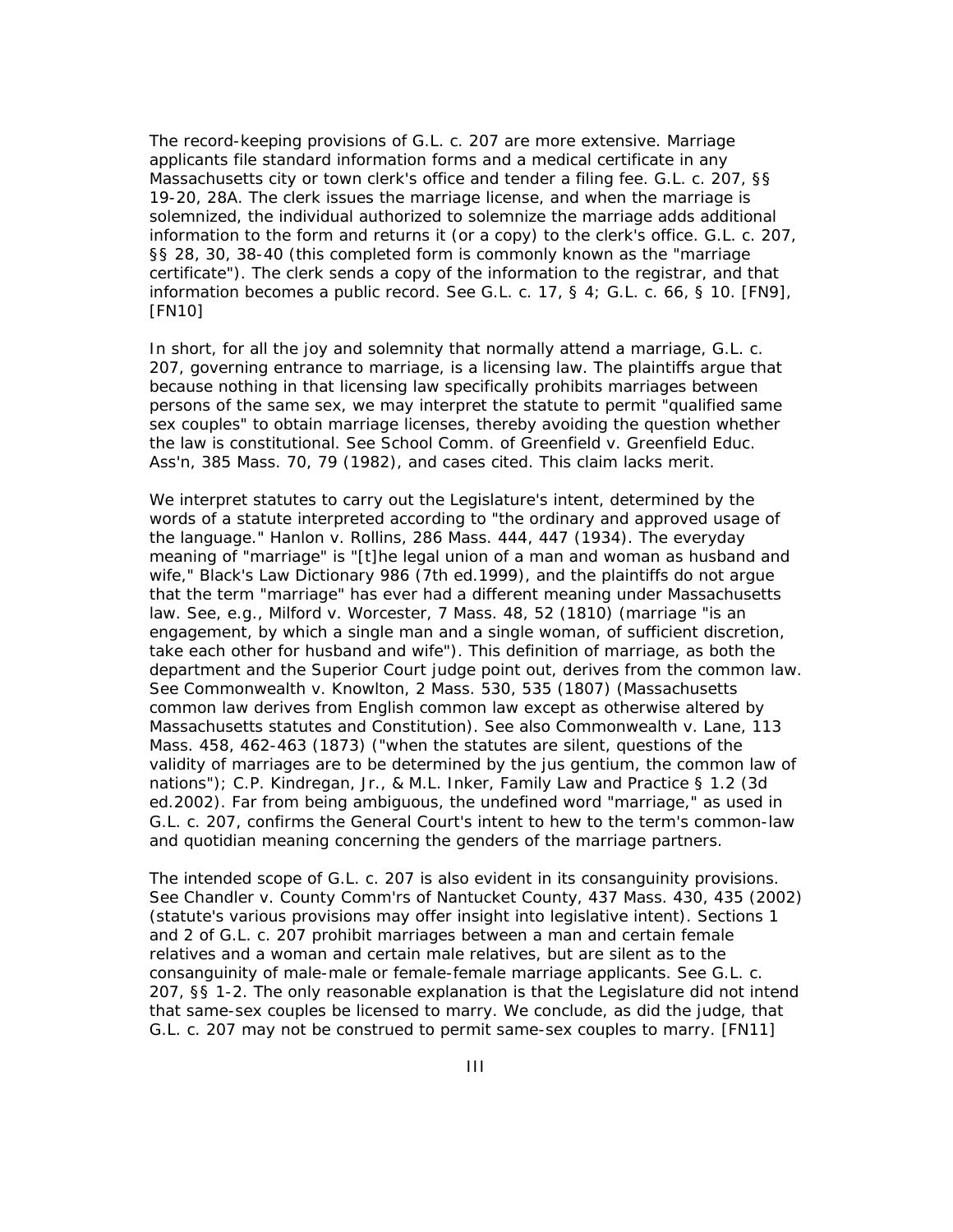The larger question is whether, as the department claims, government action that bars same-sex couples from civil marriage constitutes a legitimate exercise of the State's authority to regulate conduct, or whether, as the plaintiffs claim, this categorical marriage exclusion violates the Massachusetts Constitution. We have recognized the long-standing statutory understanding, derived from the common law, that "marriage" means the lawful union of a woman and a man. But that history cannot and does not foreclose the constitutional question.

The plaintiffs' claim that the marriage restriction violates the Massachusetts Constitution can be analyzed in two ways. Does it offend the Constitution's guarantees of equality before the law? Or do the liberty and due process provisions of the Massachusetts Constitution secure the plaintiffs' right to marry their chosen partner? In matters implicating marriage, family life, and the upbringing of children, the two constitutional concepts frequently overlap, as they do here. See, e.g., *M.L.B.* v. *S.L.J.,* 519 U.S. 102, 120 (1996) (noting convergence of due process and equal protection principles in cases concerning parent-child relationships); *Perez v. Sharp,* 32 Cal.2d 711, 728 (1948) (analyzing statutory ban on interracial marriage as equal protection violation concerning regulation of fundamental right). See also *Lawrence, supra* at 2482 ("Equality of treatment and the due process right to demand respect for conduct protected by the substantive guarantee of liberty are linked in important respects, and a decision on the latter point advances both interests"); *Bolling v. Sharpe,* 347 U.S. 497 (1954) (racial segregation in District of Columbia public schools violates the due process clause of the Fifth Amendment to the United States Constitution), decided the same day as *Brown v. Board of Educ. of Topeka,* 347 U.S. 483 (1954) (holding that segregation of public schools in the States violates the equal protection clause of the Fourteenth Amendment). Much of what we say concerning one standard applies to the other.

We begin by considering the nature of civil marriage itself. Simply put, the government creates civil marriage. In Massachusetts, civil marriage is, and since pre-Colonial days has been, precisely what its name implies: a wholly secular institution. See *Commonwealth v. Munson,* 127 Mass. 459, 460-466 (1879) (noting that "[i]n Massachusetts, from very early times, the requisites of a valid marriage have been regulated by statutes of the Colony, Province, and Commonwealth," and surveying marriage statutes from 1639 through 1834). No religious ceremony has ever been required to validate a Massachusetts marriage. *Id.*

In a real sense, there are three partners to every civil marriage: two willing spouses and an approving State. See *DeMatteo v. DeMatteo,* 436 Mass. 18, 31 (2002) ("Marriage is not a mere contract between two parties but a legal status from which certain rights and obligations arise"); *Smith v. Smith,* 171 Mass. 404, 409 (1898) (on marriage, the parties "assume[ ] new relations to each other and to the State"). See also *French v. McAnarney,* 290 Mass. 544, 546 (1935). While only the parties can mutually assent to marriage, the terms of the marriage--who may marry and what obligations, benefits, and liabilities attach to civil marriage- are set by the Commonwealth. Conversely, while only the parties can agree to end the marriage (absent the death of one of them or a marriage void ab initio), the Commonwealth defines the exit terms. See G.L. c. 208.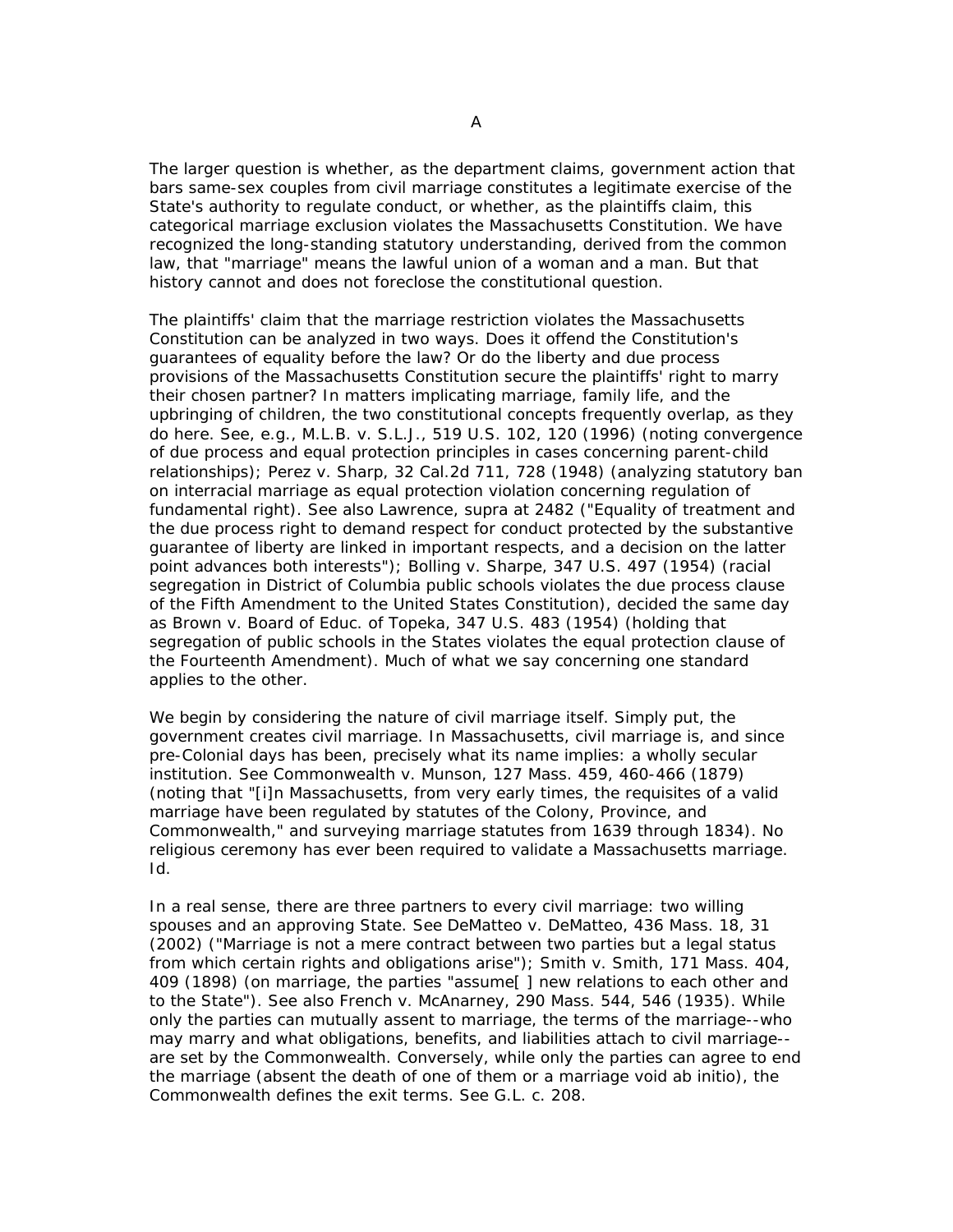Civil marriage is created and regulated through exercise of the police power. See *Commonwealth v. Stowell,* 389 Mass. 171, 175 (1983) (regulation of marriage is properly within the scope of the police power). "Police power" (now more commonly termed the State's regulatory authority) is an old-fashioned term for the Commonwealth's lawmaking authority, as bounded by the liberty and equality guarantees of the Massachusetts Constitution and its express delegation of power from the people to their government. In broad terms, it is the Legislature's power to enact rules to regulate conduct, to the extent that such laws are "necessary to secure the health, safety, good order, comfort, or general welfare of the community" (citations omitted). *Opinion of the Justices,* 341 Mass. 760, 785 (1960). [FN12] See *Commonwealth v. Alger,* 7 Cush. 53, 85 (1851).

Without question, civil marriage enhances the "welfare of the community." It is a "social institution of the highest importance." *French v. McAnarney, supra.* Civil marriage anchors an ordered society by encouraging stable relationships over transient ones. It is central to the way the Commonwealth identifies individuals, provides for the orderly distribution of property, ensures that children and adults are cared for and supported whenever possible from private rather than public funds, and tracks important epidemiological and demographic data.

Marriage also bestows enormous private and social advantages on those who choose to marry. Civil marriage is at once a deeply personal commitment to another human being and a highly public celebration of the ideals of mutuality, companionship, intimacy, fidelity, and family. "It is an association that promotes a way of life, not causes; a harmony in living, not political faiths; a bilateral loyalty, not commercial or social projects." *Griswold v. Connecticut,* 381 U.S. 479, 486 (1965). Because it fulfils yearnings for security, safe haven, and connection that express our common humanity, civil marriage is an esteemed institution, and the decision whether and whom to marry is among life's momentous acts of selfdefinition.

Tangible as well as intangible benefits flow from marriage. The marriage license grants valuable property rights to those who meet the entry requirements, and who agree to what might otherwise be a burdensome degree of government regulation of their activities. [FN13] See *Leduc v. Commonwealth,* 421 Mass. 433, 435 (1995), cert. denied, 519 U.S. 827 (1996) ( "The historical aim of licensure generally is preservation of public health, safety, and welfare by extending the public trust only to those with proven qualifications"). The Legislature has conferred on "each party [in a civil marriage] substantial rights concerning the assets of the other which unmarried cohabitants do not have." *Wilcox v. Trautz,* 427 Mass. 326, 334 (1998). See *Collins v. Guggenheim,* 417 Mass. 615, 618 (1994) (rejecting claim for equitable distribution of property where plaintiff cohabited with but did not marry defendant); *Feliciano v. Rosemar Silver Co.,* 401 Mass. 141, 142 (1987) (government interest in promoting marriage would be "subverted" by recognition of "a right to recover for loss of consortium by a person who has not accepted the correlative responsibilities of marriage"); *Davis v. Misiano,* 373 Mass. 261, 263 (1977) (unmarried partners not entitled to rights of separate support or alimony). See generally *Attorney Gen.* v. *Desilets,* 418 Mass. 316, 327-328 & nn. 10, 11 (1994).

The benefits accessible only by way of a marriage license are enormous, touching nearly every aspect of life and death. The department states that "hundreds of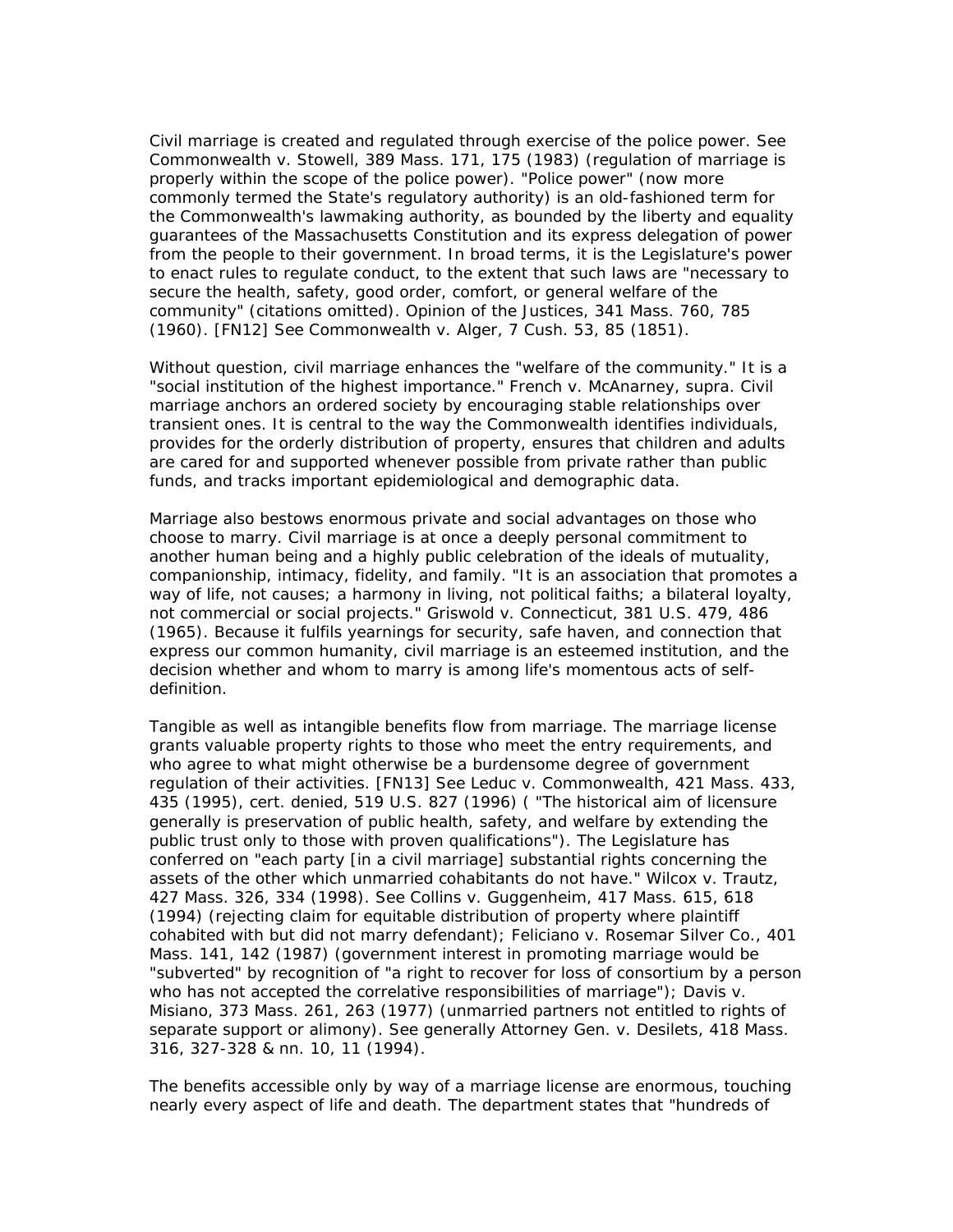statutes" are related to marriage and to marital benefits. With no attempt to be comprehensive, we note that some of the statutory benefits conferred by the Legislature on those who enter into civil marriage include, as to property: joint Massachusetts income tax filing (G.L. c. 62C, § 6); tenancy by the entirety (a form of ownership that provides certain protections against creditors and allows for the automatic descent of property to the surviving spouse without probate) (G.L. c. 184, § 7); extension of the benefit of the homestead protection (securing up to \$300,000 in equity from creditors) to one's spouse and children (G.L. c. 188, § 1); automatic rights to inherit the property of a deceased spouse who does not leave a will (G.L. c. 190, § 1); the rights of elective share and of dower (which allow surviving spouses certain property rights where the decedent spouse has not made adequate provision for the survivor in a will) (G.L. c. 191, § 15, and G.L. c. 189); entitlement to wages owed to a deceased employee (G.L. c. 149, § 178A [general] and G.L. c. 149, § 178C [public employees]); eligibility to continue certain businesses of a deceased spouse (e.g., G.L. c. 112, § 53 [dentist] ); the right to share the medical policy of one's spouse (e.g., G.L. c. 175, § 108, Second [*a* ] [3] [defining an insured's "dependent" to include one's spouse), see *Connors v. Boston,* 430 Mass. 31, 43 (1999) [domestic partners of city employees not included within the term "dependent" as used in G.L. c. 32B, § 2] ); thirty-nine week continuation of health coverage for the spouse of a person who is laid off or dies (e.g., G.L. c. 175, § 110G); preferential options under the Commonwealth's pension system (see G.L. c. 32, § 12[2] ["Joint and Last Survivor Allowance"] ); preferential benefits in the Commonwealth's medical program, MassHealth (e.g., 130 Code Mass. Regs. § 515.012[A] prohibiting placing a lien on long-term care patient's former home if spouse still lives there); access to veterans' spousal benefits and preferences (e.g., G.L. c. 115, § 1 [defining "dependents"] and G.L. c. 31, § 26 [State employment] and § 28 [municipal employees] ); financial protections for spouses of certain Commonwealth employees (fire fighters, police officers, prosecutors, among others) killed in the performance of duty (e.g., G.L. c. 32, §§ 100-103); the equitable division of marital property on divorce (G.L. c. 208, § 34); temporary and permanent alimony rights (G.L. c. 208, §§ 17 and 34); the right to separate support on separation of the parties that does not result in divorce (G.L. c. 209, § 32); and the right to bring claims for wrongful death and loss of consortium, and for funeral and burial expenses and punitive damages resulting from tort actions (G.L. c. 229, §§ 1 and 2; G.L. c. 228, § 1. See *Feliciano v. Rosemar Silver Co., supra* ).

Exclusive marital benefits that are not directly tied to property rights include the presumptions of legitimacy and parentage of children born to a married couple (G.L. c. 209C, § 6, and G.L. c. 46, § 4B); and evidentiary rights, such as the prohibition against spouses testifying against one another about their private conversations, applicable in both civil and criminal cases (G.L. c. 233, § 20). Other statutory benefits of a personal nature available only to married individuals include qualification for bereavement or medical leave to care for individuals related by blood or marriage (G.L. c. 149, § 52D); an automatic "family member" preference to make medical decisions for an incompetent or disabled spouse who does not have a contrary health care proxy, see *Shine v. Vega,* 429 Mass. 456, 466 (1999); the application of predictable rules of child custody, visitation, support, and removal out-of-State when married parents divorce (e.g., G.L. c. 208, § 19 [temporary custody], § 20 [temporary support], § 28 [custody and support on judgment of divorce], § 30 [removal from Commonwealth], and § 31 [shared custody plan]; priority rights to administer the estate of a deceased spouse who dies without a will, and requirement that surviving spouse must consent to the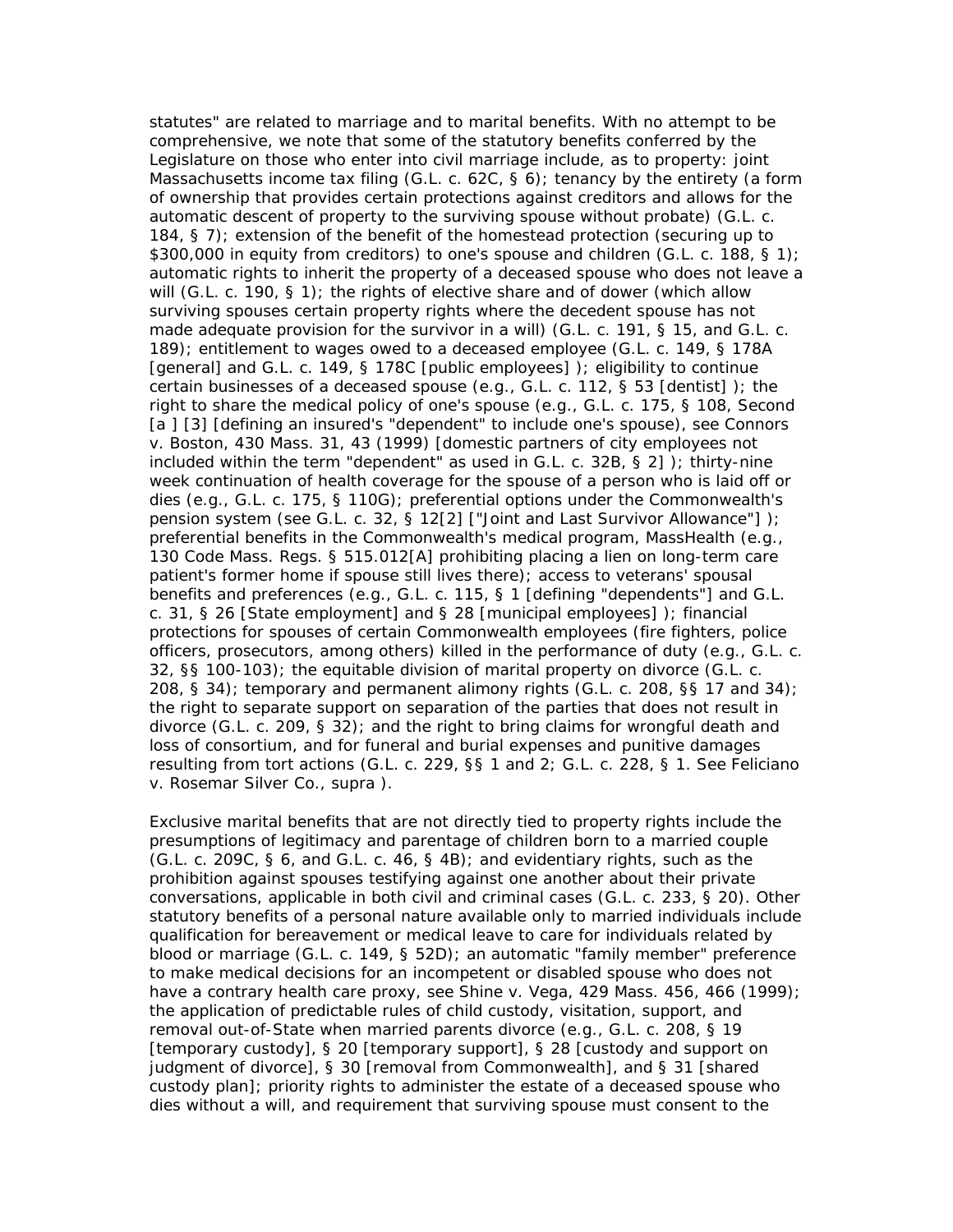appointment of any other person as administrator (G.L. c. 38, § 13 [disposition of body], and G.L. c. 113, § 8 [anatomical gifts] ); and the right to interment in the lot or tomb owned by one's deceased spouse (G.L. c. 114, §§ 29-33).

Where a married couple has children, their children are also directly or indirectly, but no less auspiciously, the recipients of the special legal and economic protections obtained by civil marriage. Notwithstanding the Commonwealth's strong public policy to abolish legal distinctions between marital and nonmarital children in providing for the support and care of minors, see *Department of Revenue v. Mason M.,* 439 Mass. 665 (2003); *Woodward v. Commissioner of Social Sec.,* 435 Mass. 536, 546 (2002), the fact remains that marital children reap a measure of family stability and economic security based on their parents' legally privileged status that is largely inaccessible, or not as readily accessible, to nonmarital children. Some of these benefits are social, such as the enhanced approval that still attends the status of being a marital child. Others are material, such as the greater ease of access to family-based State and Federal benefits that attend the presumptions of one's parentage.

It is undoubtedly for these concrete reasons, as well as for its intimately personal significance, that civil marriage has long been termed a "civil right." See, e.g., *Loving v. Virginia,* 388 U.S. 1, 12 (1967) ("Marriage is one of the 'basic civil rights of man,' fundamental to our very existence and survival"), quoting *Skinner v. Oklahoma,* 316 U.S. 535, 541 (1942); *Milford v. Worcester,* 7 Mass. 48, 56 (1810) (referring to "civil rights incident to marriages"). See also *Baehr v. Lewin,* 74 Haw. 530, 561 (1993) (identifying marriage as a "civil right[ ]"); *Baker v. State,* 170 Vt. 194, 242 (1999) (Johnson, J., concurring in part and dissenting in part) (same). The United States Supreme Court has described the right to marry as "of fundamental importance for all individuals" and as "part of the fundamental 'right of privacy' implicit in the Fourteenth Amendment's Due Process Clause." *Zablocki v. Redhail,* 434 U.S. 374, 384 (1978). See *Loving v. Virginia, supra* ("The freedom to marry has long been recognized as one of the vital personal rights essential to the orderly pursuit of happiness by free men"). [FN14]

Without the right to marry--or more properly, the right to choose to marry--one is excluded from the full range of human experience and denied full protection of the laws for one's "avowed commitment to an intimate and lasting human relationship." *Baker v. State, supra* at 229. Because civil marriage is central to the lives of individuals and the welfare of the community, our laws assiduously protect the individual's right to marry against undue government incursion. Laws may not "interfere directly and substantially with the right to marry." *Zablocki v. Redhail, supra* at 387. See *Perez v. Sharp,* 32 Cal.2d 711, 714 (1948) ("There can be no prohibition of marriage except for an important social objective and reasonable means"). [FN15]

Unquestionably, the regulatory power of the Commonwealth over civil marriage is broad, as is the Commonwealth's discretion to award public benefits. See *Commonwealth v. Stowell,* 389 Mass. 171, 175 (1983) (marriage); *Moe v. Secretary of Admin. & Fin.,* 382 Mass. 629, 652 (1981) (Medicaid benefits). Individuals who have the choice to marry each other and nevertheless choose not to may properly be denied the legal benefits of marriage. See *Wilcox v. Trautz,* 427 Mass. 326, 334 (1998); *Collins v. Guggenheim,* 417 Mass. 615, 618 (1994); *Feliciano v. Rosemar Silver Co.,* 401 Mass. 141, 142 (1987). But that same logic cannot hold for a qualified individual who would marry if she or he only could.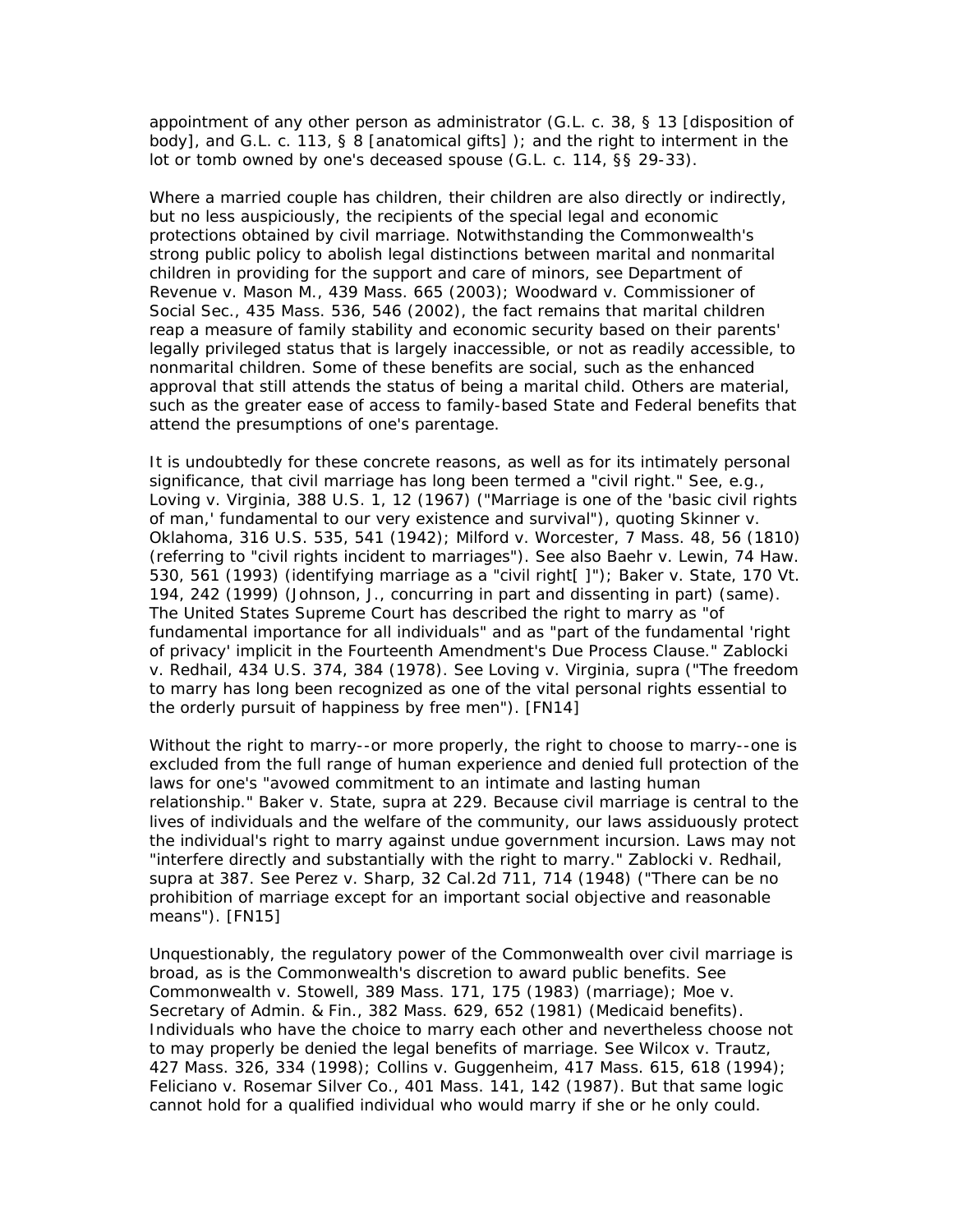For decades, indeed centuries, in much of this country (including Massachusetts) no lawful marriage was possible between white and black Americans. That long history availed not when the Supreme Court of California held in 1948 that a legislative prohibition against interracial marriage violated the due process and equality guarantees of the Fourteenth Amendment, *Perez v. Sharp,* 32 Cal.2d 711, 728 (1948), or when, nineteen years later, the United States Supreme Court also held that a statutory bar to interracial marriage violated the Fourteenth Amendment, *Loving v. Virginia,* 388 U.S. 1 (1967). [FN16] As both *Perez* and *Loving* make clear, the right to marry means little if it does not include the right to marry the person of one's choice, subject to appropriate government restrictions in the interests of public health, safety, and welfare. See *Perez v. Sharp, supra* at 717 ("the essence of the right to marry is freedom to join in marriage with the person of one's choice"). See also *Loving v. Virginia, supra* at 12. In this case, as in *Perez* and *Loving,* a statute deprives individuals of access to an institution of fundamental legal, personal, and social significance--the institution of marriage- because of a single trait: skin color in *Perez* and *Loving,* sexual orientation here. As it did in *Perez* and *Loving,* history must yield to a more fully developed understanding of the invidious quality of the discrimination. [FN17]

The Massachusetts Constitution protects matters of personal liberty against government incursion as zealously, and often more so, than does the Federal Constitution, even where both Constitutions employ essentially the same language. See *Planned Parenthood League of Mass., Inc.* v. *Attorney Gen.,* 424 Mass. 586, 590 (1997); *Corning Glass Works v. Ann & Hope, Inc. of Danvers,* 363 Mass. 409, 416 (1973). That the Massachusetts Constitution is in some instances more protective of individual liberty interests than is the Federal Constitution is not surprising. Fundamental to the vigor of our Federal system of government is that "state courts are absolutely free to interpret state constitutional provisions to accord greater protection to individual rights than do similar provisions of the United States Constitution." *Arizona v. Evans,* 514 U.S. 1, 8 (1995). [FN18]

The individual liberty and equality safeguards of the Massachusetts Constitution protect both "freedom from" unwarranted government intrusion into protected spheres of life and "freedom to" partake in benefits created by the State for the common good. See *Bachrach v. Secretary of the Commonwealth,* 382 Mass. 268, 273 (1981); *Dalli v. Board of Educ.,* 358 Mass. 753, 759 (1971). Both freedoms are involved here. Whether and whom to marry, how to express sexual intimacy, and whether and how to establish a family--these are among the most basic of every individual's liberty and due process rights. See, e.g., *Lawrence, supra* at 2481; *Planned Parenthood of Southeastern Pa. v. Casey,* 505 U.S. 833, 851 (1992); *Zablocki v. Redhail,* 434 U.S. 374, 384 (1978); *Roe v. Wade,* 410 U.S. 113, 152-153 (1973); *Eisenstadt v. Baird,* 405 U.S. 438, 453 (1972); *Loving v. Virginia, supra.* And central to personal freedom and security is the assurance that the laws will apply equally to persons in similar situations. "Absolute equality before the law is a fundamental principle of our own Constitution." *Opinion of the Justices,* 211 Mass. 618, 619 (1912). The liberty interest in choosing whether and whom to marry would be hollow if the Commonwealth could, without sufficient justification, foreclose an individual from freely choosing the person with whom to share an exclusive commitment in the unique institution of civil marriage.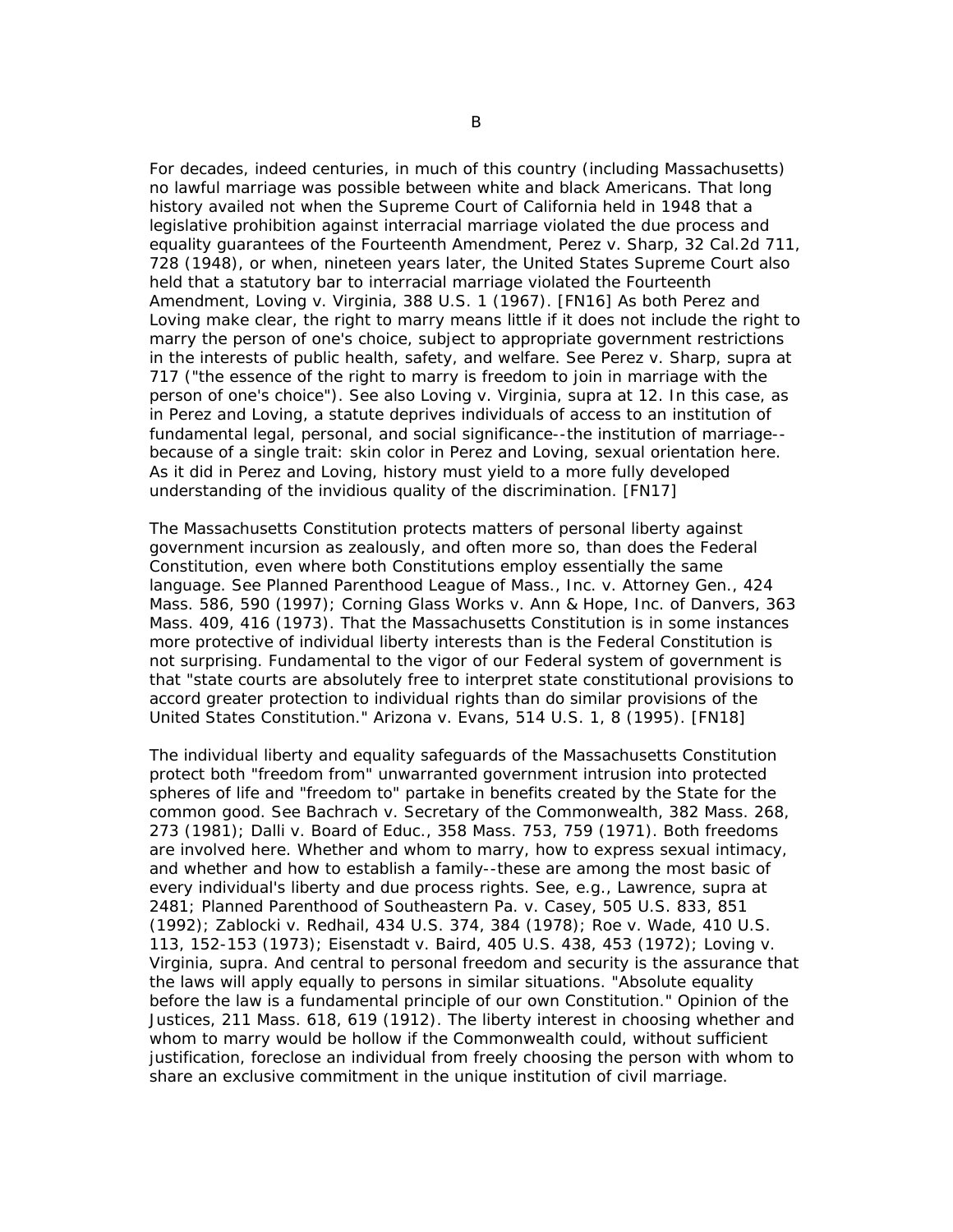The Massachusetts Constitution requires, at a minimum, that the exercise of the State's regulatory authority not be "arbitrary or capricious." *Commonwealth v. Henry's Drywall Co.,* 366 Mass. 539, 542 (1974). [FN19] Under both the equality and liberty guarantees, regulatory authority must, at very least, serve "a legitimate purpose in a rational way"; a statute must "bear a reasonable relation to a permissible legislative objective." *Rushworth v. Registrar of Motor Vehicles,* 413 Mass. 265, 270 (1992). See, e.g., *Massachusetts Fed'n of Teachers v. Board of Educ.,* 436 Mass. 763, 778 (2002) (equal protection); *Coffee-Rich, Inc.* v. *Commissioner of Pub. Health,* 348 Mass. 414, 422 (1965) (due process). Any law failing to satisfy the basic standards of rationality is void.

The plaintiffs challenge the marriage statute on both equal protection and due process grounds. With respect to each such claim, we must first determine the appropriate standard of review. Where a statute implicates a fundamental right or uses a suspect classification, we employ "strict judicial scrutiny." *Lowell v. Kowalski,* 380 Mass. 663, 666 (1980). For all other statutes, we employ the " 'rational basis' test." *English v. New England Med. Ctr.,* 405 Mass. 423, 428 (1989). For due process claims, rational basis analysis requires that statutes "bear[ ] a real and substantial relation to the public health, safety, morals, or some other phase of the general welfare." *Coffee-Rich, Inc.* v. *Commissioner of Pub. Health, supra,* quoting *Sperry & Hutchinson Co.* v. *Director of the Div. on the Necessaries of Life,* 307 Mass. 408, 418 (1940). For equal protection challenges, the rational basis test requires that "an impartial lawmaker could logically believe that the classification would serve a legitimate public purpose that transcends the harm to the members of the disadvantaged class." *English v. New England Med. Ctr., supra* at 429, quoting *Cleburne v. Cleburne Living Ctr., Inc.,* 473 U.S. 432, 452 (1985) (Stevens, J., concurring). [FN20]

The department argues that no fundamental right or "suspect" class is at issue here, [FN21] and rational basis is the appropriate standard of review. For the reasons we explain below, we conclude that the marriage ban does not meet the rational basis test for either due process or equal protection. Because the statute does not survive rational basis review, we do not consider the plaintiffs' arguments that this case merits strict judicial scrutiny.

The department posits three legislative rationales for prohibiting same-sex couples from marrying: (1) providing a "favorable setting for procreation"; (2) ensuring the optimal setting for child rearing, which the department defines as "a twoparent family with one parent of each sex"; and (3) preserving scarce State and private financial resources. We consider each in turn.

The judge in the Superior Court endorsed the first rationale, holding that "the state's interest in regulating marriage is based on the traditional concept that marriage's primary purpose is procreation." This is incorrect. Our laws of civil marriage do not privilege procreative heterosexual intercourse between married people above every other form of adult intimacy and every other means of creating a family. General Laws c. 207 contains no requirement that the applicants for a marriage license attest to their ability or intention to conceive children by coitus. Fertility is not a condition of marriage, nor is it grounds for divorce. People who have never consummated their marriage, and never plan to, may be and stay married. See *Franklin v. Franklin,* 154 Mass. 515, 516 (1891) ("The consummation of a marriage by coition is not necessary to its validity"). [FN22] People who cannot stir from their deathbed may marry. See G.L. c. 207, § 28A. While it is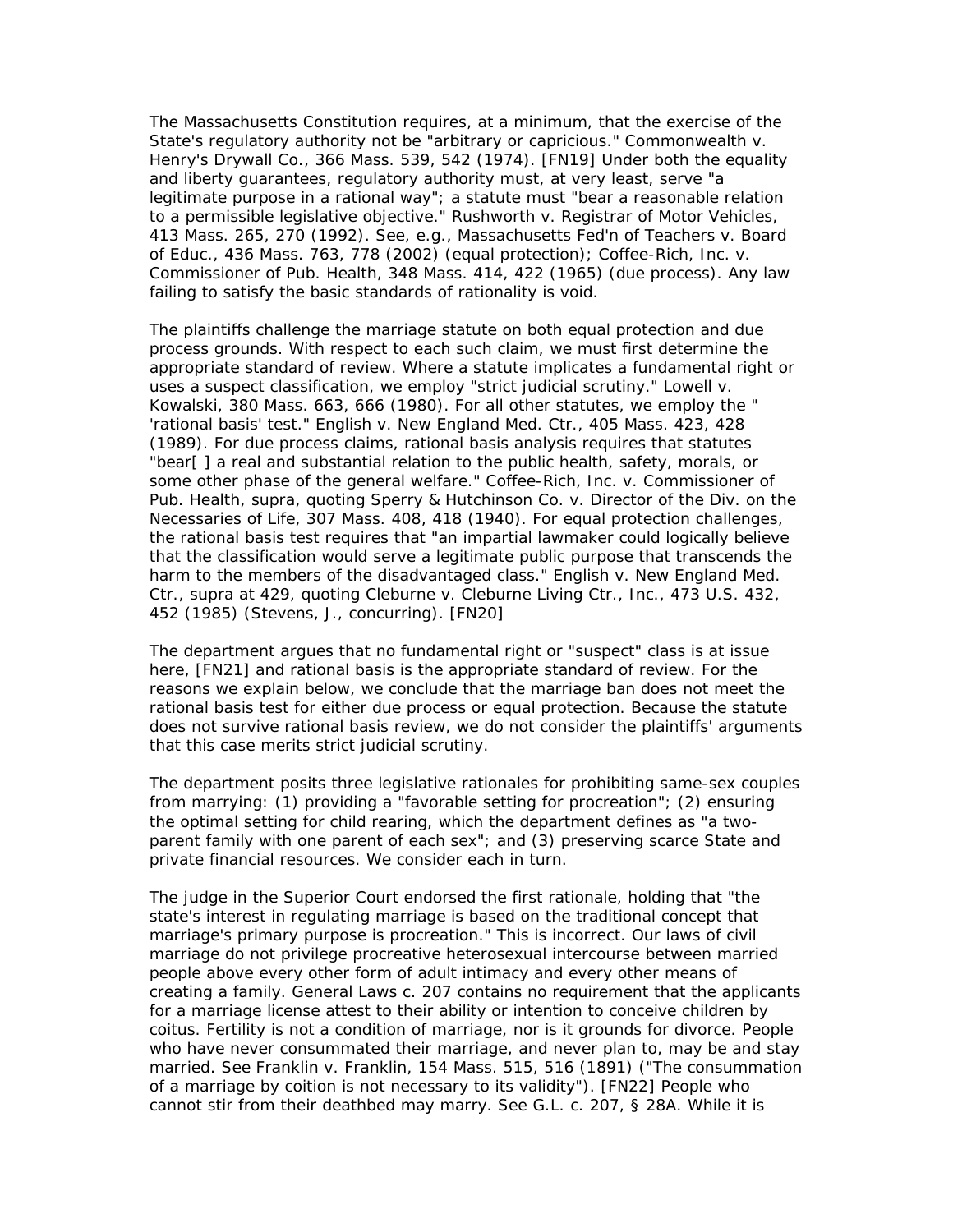certainly true that many, perhaps most, married couples have children together (assisted or unassisted), it is the exclusive and permanent commitment of the marriage partners to one another, not the begetting of children, that is the sine qua non of civil marriage. [FN23]

Moreover, the Commonwealth affirmatively facilitates bringing children into a family regardless of whether the intended parent is married or unmarried, whether the child is adopted or born into a family, whether assistive technology was used to conceive the child, and whether the parent or her partner is heterosexual, homosexual, or bisexual. [FN24] If procreation were a necessary component of civil marriage, our statutes would draw a tighter circle around the permissible bounds of nonmarital child bearing and the creation of families by noncoital means. The attempt to isolate procreation as "the source of a fundamental right to marry," *post* at (Cordy, J., dissenting), overlooks the integrated way in which courts have examined the complex and overlapping realms of personal autonomy, marriage, family life, and child rearing. Our jurisprudence recognizes that, in these nuanced and fundamentally private areas of life, such a narrow focus is inappropriate.

The "marriage is procreation" argument singles out the one unbridgeable difference between same-sex and opposite-sex couples, and transforms that difference into the essence of legal marriage. Like "Amendment 2" to the Constitution of Colorado, which effectively denied homosexual persons equality under the law and full access to the political process, the marriage restriction impermissibly "identifies persons by a single trait and then denies them protection across the board." *Romer v. Evans,* 517 U.S. 620, 633 (1996). In so doing, the State's action confers an official stamp of approval on the destructive stereotype that same-sex relationships are inherently unstable and inferior to opposite-sex relationships and are not worthy of respect. [FN25]

The department's first stated rationale, equating marriage with unassisted heterosexual procreation, shades imperceptibly into its second: that confining marriage to opposite-sex couples ensures that children are raised in the "optimal" setting. Protecting the welfare of children is a paramount State policy. Restricting marriage to opposite-sex couples, however, cannot plausibly further this policy. "The demographic changes of the past century make it difficult to speak of an average American family. The composition of families varies greatly from household to household." *Troxel v. Granville,* 530 U.S. 57, 63 (2000). Massachusetts has responded supportively to "the changing realities of the American family," *id.* at 64, and has moved vigorously to strengthen the modern family in its many variations. See, e.g., G.L. c. 209C (paternity statute); G.L. c. 119, § 39D (grandparent visitation statute); *Blixt v. Blixt,* 437 Mass. 649 (2002), cert. denied, 537 U.S. 1189 (2003) (same); *E.N.O.* v. *L.M.M.,* 429 Mass. 824, cert. denied, 528 U.S. 1005 (1999) (de facto parent); *Youmans v. Ramos,* 429 Mass. 774, 782 (1999) (same); and *Adoption of Tammy,* 416 Mass. 205 (1993) (coparent adoption). Moreover, we have repudiated the common-law power of the State to provide varying levels of protection to children based on the circumstances of birth. See G.L. c. 209C (paternity statute); *Powers v. Wilkinson,* 399 Mass. 650, 661 (1987) ("Ours is an era in which logic and compassion have impelled the law toward unburdening children from the stigma and the disadvantages heretofore attendant upon the status of illegitimacy"). The "best interests of the child" standard does not turn on a parent's sexual orientation or marital status. See e.g., *Doe v. Doe,* 16 Mass.App.Ct. 499, 503 (1983) (parent's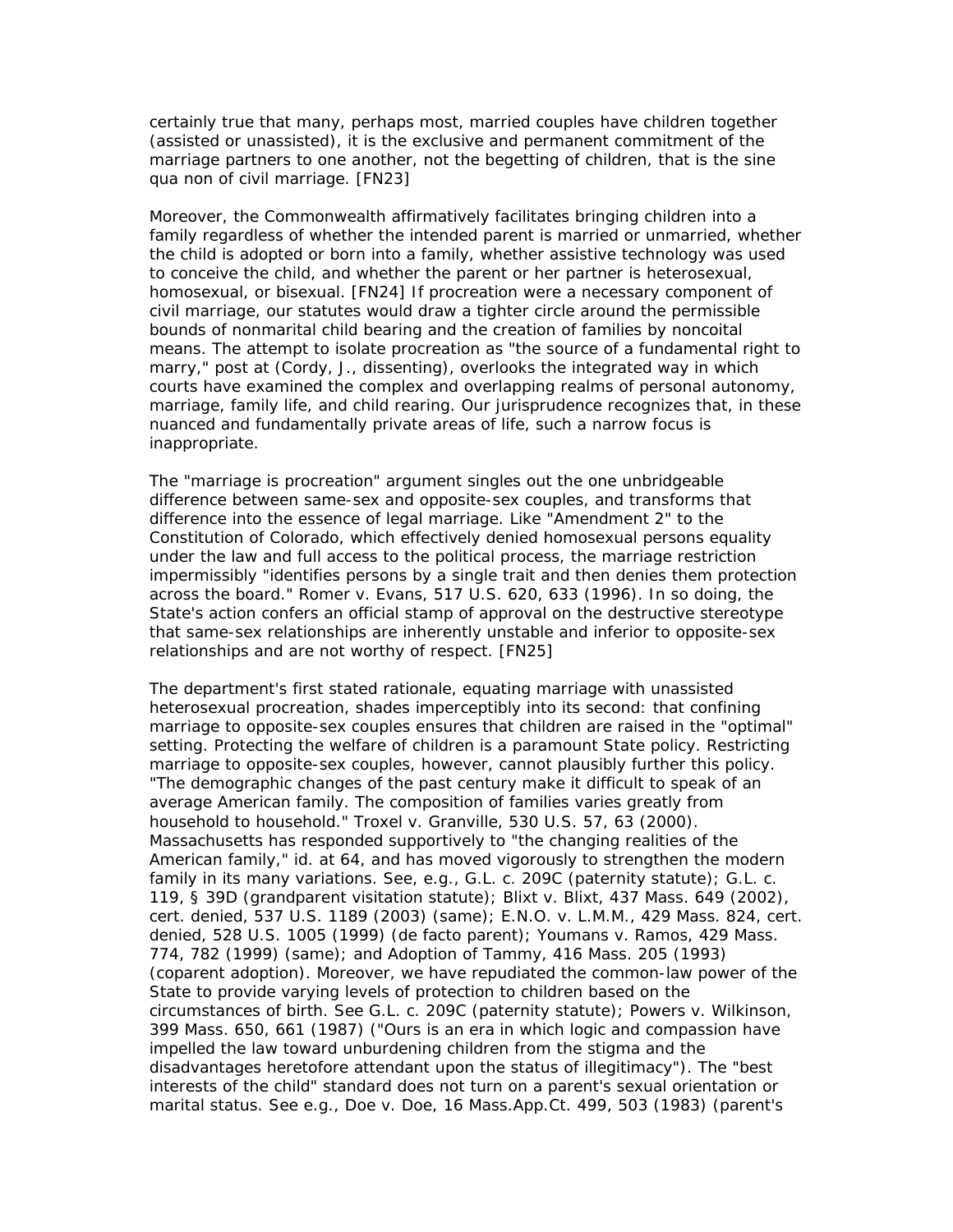sexual orientation insufficient ground to deny custody of child in divorce action). See also *E.N.O.* v. *L.M.M., supra* at 829-830 (best interests of child determined by considering child's relationship with biological and de facto same-sex parents); *Silvia v. Silvia,* 9 Mass.App.Ct. 339, 341 & n. 3 (1980) (collecting support and custody statutes containing no gender distinction).

The department has offered no evidence that forbidding marriage to people of the same sex will increase the number of couples choosing to enter into opposite-sex marriages in order to have and raise children. There is thus no rational relationship between the marriage statute and the Commonwealth's proffered goal of protecting the "optimal" child rearing unit. Moreover, the department readily concedes that people in same-sex couples may be "excellent" parents. These couples (including four of the plaintiff couples) have children for the reasons others do--to love them, to care for them, to nurture them. But the task of child rearing for same-sex couples is made infinitely harder by their status as outliers to the marriage laws. While establishing the parentage of children as soon as possible is crucial to the safety and welfare of children, see *Culliton v. Beth Israel Deaconness Med. Ctr.,* 435 Mass. 285, 292 (2001), same-sex couples must undergo the sometimes lengthy and intrusive process of second-parent adoption to establish their joint parentage. While the enhanced income provided by marital benefits is an important source of security and stability for married couples and their children, those benefits are denied to families headed by same-sex couples. See, e.g., note 6, *supra.* While the laws of divorce provide clear and reasonably predictable guidelines for child support, child custody, and property division on dissolution of a marriage, same-sex couples who dissolve their relationships find themselves and their children in the highly unpredictable terrain of equity jurisdiction. See *E.N.O. v. L.M.M., supra.* Given the wide range of public benefits reserved only for married couples, we do not credit the department's contention that the absence of access to civil marriage amounts to little more than an inconvenience to same-sex couples and their children. Excluding same-sex couples from civil marriage will not make children of opposite-sex marriages more secure, but it does prevent children of same-sex couples from enjoying the immeasurable advantages that flow from the assurance of "a stable family structure in which children will be reared, educated, and socialized." *Post* at (Cordy, J., dissenting). [FN26]

No one disputes that the plaintiff couples are families, that many are parents, and that the children they are raising, like all children, need and should have the fullest opportunity to grow up in a secure, protected family unit. Similarly, no one disputes that, under the rubric of marriage, the State provides a cornucopia of substantial benefits to married parents and their children. The preferential treatment of civil marriage reflects the Legislature's conclusion that marriage "is the foremost setting for the education and socialization of children" precisely because it "encourages parents to remain committed to each other and to their children as they grow." *Post* at (Cordy, J., dissenting).

In this case, we are confronted with an entire, sizeable class of parents raising children who have absolutely no access to civil marriage and its protections because they are forbidden from procuring a marriage license. It cannot be rational under our laws, and indeed it is not permitted, to penalize children by depriving them of State benefits because the State disapproves of their parents' sexual orientation.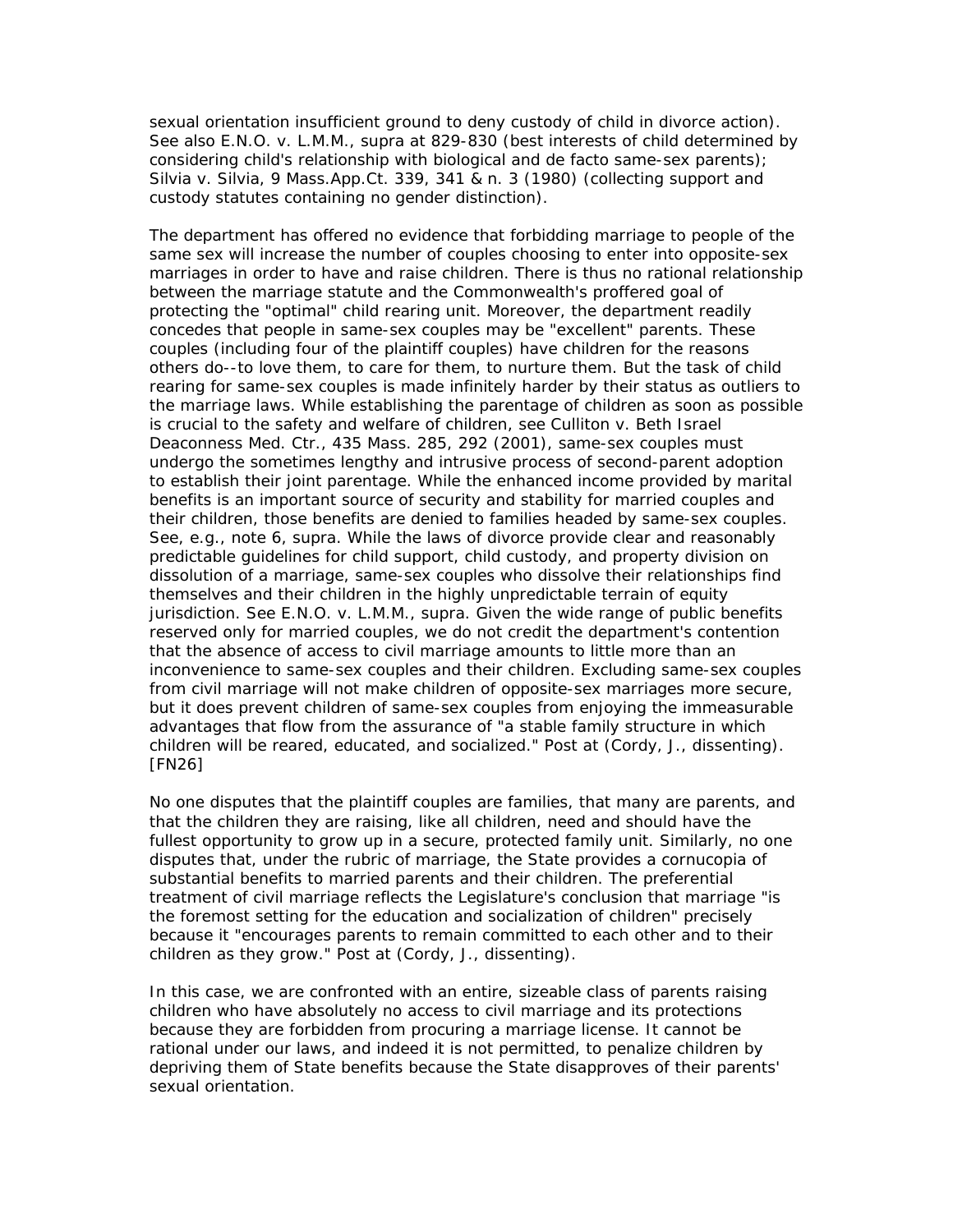The third rationale advanced by the department is that limiting marriage to opposite-sex couples furthers the Legislature's interest in conserving scarce State and private financial resources. The marriage restriction is rational, it argues, because the General Court logically could assume that same-sex couples are more financially independent than married couples and thus less needy of public marital benefits, such as tax advantages, or private marital benefits, such as employerfinanced health plans that include spouses in their coverage.

An absolute statutory ban on same-sex marriage bears no rational relationship to the goal of economy. First, the department's conclusory generalization-- that same-sex couples are less financially dependent on each other than opposite-sex couples--ignores that many same-sex couples, such as many of the plaintiffs in this case, have children and other dependents (here, aged parents) in their care. [FN27] The department does not contend, nor could it, that these dependents are less needy or deserving than the dependents of married couples. Second, Massachusetts marriage laws do not condition receipt of public and private financial benefits to married individuals on a demonstration of financial dependence on each other; the benefits are available to married couples regardless of whether they mingle their finances or actually depend on each other for support.

The department suggests additional rationales for prohibiting same-sex couples from marrying, which are developed by some amici. It argues that broadening civil marriage to include same-sex couples will trivialize or destroy the institution of marriage as it has historically been fashioned. Certainly our decision today marks a significant change in the definition of marriage as it has been inherited from the common law, and understood by many societies for centuries. But it does not disturb the fundamental value of marriage in our society.

Here, the plaintiffs seek only to be married, not to undermine the institution of civil marriage. They do not want marriage abolished. They do not attack the binary nature of marriage, the consanguinity provisions, or any of the other gate-keeping provisions of the marriage licensing law. Recognizing the right of an individual to marry a person of the same sex will not diminish the validity or dignity of opposite-sex marriage, any more than recognizing the right of an individual to marry a person of a different race devalues the marriage of a person who marries someone of her own race. [FN28] If anything, extending civil marriage to samesex couples reinforces the importance of marriage to individuals and communities. That same-sex couples are willing to embrace marriage's solemn obligations of exclusivity, mutual support, and commitment to one another is a testament to the enduring place of marriage in our laws and in the human spirit. [FN29]

It has been argued that, due to the State's strong interest in the institution of marriage as a stabilizing social structure, only the Legislature can control and define its boundaries. Accordingly, our elected representatives legitimately may choose to exclude same-sex couples from civil marriage in order to assure all citizens of the Commonwealth that (1) the benefits of our marriage laws are available explicitly to create and support a family setting that is, in the Legislature's view, optimal for child rearing, and (2) the State does not endorse gay and lesbian parenthood as the equivalent of being raised by one's married biological parents. [FN30] These arguments miss the point. The Massachusetts Constitution requires that legislation meet certain criteria and not extend beyond certain limits. It is the function of courts to determine whether these criteria are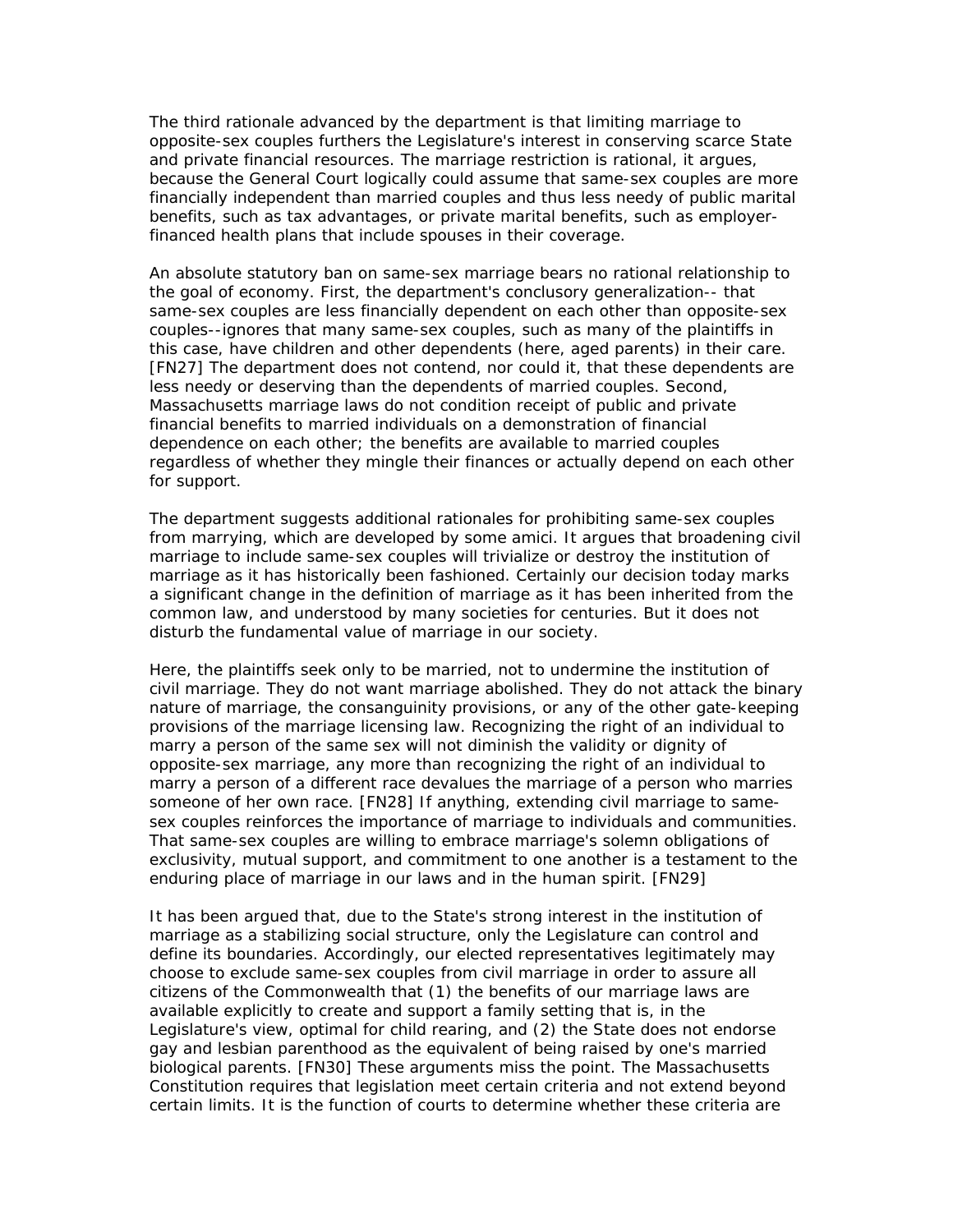met and whether these limits are exceeded. In most instances, these limits are defined by whether a rational basis exists to conclude that legislation will bring about a rational result. The Legislature in the first instance, and the courts in the last instance, must ascertain whether such a rational basis exists. To label the court's role as usurping that of the Legislature, see, e.g., *post* at (Cordy, J., dissenting), is to misunderstand the nature and purpose of judicial review. We owe great deference to the Legislature to decide social and policy issues, but it is the traditional and settled role of courts to decide constitutional issues. [FN31]

The history of constitutional law "is the story of the extension of constitutional rights and protections to people once ignored or excluded." *United States v. Virginia,* 518 U.S. 515, 557 (1996) (construing equal protection clause of the Fourteenth Amendment to prohibit categorical exclusion of women from public military institute). This statement is as true in the area of civil marriage as in any other area of civil rights. See, e.g., *Turner v. Safley,* 482 U.S. 78 (1987); *Loving v. Virginia,* 388 U.S. 1 (1967); *Perez v. Sharp,* 32 Cal.2d 711 (1948). As a public institution and a right of fundamental importance, civil marriage is an evolving paradigm. The common law was exceptionally harsh toward women who became wives: a woman's legal identity all but evaporated into that of her husband. See generally C.P. Kindregan, Jr., & M.L. Inker, Family Law and Practice §§ 1.9 and 1.10 (3d ed.2002). Thus, one early Nineteenth Century jurist could observe matter of factly that, prior to the abolition of slavery in Massachusetts, "the condition of a slave resembled the connection of a wife with her husband, and of infant children with their father. He is obliged to maintain them, and they cannot be separated from him." *Winchendon v. Hatfield,* 4 Mass. 123, 129 (1808). But since at least the middle of the Nineteenth Century, both the courts and the Legislature have acted to ameliorate the harshness of the common-law regime. In *Bradford v. Worcester,* 184 Mass. 557, 562 (1904), we refused to apply the common-law rule that the wife's legal residence was that of her husband to defeat her claim to a municipal "settlement of paupers." In *Lewis v. Lewis,* 370 Mass. 619, 629 (1976), we abrogated the common-law doctrine immunizing a husband against certain suits because the common-law rule was predicated on "antediluvian assumptions concerning the role and status of women in marriage and in society." *Id.* at 621. Alarms about the imminent erosion of the "natural" order of marriage were sounded over the demise of antimiscegenation laws, the expansion of the rights of married women, and the introduction of "no-fault" divorce. [FN32] Marriage has survived all of these transformations, and we have no doubt that marriage will continue to be a vibrant and revered institution.

We also reject the argument suggested by the department, and elaborated by some amici, that expanding the institution of civil marriage in Massachusetts to include same-sex couples will lead to interstate conflict. We would not presume to dictate how another State should respond to today's decision. But neither should considerations of comity prevent us from according Massachusetts residents the full measure of protection available under the Massachusetts Constitution. The genius of our Federal system is that each State's Constitution has vitality specific to its own traditions, and that, subject to the minimum requirements of the Fourteenth Amendment, each State is free to address difficult issues of individual liberty in the manner its own Constitution demands.

Several amici suggest that prohibiting marriage by same-sex couples reflects community consensus that homosexual conduct is immoral. Yet Massachusetts has a strong affirmative policy of preventing discrimination on the basis of sexual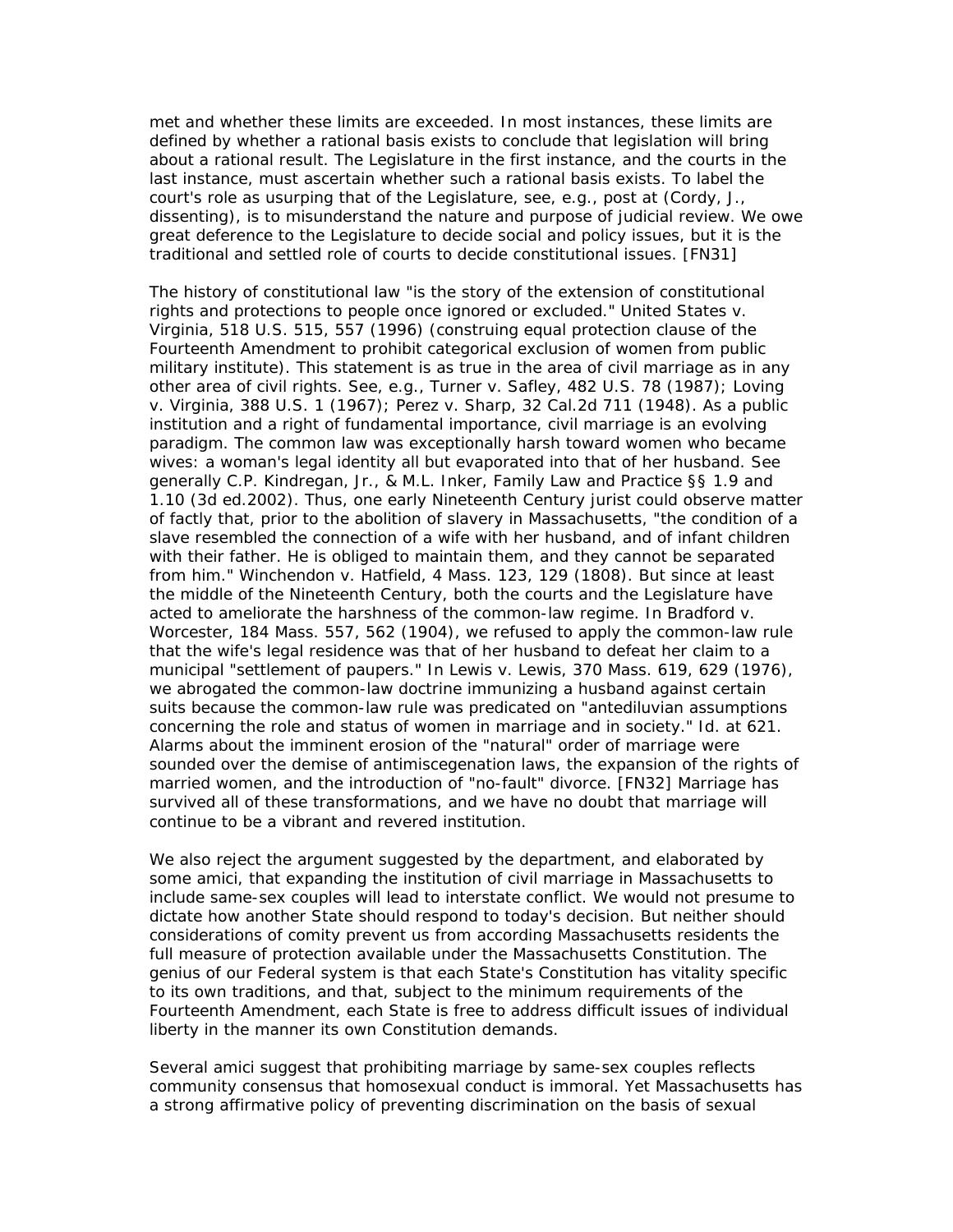orientation. See G.L. c. 151B (employment, housing, credit, services); G.L. c. 265, § 39 (hate crimes); G.L. c. 272, § 98 (public accommodation); G.L. c. 76, § 5 (public education). See also, e.g., *Commonwealth v. Balthazar,* 366 Mass. 298 (1974) (decriminalization of private consensual adult conduct); *Doe v. Doe,* 16 Mass.App.Ct. 499, 503 (1983) (custody to homosexual parent not per se prohibited).

The department has had more than ample opportunity to articulate a constitutionally adequate justification for limiting civil marriage to opposite-sex unions. It has failed to do so. The department has offered purported justifications for the civil marriage restriction that are starkly at odds with the comprehensive network of vigorous, gender-neutral laws promoting stable families and the best interests of children. It has failed to identify any relevant characteristic that would justify shutting the door to civil marriage to a person who wishes to marry someone of the same sex.

The marriage ban works a deep and scarring hardship on a very real segment of the community for no rational reason. The absence of any reasonable relationship between, on the one hand, an absolute disqualification of same-sex couples who wish to enter into civil marriage and, on the other, protection of public health, safety, or general welfare, suggests that the marriage restriction is rooted in persistent prejudices against persons who are (or who are believed to be) homosexual. [FN33] "The Constitution cannot control such prejudices but neither can it tolerate them. Private biases may be outside the reach of the law, but the law cannot, directly or indirectly, give them effect." *Palmore v. Sidoti,* 466 U.S. 429, 433 (1984) (construing Fourteenth Amendment). Limiting the protections, benefits, and obligations of civil marriage to opposite-sex couples violates the basic premises of individual liberty and equality under law protected by the Massachusetts Constitution.

IV

We consider next the plaintiffs' request for relief. We preserve as much of the statute as may be preserved in the face of the successful constitutional challenge. See *Mayor of Boston v. Treasurer & Receiver Gen.,* 384 Mass. 718, 725 (1981); *Dalli v. Board of Educ.,* 358 Mass. 753, 759 (1971). See also G.L. c. 4, § 6, Eleventh.

Here, no one argues that striking down the marriage laws is an appropriate form of relief. Eliminating civil marriage would be wholly inconsistent with the Legislature's deep commitment to fostering stable families and would dismantle a vital organizing principle of our society. [FN34] We face a problem similar to one that recently confronted the Court of Appeal for Ontario, the highest court of that Canadian province, when it considered the constitutionality of the same-sex marriage ban under Canada's Federal Constitution, the Charter of Rights and Freedoms (Charter). See *Halpern v. Toronto (City),* 172 O.A.C. 276 (2003). Canada, like the United States, adopted the common law of England that civil marriage is "the voluntary union for life of one man and one woman, to the exclusion of all others." *Id.* at, quoting *Hyde v. Hyde,* [1861-1873] All E.R. 175 (1866). In holding that the limitation of civil marriage to opposite- sex couples violated the Charter, the Court of Appeal refined the common-law meaning of marriage. We concur with this remedy, which is entirely consonant with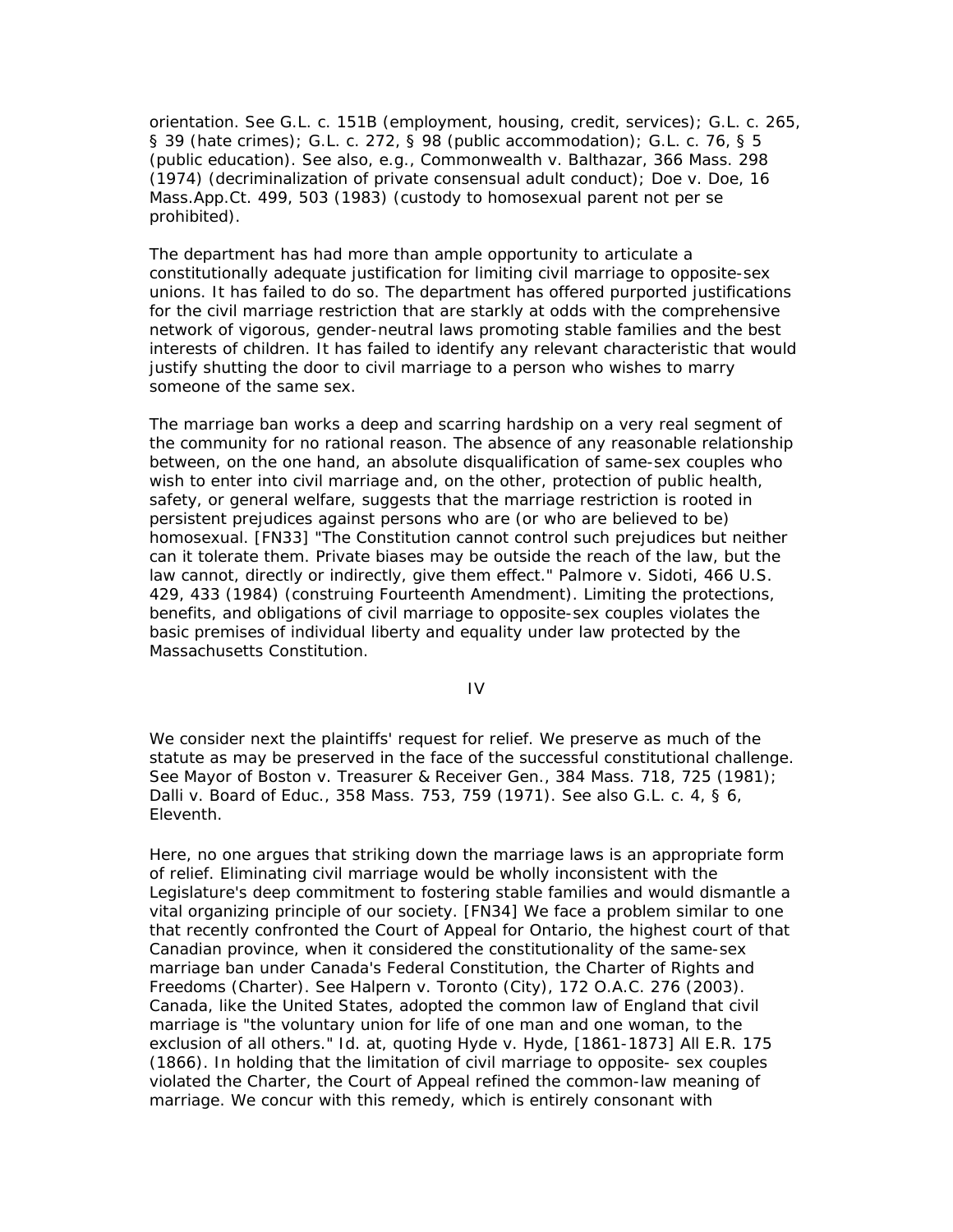established principles of jurisprudence empowering a court to refine a commonlaw principle in light of evolving constitutional standards. See *Powers v. Wilkinson,* 399 Mass. 650, 661-662 (1987) (reforming the common-law rule of construction of "issue"); *Lewis v. Lewis,* 370 Mass. 619, 629 (1976) (abolishing common-law rule of certain interspousal immunity).

We construe civil marriage to mean the voluntary union of two persons as spouses, to the exclusion of all others. This reformulation redresses the plaintiffs' constitutional injury and furthers the aim of marriage to promote stable, exclusive relationships. It advances the two legitimate State interests the department has identified: providing a stable setting for child rearing and conserving State resources. It leaves intact the Legislature's broad discretion to regulate marriage. See *Commonwealth v. Stowell,* 389 Mass. 171, 175 (1983).

In their complaint the plaintiffs request only a declaration that their exclusion and the exclusion of other qualified same-sex couples from access to civil marriage violates Massachusetts law. We declare that barring an individual from the protections, benefits, and obligations of civil marriage solely because that person would marry a person of the same sex violates the Massachusetts Constitution. We vacate the summary judgment for the department. We remand this case to the Superior Court for entry of judgment consistent with this opinion. Entry of judgment shall be stayed for 180 days to permit the Legislature to take such action as it may deem appropriate in light of this opinion. See, e.g., *Michaud v. Sheriff of Essex County,* 390 Mass. 523, 535-536 (1983).

*So ordered.*

GREANEY, J. (concurring).

I agree with the result reached by the court, the remedy ordered, and much of the reasoning in the court's opinion. In my view, however, the case is more directly resolved using traditional equal protection analysis.

(a) Article 1 of the Declaration of Rights, as amended by art. 106 of the Amendments to the Massachusetts Constitution, provides:

"All people are born free and equal and have certain natural, essential and unalienable rights; among which may be reckoned the right of enjoying and defending their lives and liberties; that of acquiring, possessing and protecting property; in fine, that of seeking and obtaining their safety and happiness. Equality under the law shall not be denied or abridged because of sex, race, color, creed or national origin."

This provision, even prior to its amendment, guaranteed to all people in the Commonwealth--equally--the enjoyment of rights that are deemed important or fundamental. The withholding of relief from the plaintiffs, who wish to marry, and are otherwise eligible to marry, on the ground that the couples are of the same gender, constitutes a categorical restriction of a fundamental right. The restriction creates a straightforward case of discrimination that disqualifies an entire group of our citizens and their families from participation in an institution of paramount legal and social importance. This is impermissible under art. 1.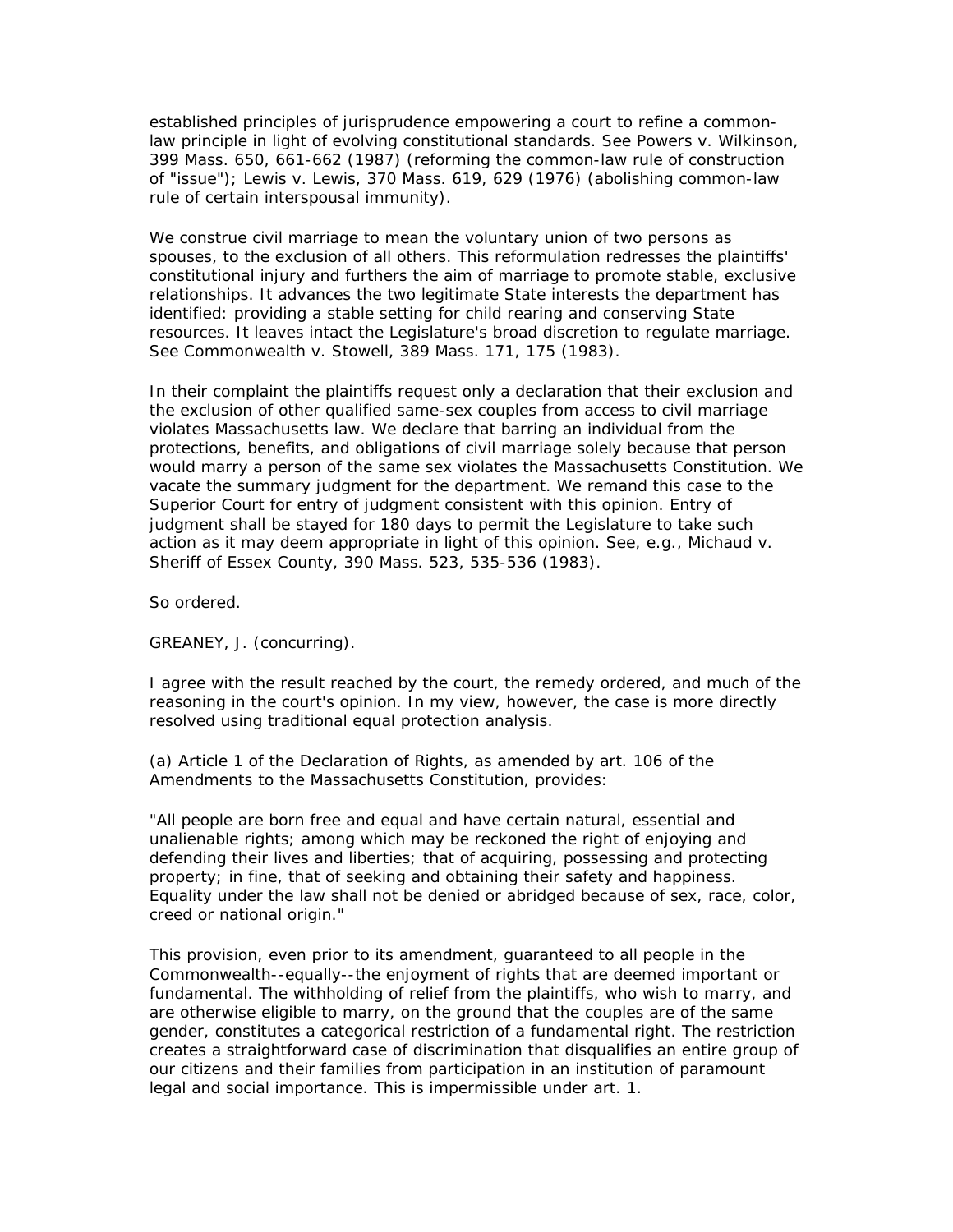Analysis begins with the indisputable premise that the deprivation suffered by the plaintiffs is no mere legal inconvenience. The right to marry is not a privilege conferred by the State, but a fundamental right that is protected against unwarranted State interference. See *Zablocki v. Redhail,* 434 U.S. 374, 384 (1978) ("the right to marry is of fundamental importance for all individuals"); *Loving v. Virginia,* 388 U.S. 1, 12 (1967) (freedom to marry is "one of the vital personal rights essential to the orderly pursuit of happiness by free men" under due process clause of Fourteenth Amendment); *Skinner v. Oklahoma,* 316 U.S. 535, 541 (1942) (marriage is one of "basic civil rights of man"). See also *Turner v. Safley,* 482 U.S. 78, 95-96 (1987) (prisoners' right to marry is constitutionally protected). This right is essentially vitiated if one is denied the right to marry a person of one's choice. See *Zablocki v. Redhail, supra* at 384 (all recent decisions of United States Supreme Court place "the decision to marry as among the personal decisions protected by the right of privacy"). [FN1]

Because our marriage statutes intend, and state, the ordinary understanding that marriage under our law consists only of a union between a man and a woman, they create a statutory classification based on the sex of the two people who wish to marry. See *Baehr v. Lewin,* 74 Haw. 530, 564 (1993) (plurality opinion) (Hawaii marriage statutes created sex-based classification); *Baker v. State,* 170 Vt. 194, 253 (1999) (Johnson, J., concurring in part and dissenting in part) (same). That the classification is sex based is self- evident. The marriage statutes prohibit some applicants, such as the plaintiffs, from obtaining a marriage license, and that prohibition is based solely on the applicants' gender. As a factual matter, an individual's choice of marital partner is constrained because of his or her own sex. Stated in particular terms, Hillary Goodridge cannot marry Julie Goodridge because she (Hillary) is a woman. Likewise, Gary Chalmers cannot marry Richard Linnell because he (Gary) is a man. Only their gender prevents Hillary and Gary from marrying their chosen partners under the present law. [FN2]

A classification may be gender based whether or not the challenged government action apportions benefits or burdens uniformly along gender lines. This is so because constitutional protections extend to individuals and not to categories of people. Thus, when an individual desires to marry, but cannot marry his or her chosen partner because of the traditional opposite-sex restriction, a violation of art. 1 has occurred. See *Commonwealth v. Chou,* 433 Mass. 229, 237-238 (2001) (assuming statute enforceable only across gender lines may offend Massachusetts equal rights amendment). I find it disingenuous, at best, to suggest that such an individual's right to marry has not been burdened at all, because he or she remains free to chose another partner, who is of the opposite sex.

The equal protection infirmity at work here is strikingly similar to (although, perhaps, more subtle than) the invidious discrimination perpetuated by Virginia's antimiscegenation laws and unveiled in the decision of *Loving v. Virginia, supra.* In its landmark decision striking down Virginia's ban on marriages between Caucasians and members of any other race on both equal protection and substantive due process grounds, the United States Supreme Court soundly rejected the proposition that the equal application of the ban (i.e., that it applied equally to whites and blacks) made unnecessary the strict scrutiny analysis traditionally required of statutes drawing classifications according to race, see *id.* at 8-9, and concluded that "restricting the freedom to marry solely because of racial classifications violates the central meaning of the Equal Protection Clause."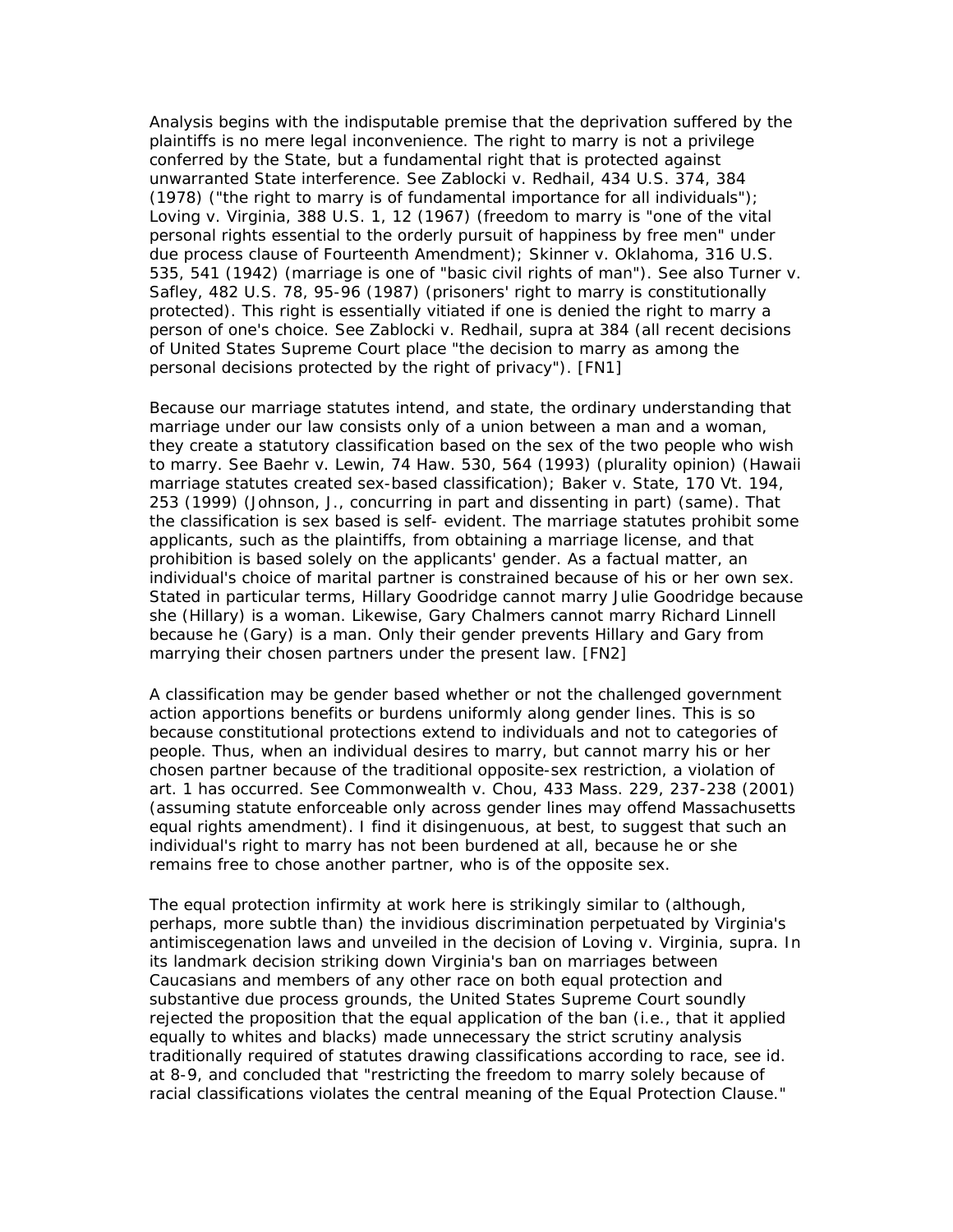*Id.* at 12. That our marriage laws, unlike antimiscegenation laws, were not enacted purposely to discriminate in no way neutralizes their present discriminatory character.

With these two propositions established (the infringement on a fundamental right and a sex-based classification), the enforcement of the marriage statutes as they are currently understood is forbidden by our Constitution unless the State can present a compelling purpose further by the statutes that can be accomplished in no other reasonable manner. [FN3] See *Blixt v. Blixt,* 437 Mass. 649, 655-656 (2002), cert. denied, 537 U.S. 1189 (2003); *Lowell v. Kowalski,* 380 Mass. 663, 667-669 (1980). This the State has not done. The justifications put forth by the State to sustain the statute's exclusion of the plaintiffs are insufficient for the reasons explained by the court to which I add the following observations.

The rights of couples to have children, to adopt, and to be foster parents, regardless of sexual orientation and marital status, are firmly established. See *E.N.O.* v. *L.M.M.,* 429 Mass. 824, 829, cert. denied, 528 U.S. 1005 (1999); *Adoption of Tammy,* 416 Mass. 205, 210-211 (1993). As recognized in the court's opinion, and demonstrated by the record in this case, however, the State's refusal to accord legal recognition to unions of same-sex couples has had the effect of creating a system in which children of same-sex couples are unable to partake of legal protections and social benefits taken for granted by children in families whose parents are of the opposite sex. The continued maintenance of this castelike system is irreconcilable with, indeed, totally repugnant to, the State's strong interest in the welfare of all children and its primary focus, in the context of family law where children are concerned, on "the best interests of the child." The issue at stake is not one, as might ordinarily be the case, that can be unilaterally and totally deferred to the wisdom of the Legislature. "While the State retains wide latitude to decide the manner in which it will allocate benefits, it may not use criteria which discriminatorily burden the exercise of a fundamental right." *Moe v. Secretary of Admin. & Fin.,* 382 Mass. 629, 652 (1981). Nor can the State's wish to conserve resources be accomplished by invidious distinctions between classes of citizens. See *Plyler v. Doe,* 457 U.S. 202, 216-217, 227 (1982). [FN4]

A comment is in order with respect to the insistence of some that marriage is, as a matter of definition, the legal union of a man and a woman. To define the institution of marriage by the characteristics of those to whom it always has been accessible, in order to justify the exclusion of those to whom it never has been accessible, is conclusory and bypasses the core question we are asked to decide. [FN5] This case calls for a higher level of legal analysis. Precisely, the case requires that we confront ingrained assumptions with respect to historically accepted roles of men and women within the institution of marriage and requires that we reexamine these assumptions in light of the unequivocal language of art. 1, in order to ensure that the governmental conduct challenged here conforms to the supreme charter of our Commonwealth. "A written constitution is the fundamental law for the government of a sovereign State. It is the final statement of the rights, privileges and obligations of the citizens and the ultimate grant of the powers and the conclusive definition of the limitations of the departments of State and of public officers.... To its provisions the conduct of all governmental affairs must conform. From its terms there is no appeal." *Loring v. Young,* 239 Mass. 349, 376-377 (1921). I do not doubt the sincerity of deeply held moral or religious beliefs that make inconceivable to some the notion that any change in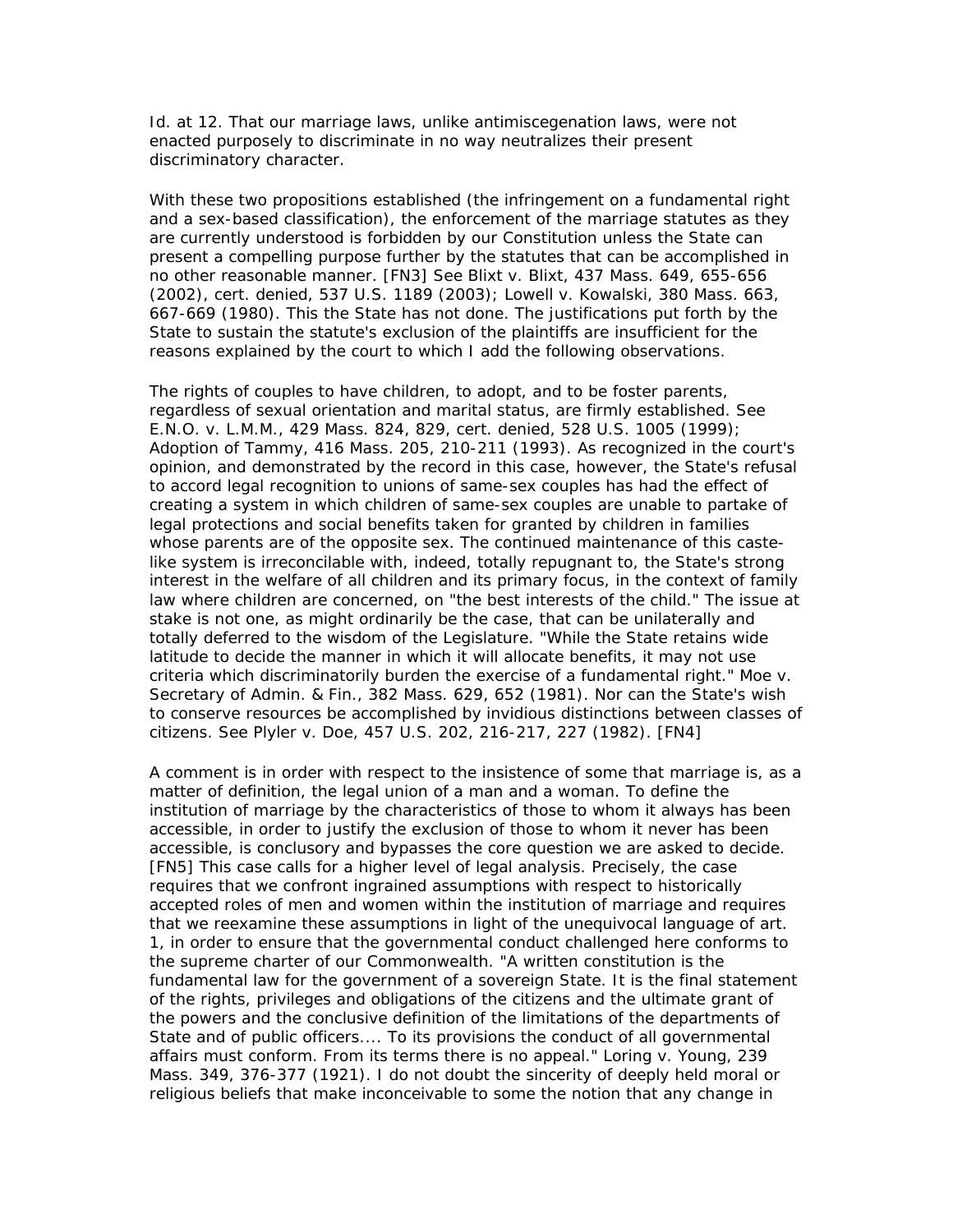the common-law definition of what constitutes a legal civil marriage is now, or ever would be, warranted. But, as matter of constitutional law, neither the mantra of tradition, nor individual conviction, can justify the perpetuation of a hierarchy in which couples of the same sex and their families are deemed less worthy of social and legal recognition than couples of the opposite sex and their families. See *Lawrence v. Texas,* 123 S.Ct. 2472, 2486 (2003) (O'Connor, J., concurring) (moral disapproval, with no other valid State interest, cannot justify law that discriminates against groups of persons); *Planned Parenthood of Southeastern Pa.* v. *Casey,* 505 U.S. 833, 850 (1992) ( "Our obligation is to define the liberty of all, not to mandate our own moral code").

(b) I am hopeful that our decision will be accepted by those thoughtful citizens who believe that same-sex unions should not be approved by the State. I am not referring here to acceptance in the sense of grudging acknowledgment of the court's authority to adjudicate the matter. My hope is more liberating. The plaintiffs are members of our community, our neighbors, our coworkers, our friends. As pointed out by the court, their professions include investment advisor, computer engineer, teacher, therapist, and lawyer. The plaintiffs volunteer in our schools, worship beside us in our religious houses, and have children who play with our children, to mention just a few ordinary daily contacts. We share a common humanity and participate together in the social contract that is the foundation of our Commonwealth. Simple principles of decency dictate that we extend to the plaintiffs, and to their new status, full acceptance, tolerance, and respect. We should do so because it is the right thing to do. The union of two people contemplated by G.L. c. 207 "is a coming together for better or for worse, hopefully enduring, and intimate to the degree of being sacred. It is an association that promotes a way of life, not causes; a harmony in living, not political faiths; a bilateral loyalty, not commercial or social projects. Yet it is an association for as noble a purpose as any involved in our prior decisions." *Griswold v. Connecticut,* 381 U.S. 479, 486 (1965). Because of the terms of art. 1, the plaintiffs will no longer be excluded from that association. [FN6]

SPINA, J. (dissenting, with whom Sosman and Cordy, JJ., join).

What is at stake in this case is not the unequal treatment of individuals or whether individual rights have been impermissibly burdened, but the power of the Legislature to effectuate social change without interference from the courts, pursuant to art. 30 of the Massachusetts Declaration of Rights. [FN1] The power to regulate marriage lies with the Legislature, not with the judiciary. See *Commonwealth v. Stowell,* 389 Mass. 171, 175 (1983). Today, the court has transformed its role as protector of individual rights into the role of creator of rights, and I respectfully dissent.

1. *Equal protection.* Although the court did not address the plaintiffs' gender discrimination claim, G.L. c. 207 does not unconstitutionally discriminate on the basis of gender. [FN2] A claim of gender discrimination will lie where it is shown that differential treatment disadvantages one sex over the other. See *Attorney Gen.* v. *Massachusetts Interscholastic Athletic Ass'n,* 378 Mass. 342, 349-352 (1979). See also *United States v. Virginia,* 518 U.S. 515 (1996). General Laws c. 207 enumerates certain qualifications for obtaining a marriage license. It creates no distinction between the sexes, but applies to men and women in precisely the same way. It does not create any disadvantage identified with gender as both men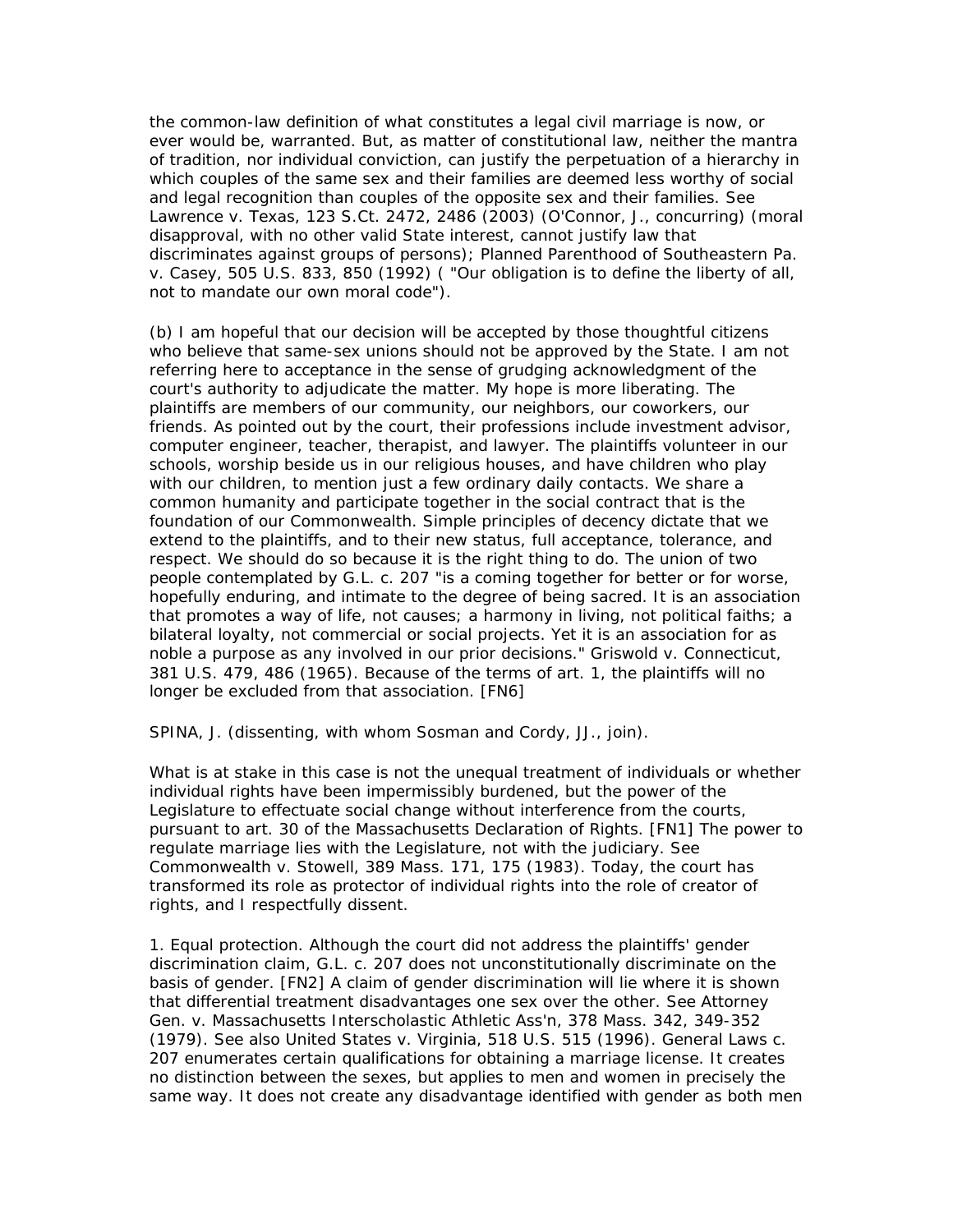and women are similarly limited to marrying a person of the opposite sex. See *Commonwealth v. King,* 374 Mass. 5, 15-22 (1977) (law prohibiting prostitution not discriminatory based on gender because of equal application to men and women).

Similarly, the marriage statutes do not discriminate on the basis of sexual orientation. As the court correctly recognizes, constitutional protections are extended to individuals, not couples. *Ante* n. 15. The marriage statutes do not disqualify individuals on the basis of sexual orientation from entering into marriage. All individuals, with certain exceptions not relevant here, are free to marry. Whether an individual chooses not to marry because of sexual orientation or any other reason should be of no concern to the court.

The court concludes, however, that G.L. c. 207 unconstitutionally discriminates against the individual plaintiffs because it denies them the "right to marry the person of one's choice" where that person is of the same sex. *Ante* at. To reach this result the court relies on *Loving v. Virginia,* 388 U.S. 1, 12 (1967), and transforms "choice" into the essential element of the institution of marriage. The *Loving* case did not use the word "choice" in this manner, and it did not point to the result that the court reaches today. In *Loving,* the Supreme Court struck down as unconstitutional a statute that prohibited Caucasians from marrying non-Caucasians. It concluded that the statute was intended to preserve white supremacy and invidiously discriminated against non-Caucasians because of their race. See *id.* at 11-12. The "choice" to which the Supreme Court referred was the "choice to marry," and it concluded that with respect to the institution of marriage, the State had no compelling interest in limiting the choice to marry along racial lines. *Id.* The Supreme Court did not imply the existence of a right to marry a person of the same sex. To the same effect is *Perez v. Sharp,* 32 Cal.2d 711 (1948), on which the court also relies.

Unlike the *Loving* and *Sharp* cases, the Massachusetts Legislature has erected no barrier to marriage that intentionally discriminates against anyone. Within the institution of marriage, [FN3] anyone is free to marry, with certain exceptions that are not challenged. In the absence of any discriminatory purpose, the State's marriage statutes do not violate principles of equal protection. See *Washington v. Davis,* 426 U.S. 229, 240 (1976) ( "invidious quality of a law claimed to be ... discriminatory must ultimately be traced to a ... discriminatory purpose"); *Dickerson v. Attorney Gen.,* 396 Mass. 740, 743 (1986) (for purpose of equal protection analysis, standard of review under State and Federal Constitutions is identical). See also *Attorney Gen.* v. *Massachusetts Interscholastic Athletic Ass'n, supra.* This court should not have invoked even the most deferential standard of review within equal protection analysis because no individual was denied access to the institution of marriage.

2. *Due process.* The marriage statutes do not impermissibly burden a right protected by our constitutional guarantee of due process implicit in art. 10 of our Declaration of Rights. There is no restriction on the right of any plaintiff to enter into marriage. Each is free to marry a willing person of the opposite sex. Cf. *Zablocki v. Redhail,* 434 U.S. 374 (1978) (fundamental right to marry impermissibly burdened by statute requiring court approval when subject to child support order).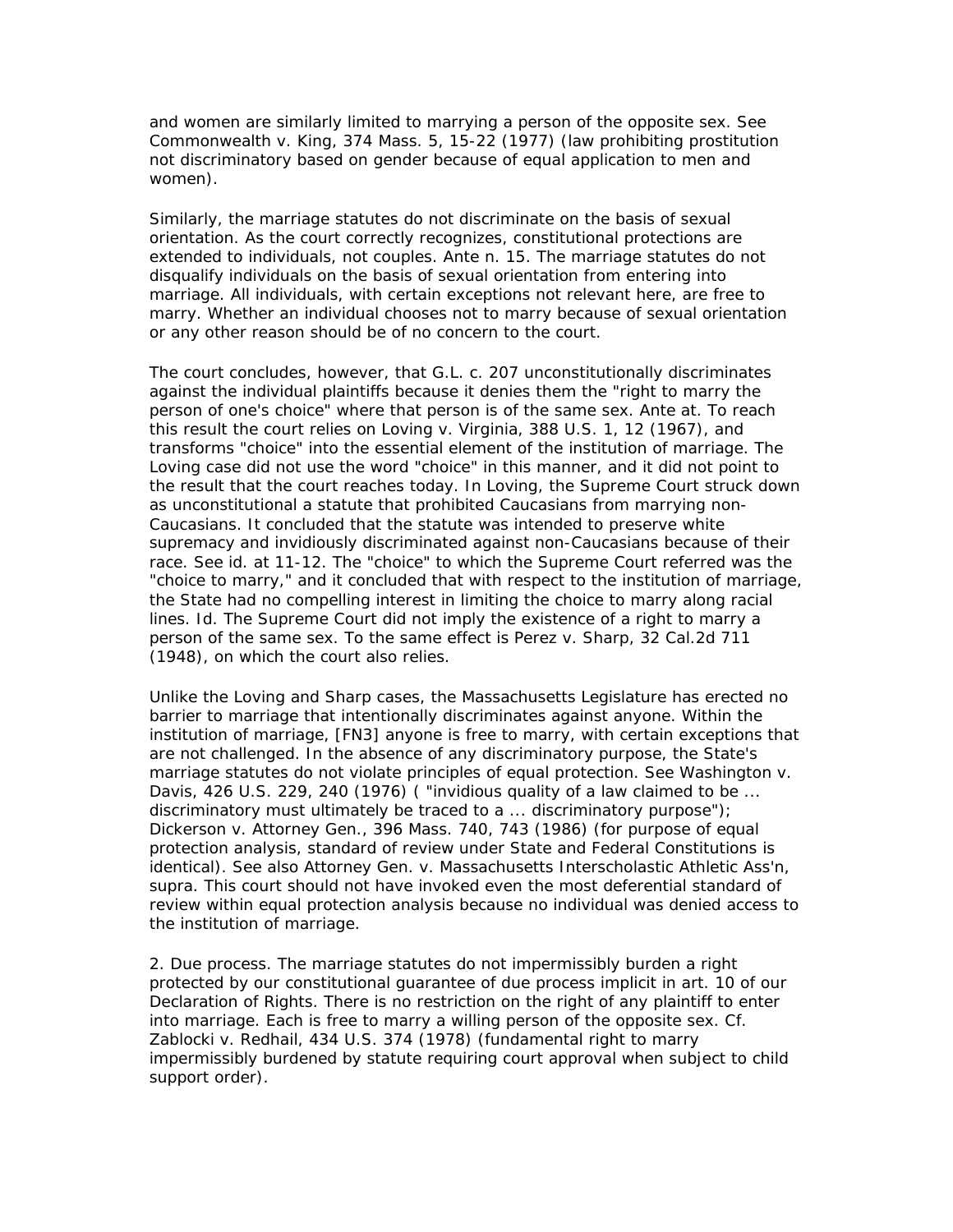Substantive due process protects individual rights against unwarranted government intrusion. See *Aime v. Commonwealth,* 414 Mass. 667, 673 (1993). The court states, as we have said on many occasions, that the Massachusetts Declaration of Rights may protect a right in ways that exceed the protection afforded by the Federal Constitution. *Ante* at. See *Arizona v. Evans,* 514 U.S. 1, 8 (1995) (State courts afforded broader protection of rights than granted by United States Constitution). However, today the court does not fashion a remedy that affords greater protection of a right. Instead, using the rubric of due process it has redefined marriage.

Although art. 10 may afford greater protection of rights than the due process clause of the Fourteenth Amendment, our treatment of due process challenges adheres to the same standards followed in Federal due process analysis. See *Commonwealth v. Ellis,* 429 Mass. 362, 371 (1999). When analyzing a claim that the State has impermissibly burdened an individual's fundamental or other right or liberty interest, "[w]e begin by sketching the contours of the right asserted. We then inquire whether the challenged restriction burdens that right." *Moe v. Secretary of Admin. & Fin.,* 382 Mass. 629, 646 (1981). Where a right deemed "fundamental" is implicated, the challenged restriction will be upheld only if it is "narrowly tailored to further a legitimate and compelling governmental interest." *Aime v. Commonwealth, supra* at 673. To qualify as "fundamental" the asserted right must be "objectively, 'deeply rooted in this Nation's history and tradition,' [*Moore v. East Cleveland,* 431 U.S. 494, 503 (1977) (plurality opinion) ] ... and 'implicit in the concept of ordered liberty,' such that 'neither liberty nor justice would exist if they were sacrificed.' " *Washington v. Glucksberg,* 521 U.S. 702, 720-721 (1997), quoting *Palko v. Connecticut,* 302 U.S. 319, 325, 326 (1937) (right to assisted suicide does not fall within fundamental right to refuse medical treatment because novel and unsupported by tradition) (citations omitted). See *Three Juveniles v. Commonwealth,* 390 Mass. 357, 367 (1983) (O'Connor, J., dissenting), cert. denied sub nom. *Keefe v. Massachusetts,* 465 U.S. 1068 (1984). Rights that are not considered fundamental merit due process protection if they have been irrationally burdened. See *Massachusetts Fed'n of Teachers v. Board of Educ.,* 436 Mass. 763, 777-779 & n. 14 (2002).

Although this court did not state that same-sex marriage is a fundamental right worthy of strict scrutiny protection, it nonetheless deemed it a constitutionally protected right by applying rational basis review. Before applying any level of constitutional analysis there must be a recognized right at stake. Same-sex marriage, or the "right to marry the person of one's choice" as the court today defines that right, does not fall within the fundamental right to marry. Same-sex marriage is not "deeply rooted in this Nation's history," and the court does not suggest that it is. Except for the occasional isolated decision in recent years, see, e.g., *Baker v. State,* 170 Vt. 194 (1999), same-sex marriage is not a right, fundamental or otherwise, recognized in this country. Just one example of the Legislature's refusal to recognize same-sex marriage can be found in a section of the legislation amending G.L. c. 151B to prohibit discrimination in the workplace on the basis of sexual orientation, which states: "Nothing in this act shall be construed so as to legitimize or validate a 'homosexual marriage'...." St.1989, c. 516, § 19. In this Commonwealth and in this country, the roots of the institution of marriage are deeply set in history as a civil union between a single man and a single woman. There is no basis for the court to recognize same-sex marriage as a constitutionally protected right.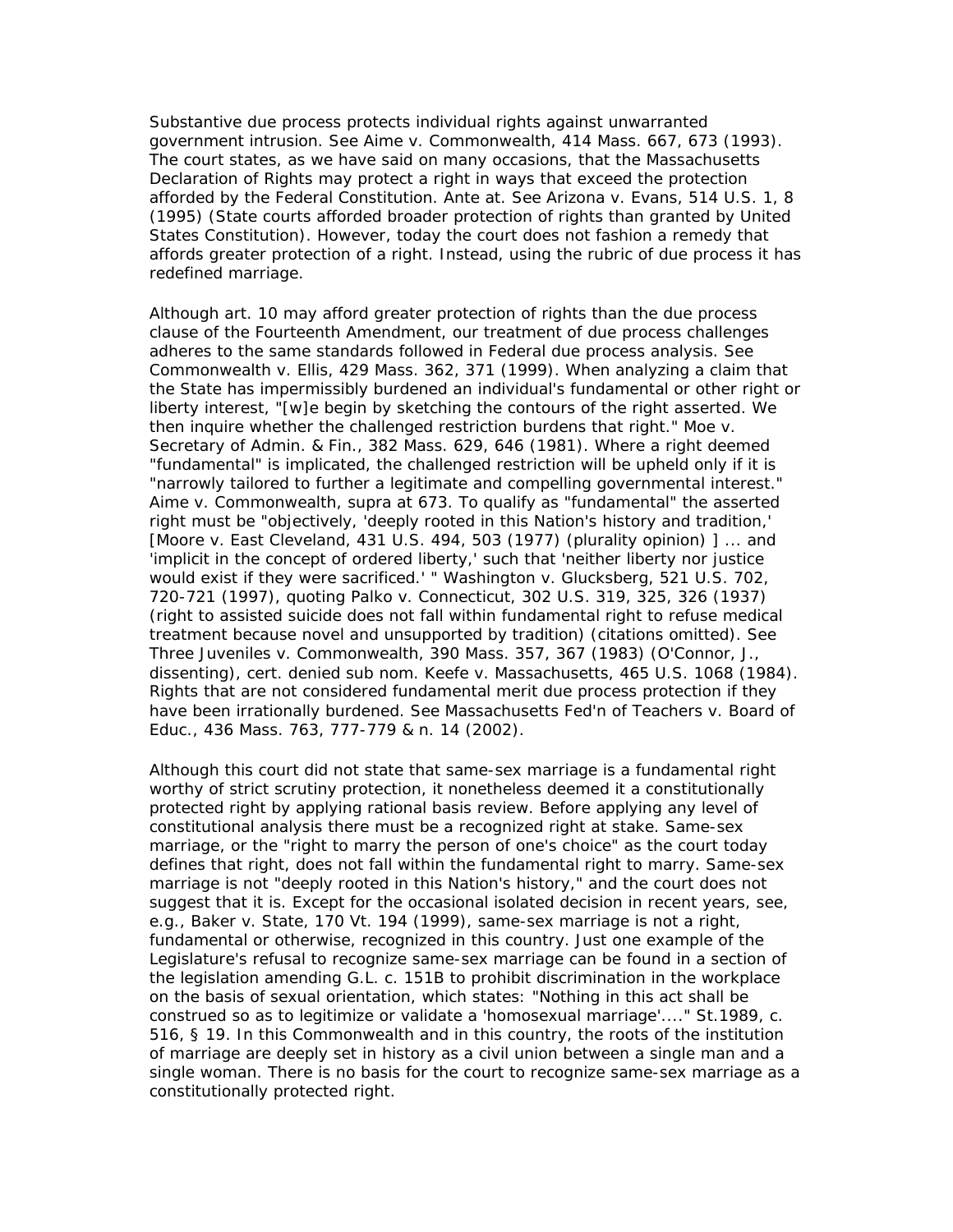3. *Remedy.* The remedy that the court has fashioned both in the name of equal protection and due process exceeds the bounds of judicial restraint mandated by art. 30. The remedy that construes gender specific language as gender neutral amounts to a statutory revision that replaces the intent of the Legislature with that of the court. Article 30 permits the court to apply principles of equal protection and to modify statutory language only if legislative intent is preserved. See, e.g., *Commonwealth v. Chou,* 433 Mass. 229, 238-239 (2001) (judicial rewriting of gender language permissible only when Legislature intended to include both men and women). See also *Lowell v. Kowalski,* 380 Mass. 663, 670 (1980). Here, the alteration of the gender- specific language alters precisely what the Legislature unambiguously intended to preserve, the marital rights of single men and women. Such a dramatic change in social institutions must remain at the behest of the people through the democratic process.

Where the application of equal protection principles do not permit rewriting a statute in a manner that preserves the intent of the Legislature, we do not rewrite the statute. In *Dalli v. Board of Educ.,* 358 Mass. 753 (1971), the court refused to rewrite a statute in a manner that would include unintended individuals. "To attempt to interpret this [statute] as including those in the category of the plaintiff would be to engage in a judicial enlargement of the clear statutory language beyond the limit of our judicial function. We have traditionally and consistently declined to trespass on legislative territory in deference to the time tested wisdom of the separation of powers as expressed in art. [30] of the Declaration of Rights of the Constitution of Massachusetts even when it appeared that a highly desirable and just result might thus be achieved." *Id.* at 759. Recently, in *Connors v. Boston,* 430 Mass. 31 (1999), we refused to expand health insurance coverage to include domestic partners because such an expansion was within the province of the Legislature, where policy affecting family relationships is most appropriate and frequently considered. *Id.* at 42-43. Principles of equal protection do not permit the marriage statutes to be changed in the manner that we have seen today.

This court has previously exercised the judicial restraint mandated by art. 30 and declined to extend due process protection to rights not traditionally coveted, despite recognition of their social importance. See *Tobin's Case,* 424 Mass. 250, 252-253 (1997) (receiving workers' compensation benefits not fundamental right); *Doe v. Superintendent of Schs. of Worcester,* 421 Mass. 117, 129 (1995) (declaring education not fundamental right); *Williams v. Secretary of the Executive Office of Human Servs.,* 414 Mass. 551, 565 (1993) (no fundamental right to receive mental health services); *Matter of Tocci,* 413 Mass. 542, 548 n. 4 (1992) (no fundamental right to practice law); *Commonwealth v. Henry's Drywall Co.,* 366 Mass. 539, 542 (1974) (no fundamental right to pursue one's business). Courts have authority to recognize rights that are supported by the Constitution and history, but the power to create novel rights is reserved for the people through the democratic and legislative processes.

Likewise, the Supreme Court exercises restraint in the application of substantive due process " 'because guideposts for responsible decisionmaking in this unchartered area are scarce and open-ended.' [*Collins v. Harker Heights,* 503 U.S. 115, 125 (1992).] By extending constitutional protection to an asserted right or liberty interest, we, to a great extent, place the matter outside the arena of public debate and legislative action. We must therefore 'exercise the utmost care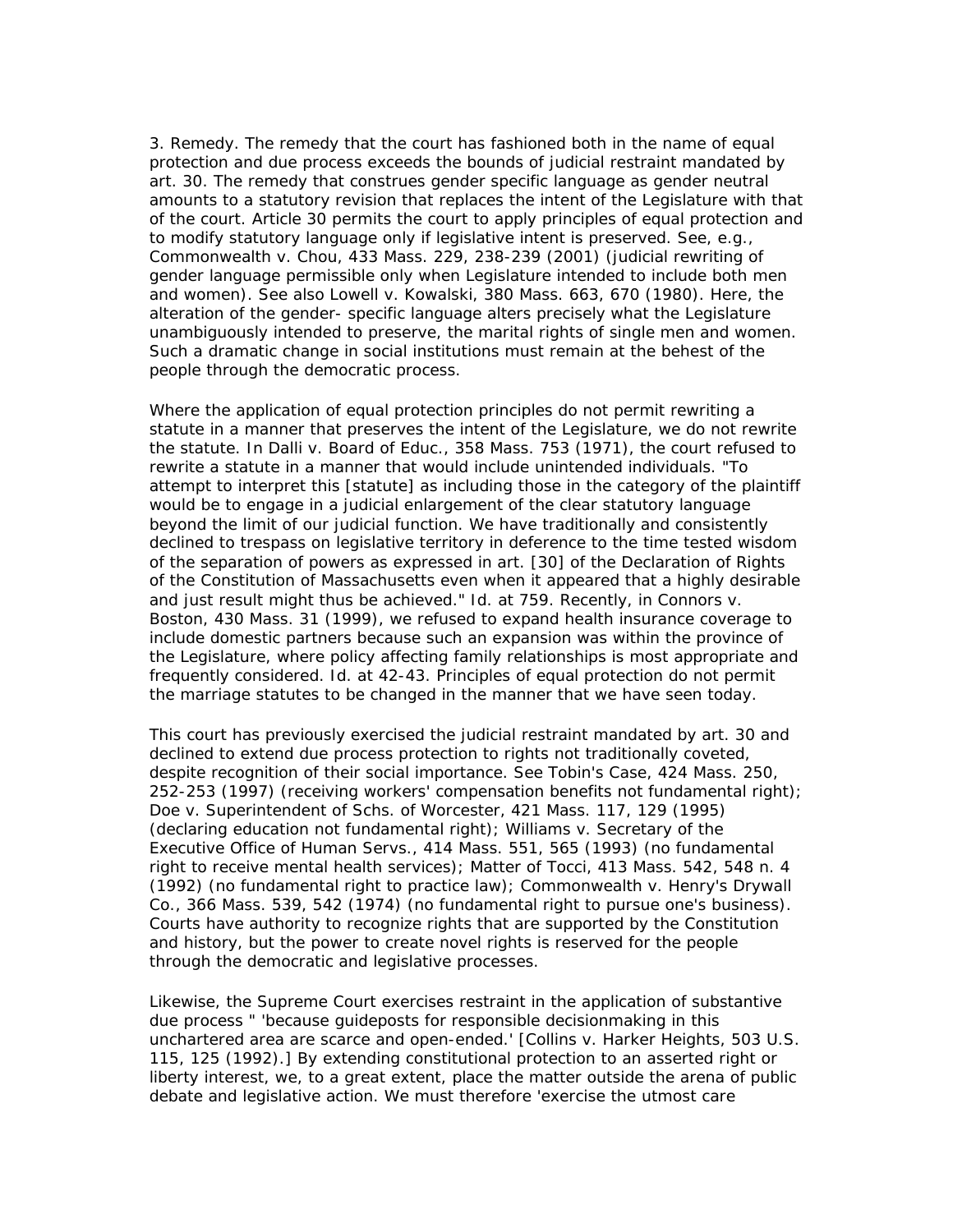whenever we are asked to break new ground in this field,' [*id.*], lest the liberty protected by the Due Process Clause be subtly transformed into the policy preferences of the Members of this Court, *Moore* [v. *East Cleveland,* 431 U.S. 494, 502 (1977) ] (plurality opinion)." *Washington v. Glucksberg, supra* at 720.

The court has extruded a new right from principles of substantive due process, and in doing so it has distorted the meaning and purpose of due process. The purpose of substantive due process is to protect existing rights, not to create new rights. Its aim is to thwart government intrusion, not invite it. The court asserts that the Massachusetts Declaration of Rights serves to guard against government intrusion into each individual's sphere of privacy. *Ante* at. Similarly, the Supreme Court has called for increased due process protection when individual privacy and intimacy are threatened by unnecessary government imposition. See, e.g., *Lawrence v. Texas,* 123 S.Ct. 2472 (2003) (private nature of sexual behavior implicates increased due process protection); *Eisenstadt v. Baird,* 405 U.S. 438 (1972) (privacy protection extended to procreation decisions within nonmarital context); *Griswold v. Connecticut,* 381 U.S. 479 (1965) (due process invoked because of intimate nature of procreation decisions). These cases, along with the *Moe* case, focus on the threat to privacy when government seeks to regulate the most intimate activity behind bedroom doors. The statute in question does not seek to regulate intimate activity within an intimate relationship, but merely gives formal recognition to a particular marriage. The State has respected the private lives of the plaintiffs, and has done nothing to intrude in the relationships that each of the plaintiff couples enjoy. Cf. *Lawrence v. Texas, supra* at 2484 (case "does not involve whether the government must give formal recognition to any relationship that homosexual persons seek to enter"). Ironically, by extending the marriage laws to same-sex couples the court has turned substantive due process on its head and used it to interject government into the plaintiffs' lives.

SOSMAN, J. (dissenting, with whom Spina and Cordy, JJ., join).

In applying the rational basis test to any challenged statutory scheme, the issue is not whether the Legislature's rationale behind that scheme is persuasive to us, but only whether it satisfies a minimal threshold of rationality. Today, rather than apply that test, the court announces that, because it is persuaded that there are no differences between same-sex and opposite-sex couples, the Legislature has no rational basis for treating them differently with respect to the granting of marriage licenses. [FN1] Reduced to its essence, the court's opinion concludes that, because same-sex couples are now raising children, and withholding the benefits of civil marriage from their union makes it harder for them to raise those children, the State must therefore provide the benefits of civil marriage to same-sex couples just as it does to opposite-sex couples. Of course, many people are raising children outside the confines of traditional marriage, and, by definition, those children are being deprived of the various benefits that would flow if they were being raised in a household with married parents. That does not mean that the Legislature must accord the full benefits of marital status on every household raising children. Rather, the Legislature need only have some rational basis for concluding that, at present, those alternate family structures have not yet been conclusively shown to be the equivalent of the marital family structure that has established itself as a successful one over a period of centuries. People are of course at liberty to raise their children in various family structures, as long as they are not literally harming their children by doing so. See *Blixt v. Blixt,* 437 Mass.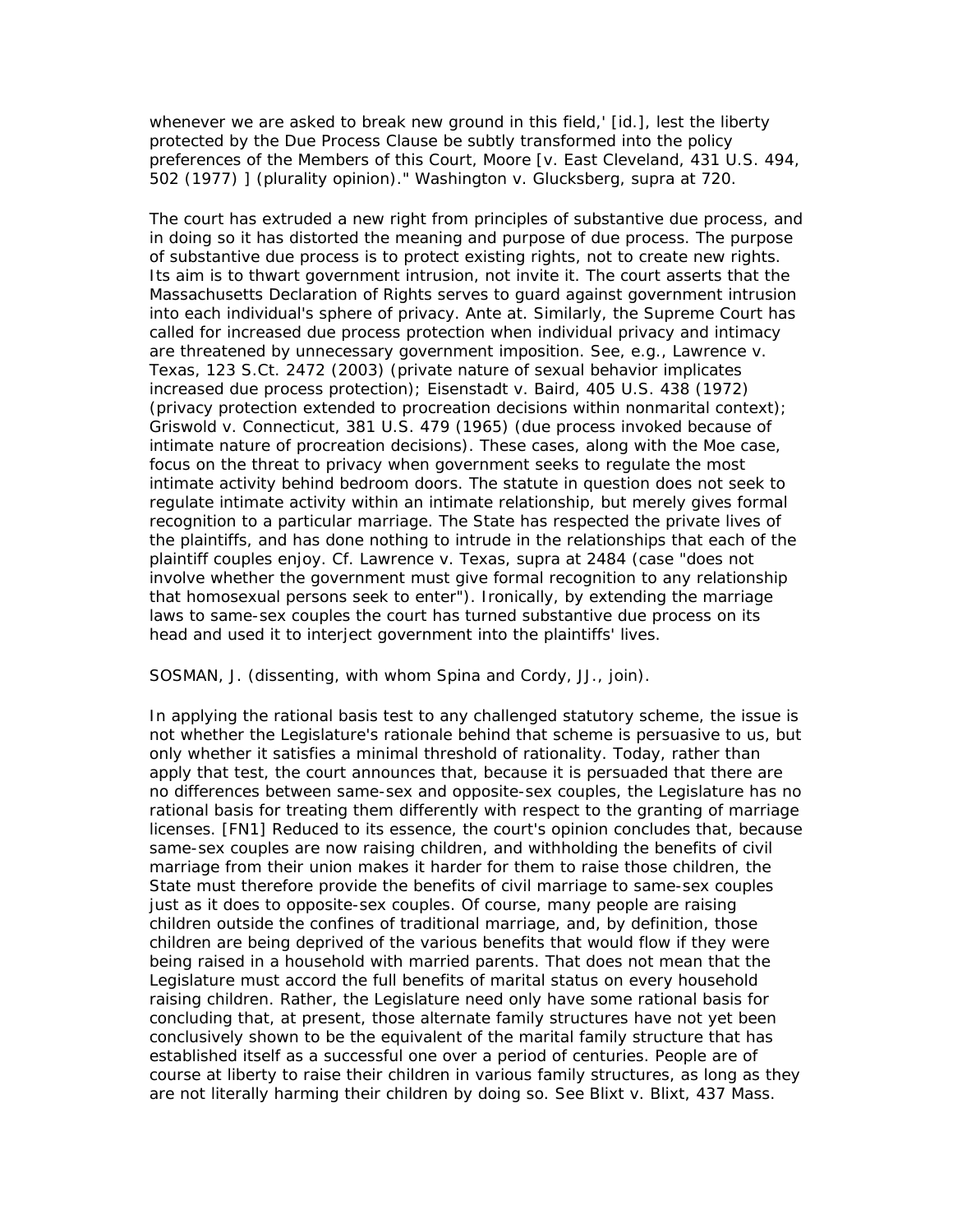649, 668-670 (2002) (Sosman, J., dissenting), cert. denied, 537 U.S. 1189 (2003). That does not mean that the State is required to provide identical forms of encouragement, endorsement, and support to all of the infinite variety of household structures that a free society permits.

Based on our own philosophy of child rearing, and on our observations of the children being raised by same-sex couples to whom we are personally close, we may be of the view that what matters to children is not the gender, or sexual orientation, or even the number of the adults who raise them, but rather whether those adults provide the children with a nurturing, stable, safe, consistent, and supportive environment in which to mature. Same-sex couples can provide their children with the requisite nurturing, stable, safe, consistent, and supportive environment in which to mature, just as opposite-sex couples do. It is therefore understandable that the court might view the traditional definition of marriage as an unnecessary anachronism, rooted in historical prejudices that modern society has in large measure rejected and biological limitations that modern science has overcome.

It is not, however, our assessment that matters. Conspicuously absent from the court's opinion today is any acknowledgment that the attempts at scientific study of the ramifications of raising children in same-sex couple households are themselves in their infancy and have so far produced inconclusive and conflicting results. Notwithstanding our belief that gender and sexual orientation of parents should not matter to the success of the child rearing venture, studies to date reveal that there are still some observable differences between children raised by opposite-sex couples and children raised by same-sex couples. See *post* at-- (Cordy, J., dissenting). Interpretation of the data gathered by those studies then becomes clouded by the personal and political beliefs of the investigators, both as to whether the differences identified are positive or negative, and as to the untested explanations of what might account for those differences. (This is hardly the first time in history that the ostensible steel of the scientific method has melted and buckled under the intense heat of political and religious passions.) Even in the absence of bias or political agenda behind the various studies of children raised by same-sex couples, the most neutral and strict application of scientific principles to this field would be constrained by the limited period of observation that has been available. Gay and lesbian couples living together openly, and official recognition of them as their children's sole parents, comprise a very recent phenomenon, and the recency of that phenomenon has not yet permitted any study of how those children fare as adults and at best minimal study of how they fare during their adolescent years. The Legislature can rationally view the state of the scientific evidence as unsettled on the critical question it now faces: Are families headed by same- sex parents equally successful in rearing children from infancy to adulthood as families headed by parents of opposite sexes? Our belief that children raised by same-sex couples *should* fare the same as children raised in traditional families is just that: a passionately held but utterly untested belief. The Legislature is not required to share that belief but may, as the creator of the institution of civil marriage, wish to see the proof before making a fundamental alteration to that institution.

Although ostensibly applying the rational basis test to the civil marriage statutes, it is abundantly apparent that the court is in fact applying some undefined stricter standard to assess the constitutionality of the marriage statutes' exclusion of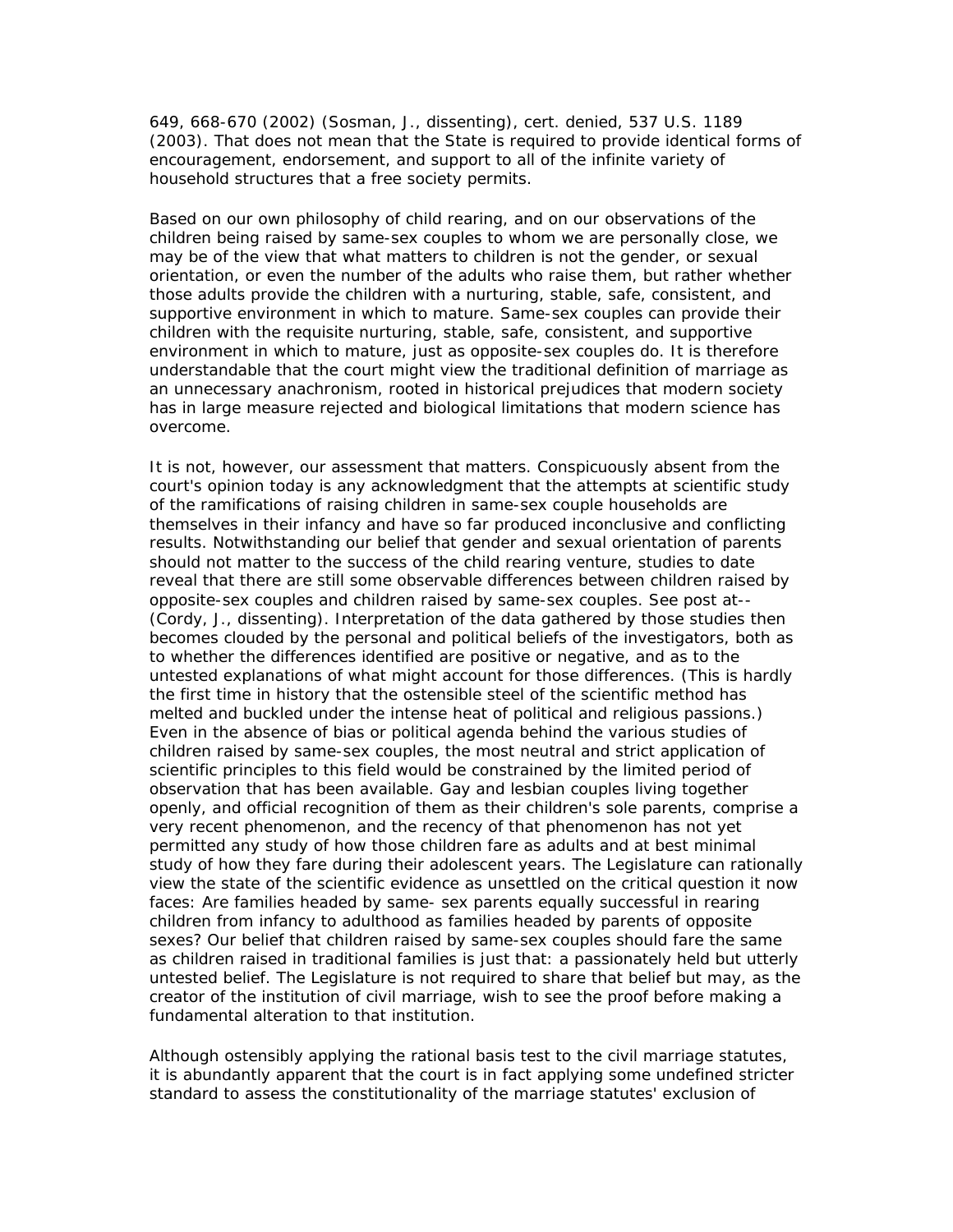same-sex couples. While avoiding any express conclusion as to any of the proffered routes by which that exclusion would be subjected to a test of strict scrutiny--infringement of a fundamental right, discrimination based on gender, or discrimination against gays and lesbians as a suspect classification--the opinion repeatedly alludes to those concepts in a prolonged and eloquent prelude before articulating its view that the exclusion lacks even a rational basis. See, e.g., *ante* at (noting that State Constitution is "more protective of individual liberty and equality," demands "broader protection for fundamental rights," and is "less tolerant of government intrusion into the protected spheres of private life" than Federal Constitution); *ante* at (describing decision to marry and choice of marital partner as "among life's momentous acts of self-definition"); *ante* at-- (repeated references to "right to marry" as "fundamental"); *ante* at-- (repeated comparisons to statutes prohibiting interracial marriage, which were predicated on suspect classification of race); *ante* at--(characterizing ban on same-sex marriage as "invidious" discrimination that "deprives individuals of access to an institution of fundamental legal, personal, and social significance" and again noting that Massachusetts Constitution "protects matters of personal liberty against government incursion" more zealously than Federal Constitution); *ante* at (characterizing "whom to marry, how to express sexual intimacy, and whether and how to establish a family" as "among the most basic of every individual's liberty and due process rights"); *ante* at ("liberty interest in choosing whether and whom to marry would be hollow" if Commonwealth could "foreclose an individual from freely choosing the person" to marry); *ante* at (opining that in "overlapping realms of personal autonomy, marriage, family life and child-rearing," characterized as "fundamentally private areas of life," court uses "integrated" analysis instead of "narrow focus"). See also *ante* at n. 29 (suggesting that prohibition on same-sex marriage "impose[s] limits on personal beliefs"); *ante* at n. 31] (suggesting that "total deference" to Legislature in this case would be equivalent to "strip[ping]" judiciary "of its constitutional authority to decide challenges" in such areas as forced sterilization, antimiscegenation statutes, and abortion, even though all cited examples pertain to fundamental rights analyzed under strict scrutiny, not under rational basis test); *ante* at (civil marriage as "a right of fundamental importance"); *ante* at (noting State policy of "preventing discrimination on the basis of sexual orientation"); *ante* at, (prohibition against same-sex marriage inconsistent with "gender neutral laws promoting stable families," and "rooted in persistent prejudices against" homosexuals); *ante* at (prohibition against samesex marriage "violated the basic premises of individual liberty"). In short, while claiming to apply a mere rational basis test, the court's opinion works up an enormous head of steam by repeated invocations of avenues by which to subject the statute to strict scrutiny, apparently hoping that that head of steam will generate momentum sufficient to propel the opinion across the yawning chasm of the very deferential rational basis test.

Shorn of these emotion-laden invocations, the opinion ultimately opines that the Legislature is acting irrationally when it grants benefits to a proven successful family structure while denying the same benefits to a recent, perhaps promising, but essentially untested alternate family structure. Placed in a more neutral context, the court would never find any irrationality in such an approach. For example, if the issue were government subsidies and tax benefits promoting use of an established technology for energy efficient heating, the court would find no equal protection or due process violation in the Legislature's decision not to grant the same benefits to an inventor or manufacturer of some new, alternative technology who did not yet have sufficient data to prove that that new technology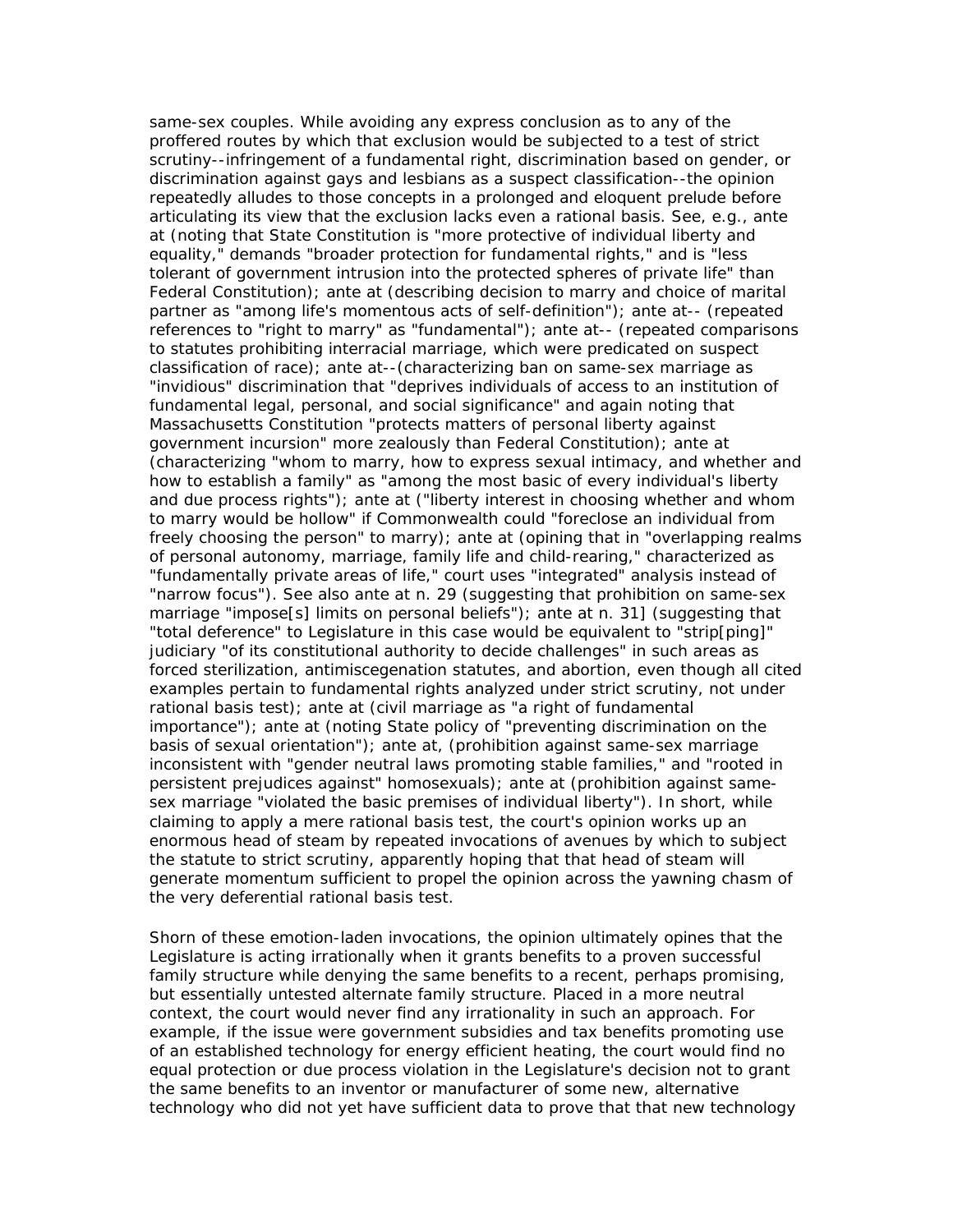was just as good as the established technology. That the early results from preliminary testing of the new technology might look very promising, or that the theoretical underpinnings of the new technology might appear flawless, would not make it irrational for the Legislature to grant subsidies and tax breaks to the established technology and deny them to the still unproved newcomer in the field. While programs that affect families and children register higher on our emotional scale than programs affecting energy efficiency, our standards for what is or is not "rational" should not be bent by those emotional tugs. Where, as here, there is no ground for applying strict scrutiny, the emotionally compelling nature of the subject matter should not affect the manner in which we apply the rational basis test.

Or, to the extent that the court is going to invoke such emotion-laden and valueladen rhetoric as a means of heightening the degree of scrutiny to be applied, the same form of rhetoric can be employed to justify the Legislature's proceeding with extreme caution in this area. In considering whether the Legislature has a rational reason for postponing a dramatic change to the definition of marriage, it is surely pertinent to the inquiry to recognize that this proffered change affects not just a load-bearing wall of our social structure but the very cornerstone of that structure. See *post* at--(Cordy, J., dissenting). Before making a fundamental alteration to that cornerstone, it is eminently rational for the Legislature to require a high degree of certainty as to the precise consequences of that alteration, to make sure that it can be done safely, without either temporary or lasting damage to the structural integrity of the entire edifice. The court today blithely assumes that there are no such dangers and that it is safe to proceed (see *ante* at--, an assumption that is not supported by anything more than the court's blind faith that it is so.

More importantly, it is not our confidence in the lack of adverse consequences that is at issue, or even whether that confidence is justifiable. The issue is whether it is rational to reserve judgment on whether this change can be made at this time without damaging the institution of marriage or adversely affecting the critical role it has played in our society. Absent consensus on the issue (which obviously does not exist), or unanimity amongst scientists studying the issue (which also does not exist), or a more prolonged period of observation of this new family structure (which has not yet been possible), it is rational for the Legislature to postpone any redefinition of marriage that would include same-sex couples until such time as it is certain that that redefinition will not have unintended and undesirable social consequences. Through the political process, the people may decide when the benefits of extending civil marriage to same-sex couples have been shown to outweigh whatever risks--be they palpable or ephemeral--are involved. However minimal the risks of that redefinition of marriage may seem to us from our vantage point, it is not up to us to decide what risks society must run, and it is inappropriate for us to abrogate that power to ourselves merely because we are confident that "it is the right thing to do." *Ante* at (Greaney, J., concurring).

As a matter of social history, today's opinion may represent a great turning point that many will hail as a tremendous step toward a more just society. As a matter of constitutional jurisprudence, however, the case stands as an aberration. To reach the result it does, the court has tortured the rational basis test beyond recognition. I fully appreciate the strength of the temptation to find this particular law unconstitutional--there is much to be said for the argument that excluding gay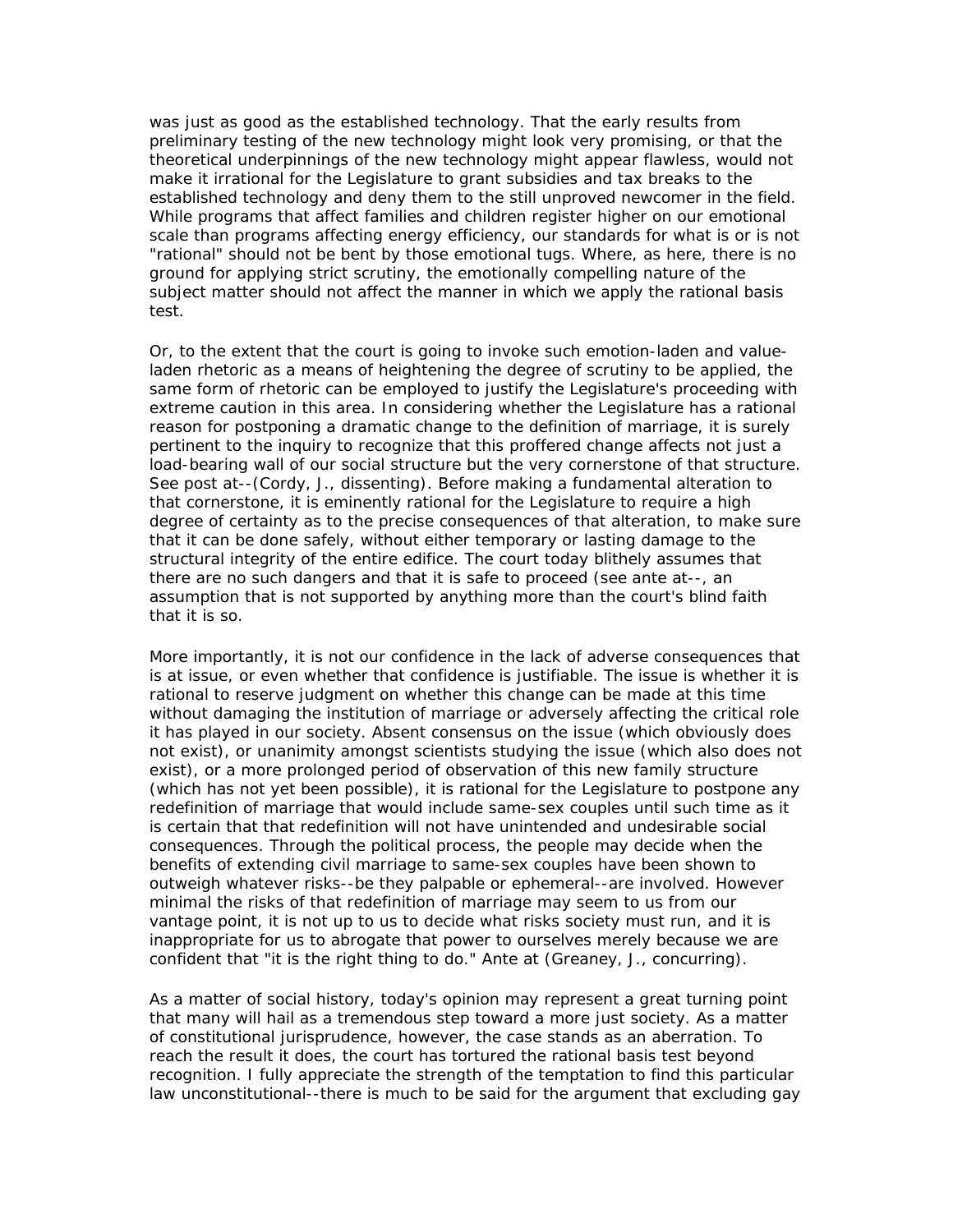and lesbian couples from the benefits of civil marriage is cruelly unfair and hopelessly outdated; the inability to marry has a profound impact on the personal lives of committed gay and lesbian couples (and their children) to whom we are personally close (our friends, neighbors, family members, classmates, and coworkers); and our resolution of this issue takes place under the intense glare of national and international publicity. Speaking metaphorically, these factors have combined to turn the case before us into a "perfect storm" of a constitutional question. In my view, however, such factors make it all the more imperative that we adhere precisely and scrupulously to the established guideposts of our constitutional jurisprudence, a jurisprudence that makes the rational basis test an extremely deferential one that focuses on the rationality, not the persuasiveness, of the potential justifications for the classifications in the legislative scheme. I trust that, once this particular "storm" clears, we will return to the rational basis test as it has always been understood and applied. Applying that deferential test in the manner it is customarily applied, the exclusion of gay and lesbian couples from the institution of civil marriage passes constitutional muster. I respectfully dissent.

CORDY, J. (dissenting, with whom Spina and Sosman, JJ., join).

The court's opinion concludes that the Department of Public Health has failed to identify any "constitutionally adequate reason" for limiting civil marriage to opposite-sex unions, and that there is no "reasonable relationship" between a disqualification of same-sex couples who wish to enter into a civil marriage and the protection of public health, safety, or general welfare. Consequently, it holds that the marriage statute cannot withstand scrutiny under the Massachusetts Constitution. Because I find these conclusions to be unsupportable in light of the nature of the rights and regulations at issue, the presumption of constitutional validity and significant deference afforded to legislative enactments, and the "undesirability of the judiciary substituting its notions of correct policy for that of a popularly elected Legislature" responsible for making such policy, *Zayre Corp.* v. *Attorney Gen.,* 372 Mass. 423, 433 (1977), I respectfully dissent. Although it may be desirable for many reasons to extend to same-sex couples the benefits and burdens of civil marriage (and the plaintiffs have made a powerfully reasoned case for that extension), that decision must be made by the Legislature, not the court.

If a statute either impairs the exercise of a fundamental right protected by the due process or liberty provisions of our State Constitution, or discriminates based on a constitutionally suspect classification such as sex, it will be subject to strict scrutiny when its validity is challenged. See *Blixt v. Blixt,* 437 Mass. 649, 655-656, 660-661 (2002), cert. denied, 537 U.S. 1189 (2003) (fundamental right); *Lowell v. Kowalski,* 380 Mass. 663, 666 (1980) (sex-based classification). If it does neither, a statute "will be upheld if it is 'rationally related to a legitimate State purpose.' " *Hallett v. Wrentham,* 398 Mass. 550, 557 (1986), quoting *Paro v. Longwood Hosp.,* 373 Mass. 645, 649 (1977). This test, referred to in State and Federal constitutional jurisprudence as the "rational basis test," [FN1] is virtually identical in substance and effect to the test applied to a law promulgated under the State's broad police powers (pursuant to which the marriage statutes and most other licensing and regulatory laws are enacted): that is, the law is valid if it is reasonably related to the protection of public health, safety, or general welfare. See, e.g., *Leigh v. Board of Registration in Nursing,* 395 Mass. 670, 682-683 (1985) (applying rational basis review to question of State exercise of police power).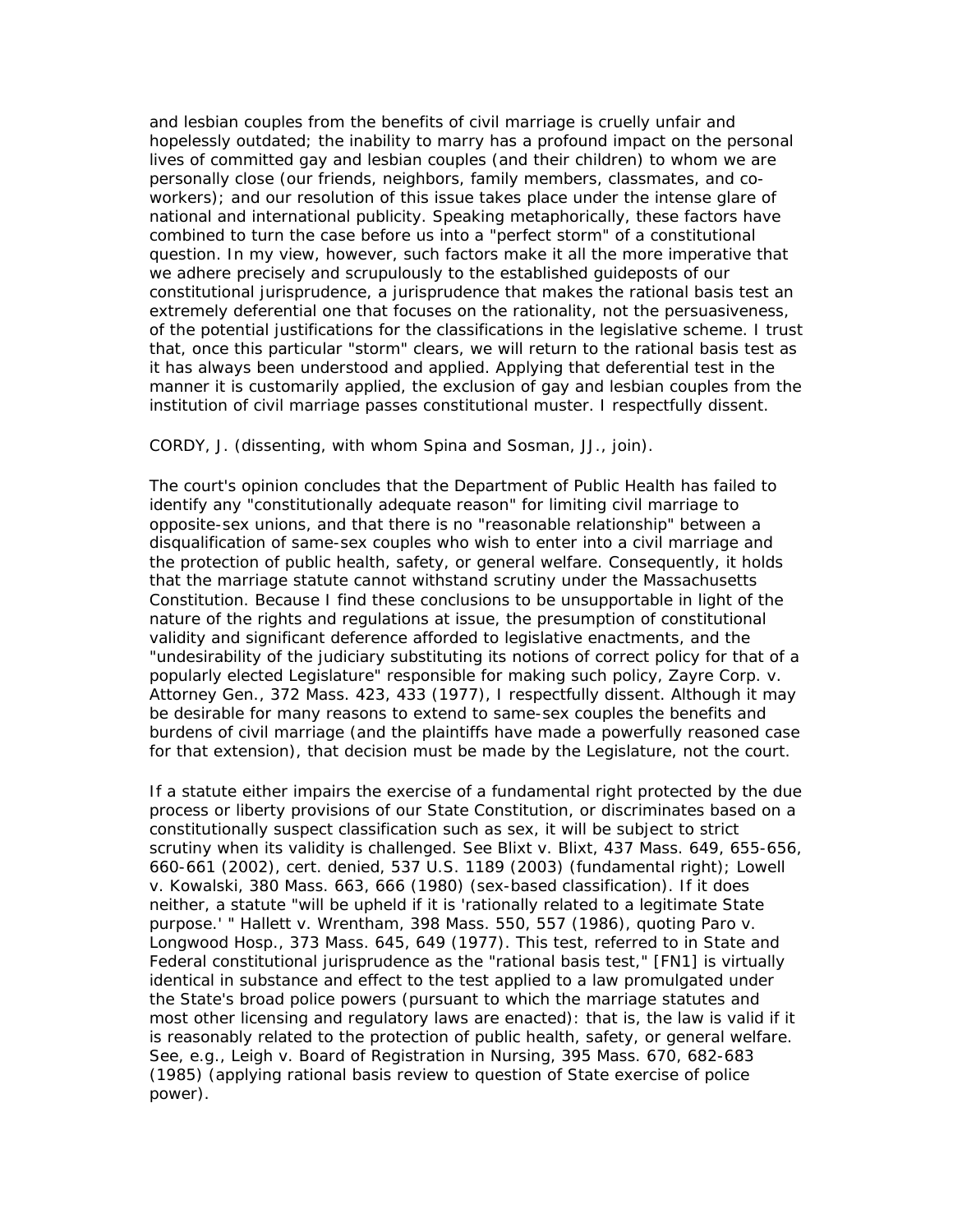The Massachusetts marriage statute does not impair the exercise of a recognized fundamental right, or discriminate on the basis of sex in violation of the equal rights amendment to the Massachusetts Constitution. Consequently, it is subject to review only to determine whether it satisfies the rational basis test. Because a conceivable rational basis exists upon which the Legislature could conclude that the marriage statute furthers the legitimate State purpose of ensuring, promoting, and supporting an optimal social structure for the bearing and raising of children, it is a valid exercise of the State's police power.

A. *Limiting marriage to the union of one man and one woman does not impair the exercise of a fundamental right.* Civil marriage is an institution created by the State. In Massachusetts, the marriage statutes are derived from English common law, see *Commonwealth v. Knowlton,* 2 Mass. 530, 534 (1807), and were first enacted in colonial times. *Commonwealth v. Munson,* 127 Mass. 459, 460 (1879). They were enacted to secure public interests and not for religious purposes or to promote personal interests or aspirations. (See discussion *infra* at--). As the court notes in its opinion, the institution of marriage is "the legal union of a man and woman as husband and wife," *ante* at, and it has always been so under Massachusetts law, colonial or otherwise.

The plaintiffs contend that because the right to choose to marry is a "fundamental" right, the right to marry the person of one's choice, including a member of the same sex, must also be a "fundamental" right. While the court stops short of deciding that the right to marry someone of the same sex is "fundamental" such that strict scrutiny must be applied to any statute that impairs it, it nevertheless agrees with the plaintiffs that the right to choose to marry is of fundamental importance ("among the most basic" of every person's "liberty and due process rights") and would be "hollow" if an individual was foreclosed from "freely choosing the person with whom to share ... the ... institution of civil marriage." *Ante* at. Hence, it concludes that a marriage license cannot be denied to an individual who wishes to marry someone of the same sex. In reaching this result the court has transmuted the "right" to marry into a right to change the institution of marriage itself. This feat of reasoning succeeds only if one accepts the proposition that the definition of the institution of marriage as a union between a man and a woman is merely "conclusory" (as suggested, *ante* at [Greaney, J., concurring] ), rather than the basis on which the "right" to partake in it has been deemed to be of fundamental importance. In other words, only by assuming that "marriage" includes the union of two persons of the same sex does the court conclude that restricting marriage to opposite-sex couples infringes on the "right" of same-sex couples of "marry." [FN2]

The plaintiffs ground their contention that they have a fundamental right to marry a person of the same sex in a long line of Supreme Court decisions, e.g., *Turner v. Safley,* 482 U.S. 78 (1987); *Zablocki v. Redhail,* 434 U.S. 374 (1978); *Loving v. Virginia,* 388 U.S. 1 (1967); *Griswold v. Connecticut,* 381 U.S. 479 (1965); *Skinner v. Oklahoma,* 316 U.S. 535 (1942); that discuss the importance of marriage. In context, all of these decisions and their discussions are about the "fundamental" nature of the institution of marriage as it has existed and been understood in this country, not as the court has redefined it today. Even in that context, its "fundamental" nature is derivative of the nature of the interests that underlie or are associated with it. [FN3] An examination of those interests reveals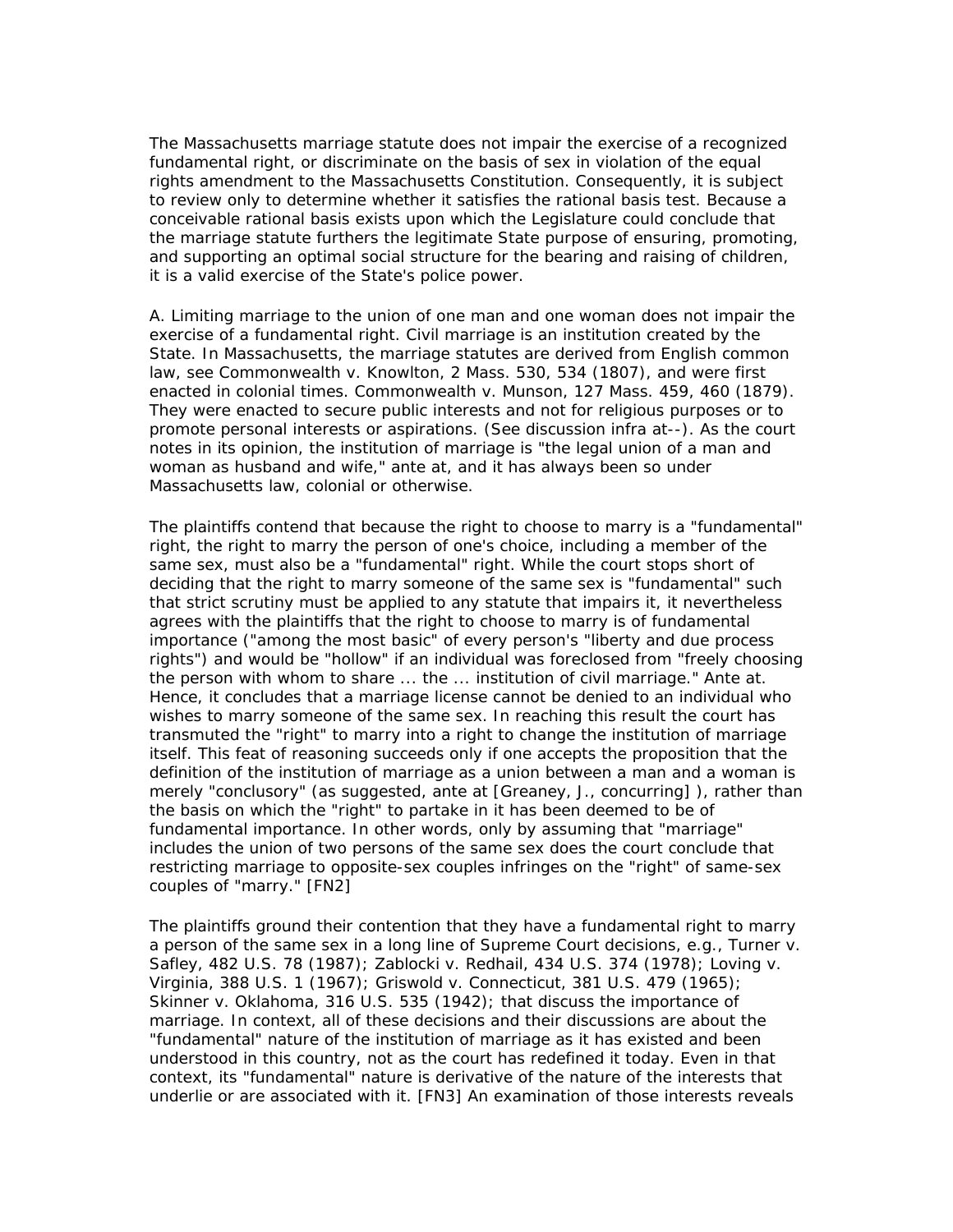that they are either not shared by same-sex couples or not implicated by the marriage statutes.

Supreme Court cases that have described marriage or the right to marry as "fundamental" have focused primarily on the underlying interest of every individual in procreation, which, historically, could only legally occur within the construct of marriage because sexual intercourse outside of marriage was a criminal act. [FN4] In *Skinner v. Oklahoma, supra,* the first case to characterize marriage as a "fundamental" right, the Supreme Court stated, as its rationale for striking down a sterilization statute, that "[m]arriage and procreation are fundamental to the very existence of the race." *Id.* at 541. In concluding that a sterilized individual "is forever deprived of a basic liberty," *id.,* the Court was obviously referring to procreation rather than marriage, as this court recognized in *Matter of Moe,* 385 Mass. 555, 560 (1982). Similarly, in *Loving v. Virginia, supra,* in which the United States Supreme Court struck down Virginia's antimiscegenation statute, the Court implicitly linked marriage with procreation in describing marriage as "fundamental to our very existence." *Id.* at 12. In *Zablocki v. Redhail, supra,* the Court expressly linked the right to marry with the right to procreate, concluding that "if [the plaintiff's] right to procreate means anything at all, it must imply some right to enter the only relationship in which the State ... allows sexual relations legally to take place." *Id.* at 386. Once again, in *Turner v. Safley, supra,* striking a State regulation that curtailed the right of an inmate to marry, the Court included among the important attributes of such marriages the "expectation that [the marriage] ultimately will be fully consummated." *Id.* at 96. See *Milford v. Worcester,* 7 Mass. 48, 52 (1810) (purpose of marriage is "to regulate, chasten, and refine, the intercourse between the sexes; and to multiply [and] preserve ... the species"). Because same-sex couples are unable to procreate on their own, any right to marriage they may possess cannot be based on their interest in procreation, which has been essential to the Supreme Court's denomination of the right to marry as fundamental.

Supreme Court cases recognizing a right to privacy in intimate decision-making, e.g., *Griswold v. Connecticut, supra* (striking down statute prohibiting use of contraceptives); *Roe v. Wade,* 410 U.S. 113 (1973) (striking down statute criminalizing abortion), have also focused primarily on sexual relations and the decision whether or not to procreate, and have refused to recognize an "unlimited right" to privacy. *Id.* at 154. Massachusetts courts have been no more willing than the Federal courts to adopt a "universal[ ]" "privacy doctrine," *Marcoux v. Attorney Gen.,* 375 Mass. 63, 67 (1978), or to derive "controversial 'new' rights from the Constitution." *Aime v. Commonwealth,* 414 Mass. 667, 674 n. 10 (1993).

What the *Griswold* Court found "repulsive to the notions of privacy surrounding the marriage relationship" was the prospect of "allow[ing] the police to search the sacred precincts of marital bedrooms for telltale signs of the use of contraceptives." *Griswold v. Connecticut, supra* at 485-486. See *Moe v. Secretary of Admin. & Fin.,* 382 Mass. 629, 658 (1981), quoting L. Tribe, American Constitutional Law 924 (1978) (finding it "difficult to imagine a clearer case of bodily intrusion" than being forced to bear a child). When Justice Goldberg spoke of "marital relations" in the context of finding it "difficult to imagine what is more private or more intimate than a husband and wife's marital relations[hip]," *Griswold v. Connecticut, supra* at 495 (Goldberg, J., concurring), he was obviously referring to sexual relations. [FN5] Similarly, in *Lawrence v. Texas,* 123 S.Ct. 2472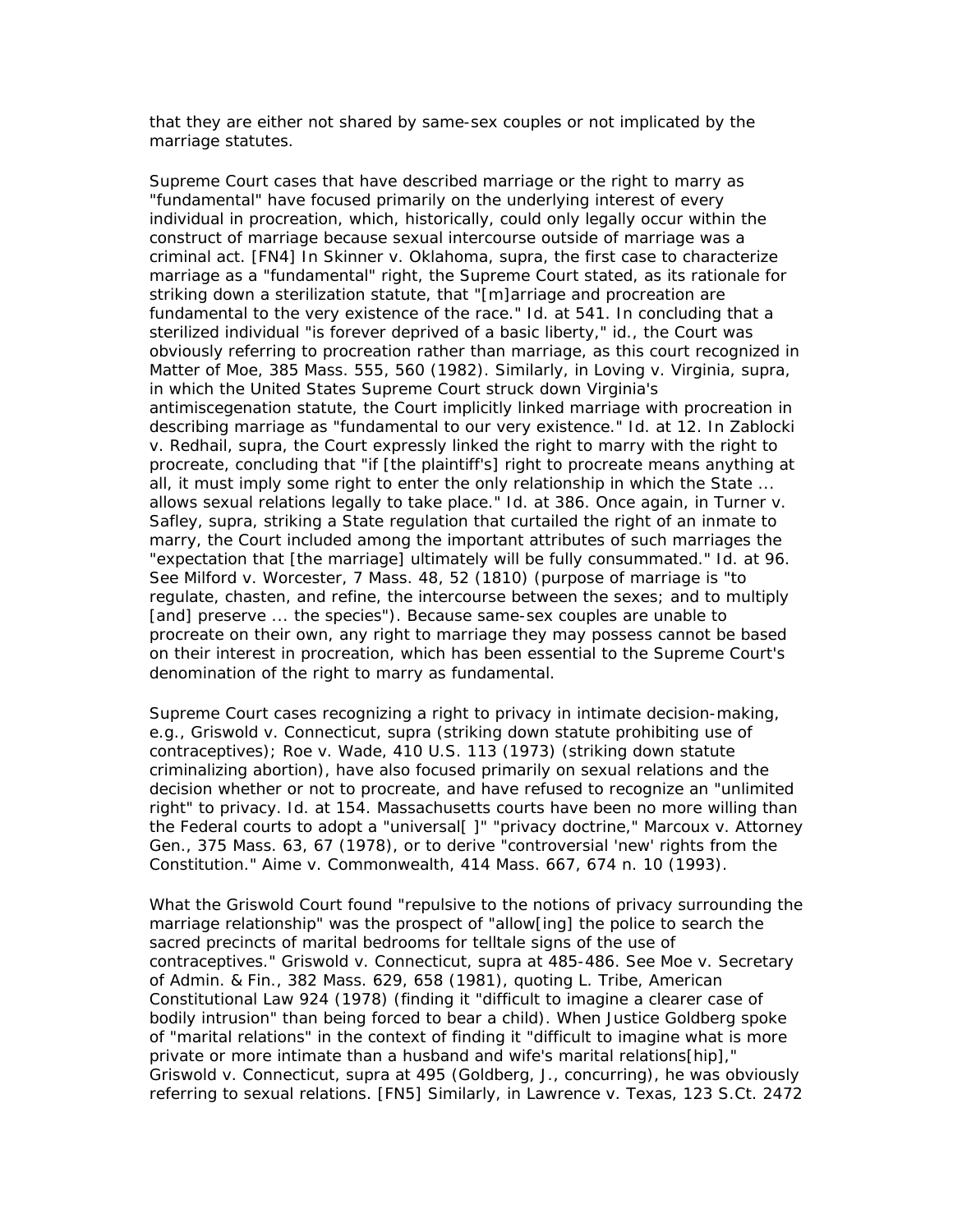(2003), it was the criminalization of private sexual behavior that the Court found violative of the petitioners' liberty interest.

In Massachusetts jurisprudence, protected decisions generally have been limited to those concerning "whether or not to beget or bear a child," *Matter of Moe,* 385 Mass. 555, 564 (1982) (see *Opinion of the Justices,* 423 Mass. 1201, 1234-1235 [1996] ["focus of (the *Griswold* and *Roe* cases) and the cases following them has been the intrusion ... into the especially intimate aspects of a person's life implicated in procreation and childbearing"] ); how to raise a child, see *Care & Protection of Robert,* 408 Mass. 52, 58, 60 (1990); or whether or not to accept medical treatment, see *Brophy v. New England Sinai Hosp., Inc.,* 398 Mass. 417, 430 (1986); *Superintendent of Belchertown State Sch.* v. *Saikewicz,* 373 Mass. 728, 742 (1977), none of which is at issue here. See also *Commonwealth v. Balthazar,* 366 Mass. 298, 301 (1974) (statute punishing unnatural and lascivious acts does not apply to sexual conduct engaged in by adults in private, in light of "articulation of the constitutional right of an individual to be free from government regulation of certain sex related activities").

The marriage statute, which regulates only the act of obtaining a marriage license, does not implicate privacy in the sense that it has found constitutional protection under Massachusetts and Federal law. Cf. *Commonwealth v. King,* 374 Mass. 5, 14 (1977) (solicitation of prostitution "while in a place to which the public had access" implicated no "constitutionally protected rights of privacy"); *Marcoux v. Attorney Gen., supra* at 68 (right to privacy, at most, protects conduct "limited more or less to the hearth"). It does not intrude on any right that the plaintiffs have to privacy in their choices regarding procreation, an intimate partner or sexual relations. [FN6] The plaintiffs' right to privacy in such matters does not require that the State officially endorse their choices in order for the right to be constitutionally vindicated.

Although some of the privacy cases also speak in terms of personal autonomy, no court has ever recognized such an open-ended right. "That many of the rights and liberties protected by the Due Process Clause sound in personal autonomy does not warrant the sweeping conclusion that any and all important, intimate, and personal decisions are so protected...." *Washington v. Glucksberg,* 521 U.S. 702, 727 (1997). Such decisions are protected not because they are important, intimate, and personal, but because the right or liberty at stake is "so deeply rooted in our history and traditions, or so fundamental to our concept of constitutionally ordered liberty" that it is protected by due process. *Id.* Accordingly, the Supreme Court has concluded that while the decision to refuse unwanted medical treatment is fundamental, *Cruzan v. Director, Mo. Dep't of Health,* 497 U.S. 261, 278 (1990), because it is deeply rooted in our nation's history and tradition, the equally personal and profound decision to commit suicide is not because of the absence of such roots. *Washington v. Glucksberg, supra.*

While the institution of marriage is deeply rooted in the history and traditions of our country and our State, the right to marry someone of the same sex is not. No matter how personal or intimate a decision to marry someone of the same sex might be, the right to make it is not guaranteed by the right of personal autonomy.

The protected right to freedom of association, in the sense of freedom of choice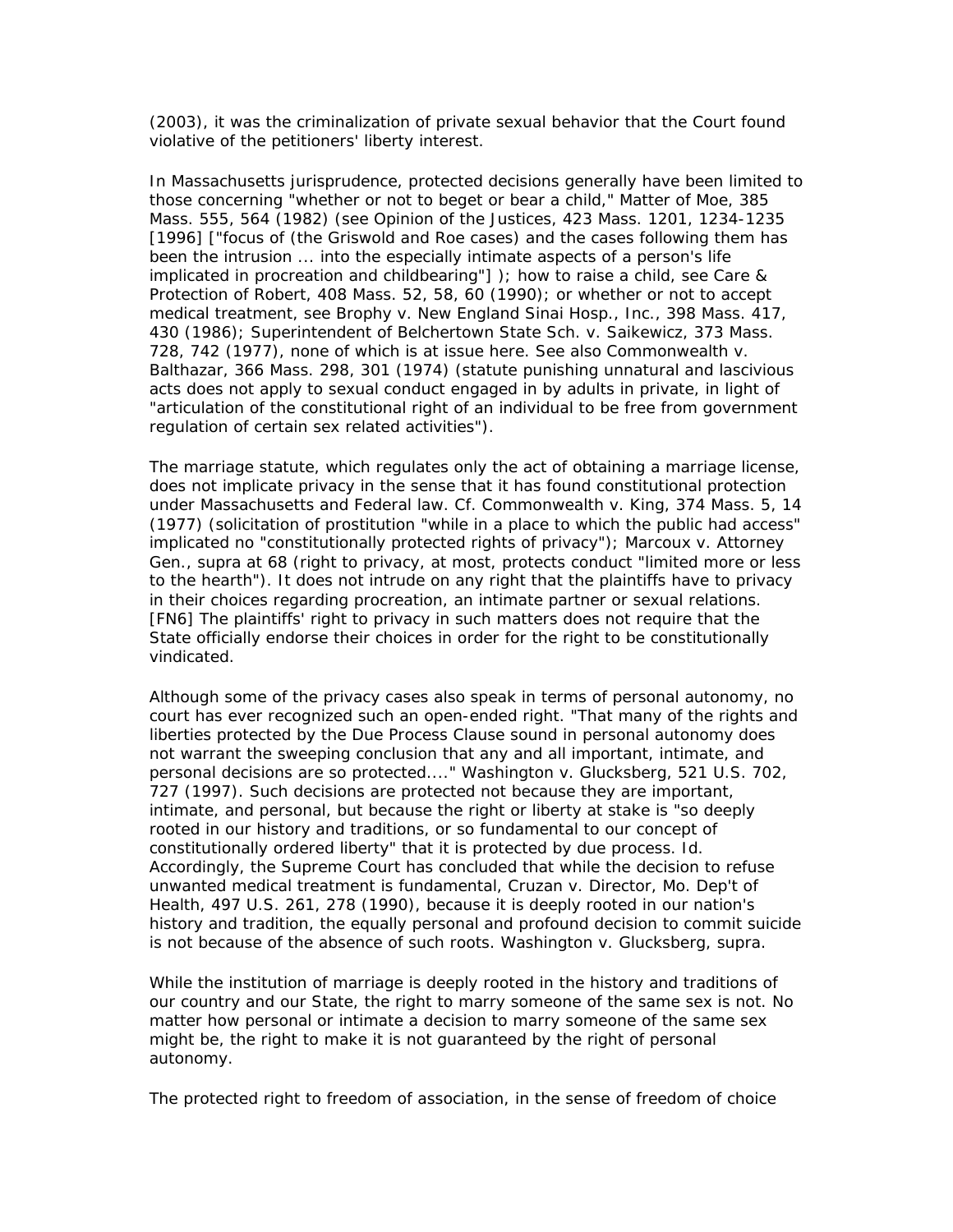"to enter into and maintain certain intimate human relationships," *Roberts v. United States Jaycees,* 468 U.S. 609, 617 (1984) (as an element of liberty or due process rather than free speech), is similarly limited and unimpaired by the marriage statute. As recognized by the Supreme Court, that right affords protection only to "certain kinds of highly personal relationships," *id.* at 618, such as those between husband and wife, parent and child, and among close relatives, *id.* at 619, that "have played a critical role in the culture and traditions of the Nation," *id.* at 618-619, and are "deeply rooted in this Nation's history and tradition." *Moore v. East Cleveland,* 431 U.S. 494, 498-499, 503 (1977) (distinguishing on this basis between family and nonfamily relationships). Unlike opposite-sex marriages, which have deep historic roots, or the parent-child relationship, which reflects a "strong tradition" founded on "the history and culture of Western civilization" and "is now established beyond debate as an enduring American tradition," *Wisconsin v. Yoder,* 406 U.S. 205, 232 (1972); or extended family relationships, which have been "honored throughout our history," *Moore v. East Cleveland, supra* at 505, same-sex relationships, although becoming more accepted, are certainly not so "deeply rooted in this Nation's history and tradition" as to warrant such enhanced constitutional protection.

Although "expressions of emotional support and public commitment" have been recognized as among the attributes of marriage, which, "[*t]aken together* ... form a constitutionally protected marital relationship" (emphasis added), *Turner v. Safley,* 482 U.S. 78, 95, 96 (1987), those interests, standing alone, are not the source of a fundamental right to marry. While damage to one's "status in the community" may be sufficient harm to confer standing to sue, *Lowell v. Kowalski,* 380 Mass. 663, 667 (1980), such status has never been recognized as a fundamental right. See *Paul v. Davis,* 424 U.S. 693, 701 (1976) (mere damage to reputation does not constitute deprivation of "liberty").

Finally, the constitutionally protected interest in child rearing, recognized in *Meyer v. Nebraska,* 262 U.S. 390, 399 (1923); *Pierce v. Society of Sisters,* 268 U.S. 510, 534-535 (1925); and *Care & Protection of Robert, supra* at 58, 60, is not implicated or infringed by the marriage statute here. The fact that the plaintiffs cannot marry has no bearing on their independently protected constitutional rights as parents which, as with opposite-sex parents, are limited only by their continued fitness and the best interests of their children. *Bezio v. Patenaude,* 381 Mass. 563, 579 (1980) (courts may not use parent's sexual orientation as reason to deny child custody).

Because the rights and interests discussed above do not afford the plaintiffs any fundamental right that would be impaired by a statute limiting marriage to members of the opposite sex, they have no fundamental right to be declared "married" by the State.

Insofar as the right to marry someone of the same sex is neither found in the unique historical context of our Constitution [FN7] nor compelled by the meaning ascribed by this court to the liberty and due process protections contained within it, should the court nevertheless recognize it as a fundamental right? The consequences of deeming a right to be "fundamental" are profound, and this court, as well as the Supreme Court, has been very cautious in recognizing them. [FN8] Such caution is required by separation of powers principles. If a right is found to be "fundamental," it is, to a great extent, removed from "the arena of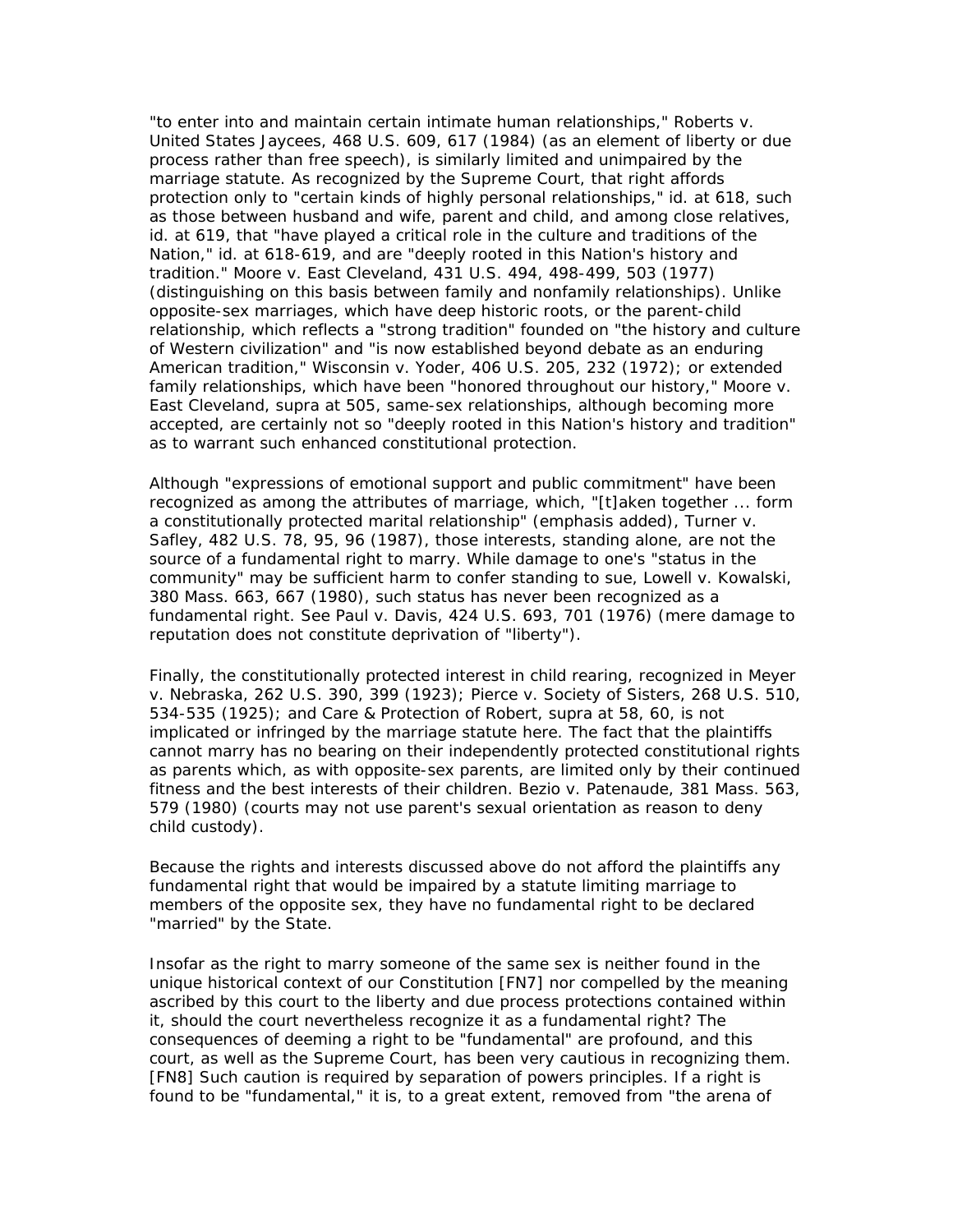public debate and legislative action"; utmost care must be taken when breaking new ground in this field "lest the liberty protected by the Due Process Clause be subtly transformed into the policy preferences of [judges]." *Washington v. Glucksberg,* 521 U.S. 702, 720 (1997).

"[T]o rein in" the otherwise potentially unlimited scope of substantive due process rights, *id.* at 722, both Federal and Massachusetts courts have recognized as "fundamental" only those "rights and liberties which are, objectively, 'deeply rooted in this Nation's history and tradition,' [*Moore v. East Cleveland, supra* at 503] ... and 'implicit in the concept of ordered liberty.' " *Id.* at 720-721, quoting *Palko v. Connecticut,* 302 U.S. 319, 325 (1937). See *Dutil, petitioner,* 437 Mass. 9, 13 (2002) (same). In the area of family-related rights in particular, the Supreme Court has emphasized that the "Constitution protects the sanctity of the family precisely because the institution of the family is deeply rooted." *Moore v. East Cleveland, supra.* [FN9]

Applying this limiting principle, the Supreme Court, as noted above, declined to recognize a fundamental right to physician-assisted suicide, which would have required "revers[ing] centuries of legal doctrine and practice, and strik [ing] down the considered policy choice of almost every State." *Washington v. Glucksberg, supra* at 723. While recognizing that public attitudes toward assisted suicide are currently the subject of "earnest and profound debate," the Court nevertheless left the continuation and resolution of that debate to the political arena, "as it should be in a democratic society." *Id.* at 719, 735.

Similarly, Massachusetts courts have declined to recognize rights that are not so deeply rooted. [FN10] As this court noted in considering whether to recognize a right of terminally ill patients to refuse life-prolonging treatment, "the law always lags behind the most advanced thinking in every area," and must await "some common ground, some consensus." *Superintendent of Belchertown State Sch.* v. *Saikewicz,* 373 Mass. 728, 737 (1977), quoting Burger, The Law and Medical Advances, 67 Annals Internal Med. Supp. 7, 15, 17 (1967). See *Blixt v. Blixt,* 437 Mass. 649, 662-663 n. 22 (2002) ("social consensus about family relationships is relevant to the constitutional limits on State intervention").

This is not to say that a statute that has no rational basis must nevertheless be upheld as long as it is of ancient origin. However, "[t]he long history of a certain practice ... and its acceptance as an uncontroversial part of our national and State tradition do suggest that [the court] should reflect carefully before striking it down." *Colo v. Treasurer & Receiver Gen.,* 378 Mass. 550, 557 (1979). As this court has recognized, the "fact that a challenged practice 'is followed by a large number of states ... is plainly worth considering in determining whether the practice "offends some principle of justice so rooted in the traditions and conscience of our people as to be ranked as fundamental." ' " *Commonwealth v. Kostka,* 370 Mass. 516, 533 (1976), quoting *Leland v. Oregon,* 343 U.S. 790, 798 (1952).

Although public attitudes toward marriage in general and same-sex marriage in particular have changed and are still evolving, "the asserted contemporary concept of marriage and societal interests for which [plaintiffs] contend" are "manifestly [less] deeply founded" than the "historic institution" of marriage. *Matter of the Estate of Cooper,* 187 A.D.2d 128, 133-134 (N.Y.1993). Indeed, it is not readily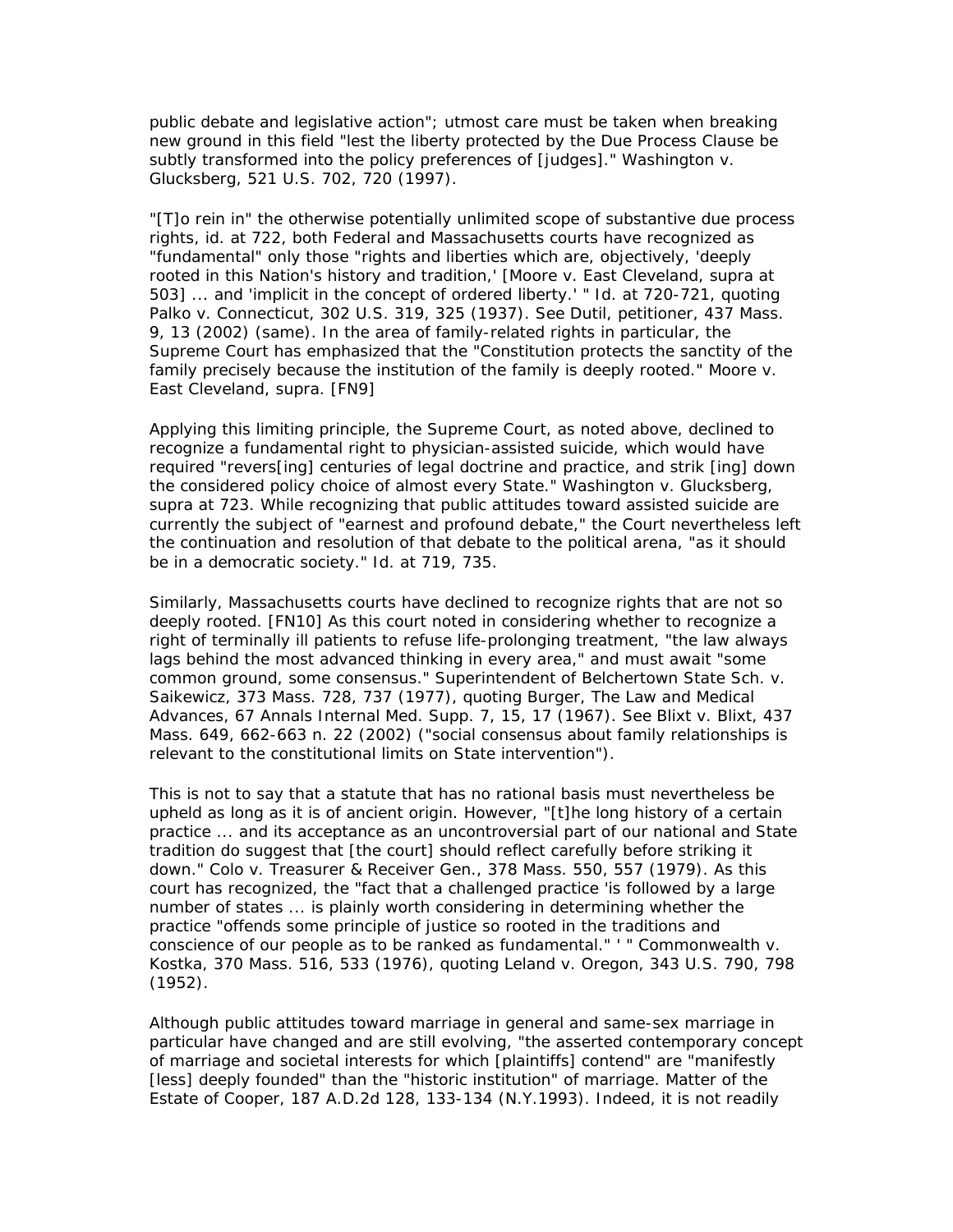apparent to what extent contemporary values have embraced the concept of same-sex marriage. Perhaps the "clearest and most reliable objective evidence of contemporary values is the legislation enacted by the country's legislatures," *Atkins v. Virginia,* 536 U.S. 304, 312 (2002), quoting *Penry v. Lynaugh,* 492 U.S. 302, 331 (1989). No State Legislature has enacted laws permitting same-sex marriages; and a large majority of States, as well as the United States Congress, have affirmatively prohibited the recognition of such marriages for any purpose. See P. Greenberg, State Laws Affecting Lesbians and Gays, National Conference of State Legislatures Legisbriefs at 1 (April/May 2001) (reporting that, as of May, 2001, thirty-six States had enacted "defense of marriage" statutes); 1 U.S.C. § 7 (2000); 28 U.S.C. § 1738C (2000) (Federal Defense of Marriage Act).

Given this history and the current state of public opinion, as reflected in the actions of the people's elected representatives, it cannot be said that "a right to same-sex marriage is so rooted in the traditions and collective conscience of our people that failure to recognize it would violate the fundamental principles of liberty and justice that lie at the base of all our civil and political institutions. Neither ... [is] a right to same-sex marriage ... implicit in the concept of ordered liberty, such that neither liberty nor justice would exist if it were sacrificed." *Baehr v. Lewin,* 74 Haw. 530, 556-557 (1993). See *Dean v. District of Columbia,* 653 A.2d 307, 333 (D.C.1995) (per curiam) (Ferren, J., concurring in part and dissenting in part); *Baker v. Nelson,* 291 Minn. 310, 312 (1971), appeal dismissed, 409 U.S. 810 (1972); *Storrs v. Holcomb,* 168 Misc.2d 898, 899-900 (N.Y.Sup.Ct.1996), dismissed, 245 A.D.2d 943 (N.Y.1997). [FN11]. The one exception was the Alaska Superior Court, which relied on that State's Constitution's express and broadly construed right to privacy. *Brause,* 1998 WL 88743 at \*3-\*4. [FN12] In such circumstances, the law with respect to same- sex marriages must be left to develop through legislative processes, subject to the constraints of rationality, lest the court be viewed as using the liberty and due process clauses as vehicles merely to enforce its own views regarding better social policies, a role that the strongly worded separation of powers principles in art. 30 of the Declaration of Rights of our Constitution forbids, and for which the court is particularly ill suited.

B. *The marriage statute, in limiting marriage to heterosexual couples, does not constitute discrimination on the basis of sex in violation of the Equal Rights Amendment to the Massachusetts Constitution.* In his concurrence, Justice Greaney contends that the marriage statute constitutes discrimination on the basis of sex in violation of art. 1 of the Declaration of Rights as amended by art. 106 of the Amendments to the Constitution of the Commonwealth, the Equal Rights Amendment (ERA). [FN13] Such a conclusion is analytically unsound and inconsistent with the legislative history of the ERA.

The central purpose of the ERA was to eradicate discrimination against women and in favor of men or vice versa. See *Attorney Gen.* v. *Massachusetts Interscholastic Athletic Ass'n,* 378 Mass. 342, 357 (1979). Consistent with this purpose, we have construed the ERA to prohibit laws that advantage one sex at the expense of the other, but not laws that treat men and women equally, *id.* at 346-349 (assuming that "separate but equal" treatment of males and females would be constitutionally permissible). The Massachusetts marriage statute does not subject men to different treatment from women; each is equally prohibited from precisely the same conduct. See *Baker v. State,* 170 Vt. 194, 215 n. 13 (1999) ("there is no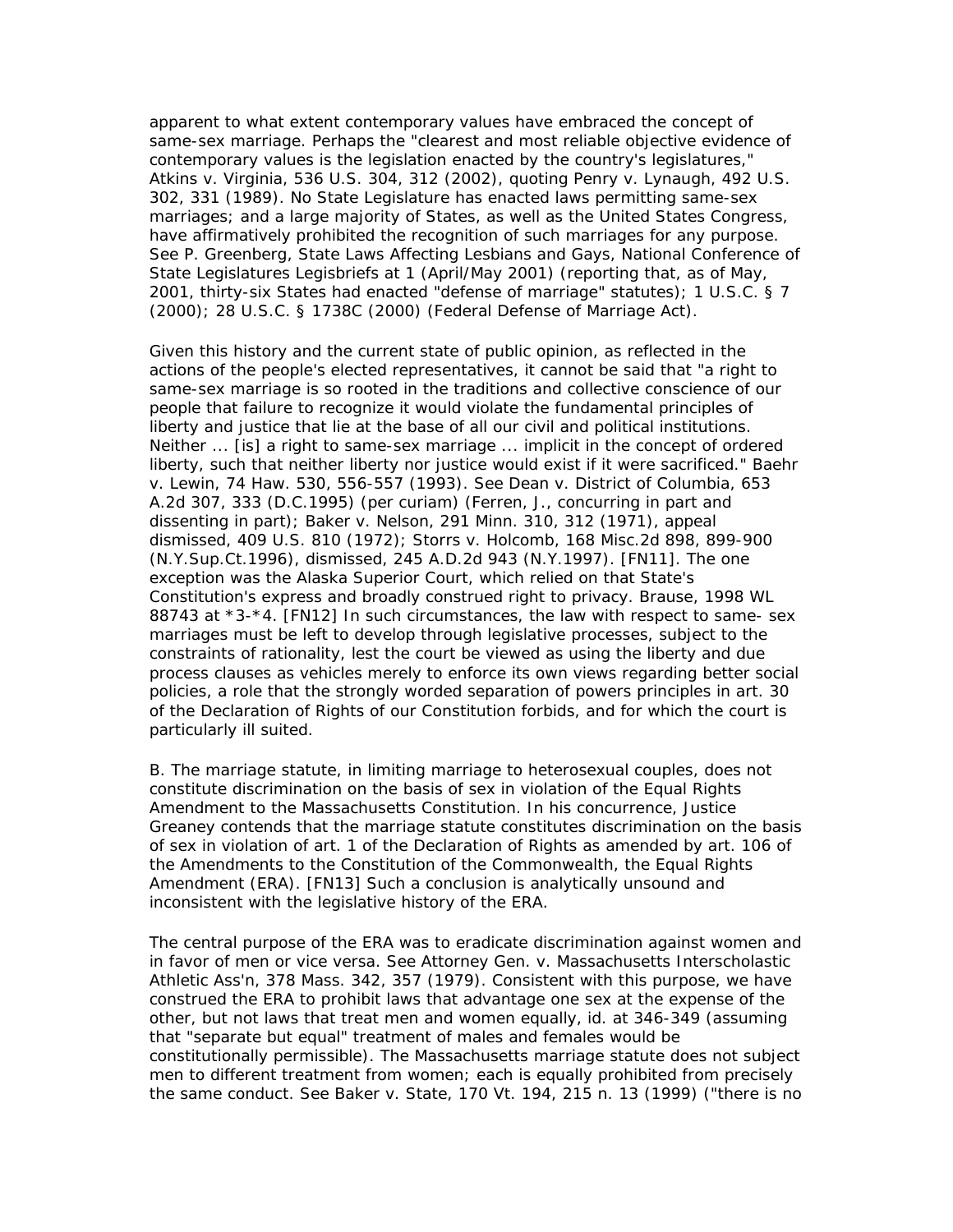discrete class subject to differential treatment solely on the basis of sex"). Compare *Commonwealth v. King,* 374 Mass. 5, 16 (1977) (law prohibiting prostitution applied to both male and female prostitutes and therefore did not discriminate), and *Personnel Adm'r of Mass.* v. *Feeney,* 442 U.S. 256, 274-275 (1979) (declining to characterize veterans' preference as sex discrimination because it applied to both male and female veterans), with *Attorney Gen.* v. *Massachusetts Interscholastic Athletic Ass'n, supra,* and *Lowell v. Kowalski,* 380 Mass. 663 (1980) (where statutes and rules at issue advantaged one sex over another).

Of course, a statute that on its face treats protected groups equally may still harm, stigmatize, or advantage one over the other. Such was the circumstance in *Loving v. Virginia,* 388 U.S. 1 (1967), where the Supreme Court struck down a State statute that made interracial marriage a crime, as constituting invidious discrimination on the basis of race. While the statute purported to apply equally to whites and nonwhites, the Court found that it was intended and structured to favor one race (white) and disfavor all others (nonwhites). The statute's legislative history demonstrated that its purpose was not merely to punish interracial marriage, but to do so for the sole benefit of the white race. As the Supreme Court readily concluded, the Virginia law was "designed to maintain White Supremacy." *Id.* at 11. Consequently, there was a fit between the class that the law was intended to discriminate against (nonwhite races) and the classification enjoying heightened protection (race).

By contrast, here there is no evidence that limiting marriage to opposite-sex couples was motivated by sexism in general or a desire to disadvantage men or women in particular. Moreover, no one has identified any harm, burden, disadvantage, or advantage accruing to either gender as a consequence of the Massachusetts marriage statute. In the absence of such effect, the statute limiting marriage to couples of the opposite sex does not violate the ERA's prohibition of sex discrimination. [FN14]

This conclusion is buttressed by the legislative history of the ERA, which was adopted by the voters on November 2, 1976, after being approved by constitutional conventions of the Legislature on August 15, 1973, (by a vote of 261-0) and May 14, 1975 (by a vote of 217-55).

In anticipation of its adoption, the Legislature enacted and, on June 21, 1975, the Governor approved a "Resolve providing for an investigation and study by a special commission relative to the effect of the ratification of the proposed amendments to the Constitution of the Commonwealth of Massachusetts and the Constitution of the United States prohibiting discrimination on account of sex upon the laws, business communities and public in the Commonwealth." Res.1975, c. 26. One of the principal tasks of the commission was to catalog the aspects of the General Laws that would have to be amended for the statutory code to comply with the mandate of the proposed amendment that equality not be abridged on the basis of sex. [FN15]

On October 19, 1976, just before the general election at which the amendment was to be considered, the commission filed its Interim Report, which focused on the effect of the Massachusetts ERA on the laws of the Commonwealth. 1976 Senate Doc. No. 1689. A section of the report, entitled "Areas Unaffected by the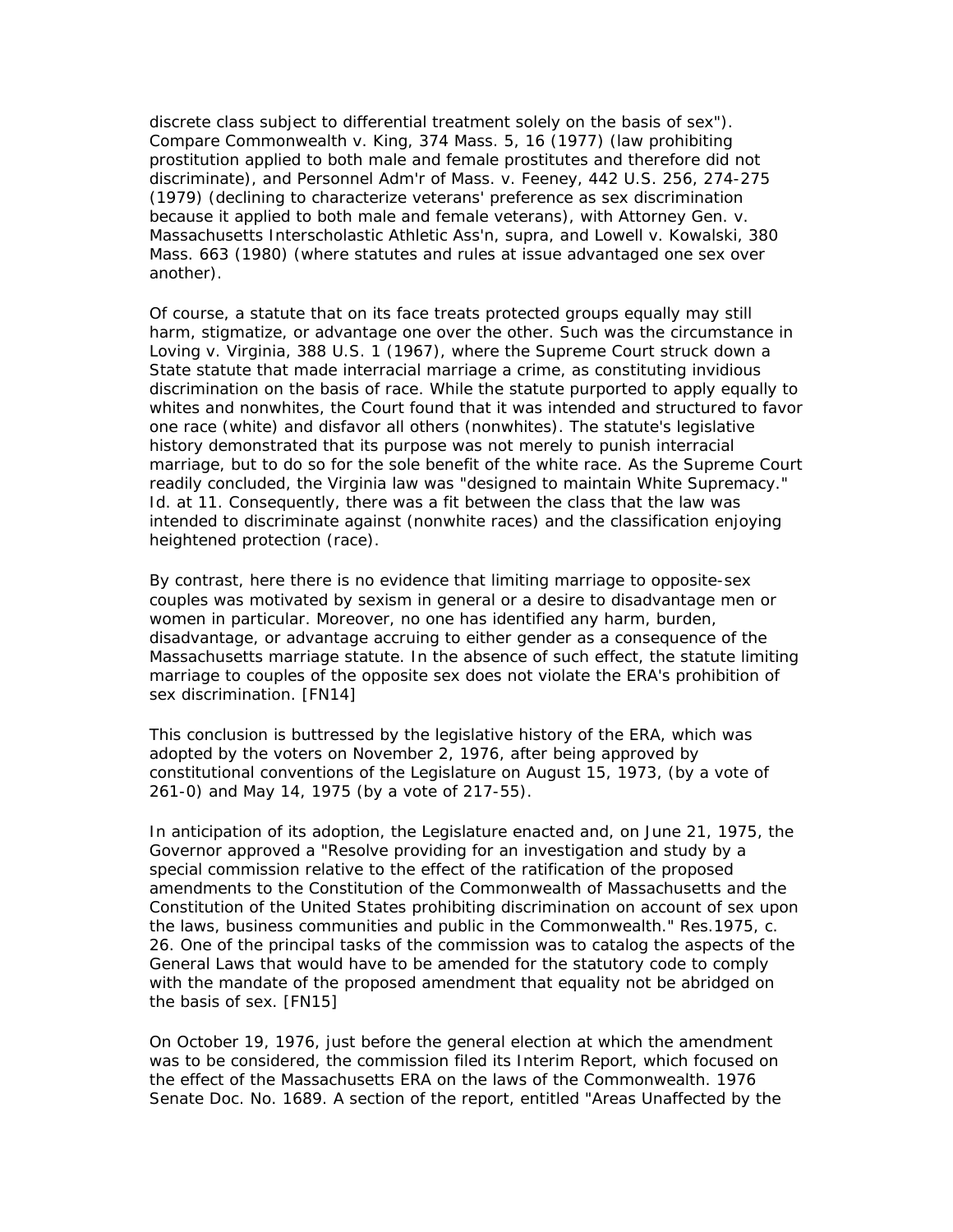Equal Rights Amendment," addressed some of the legal regimes that would *not* be affected by the adoption of the ERA. One such area was "Homosexual Marriage," about which the commission stated:

"An equal rights amendment will have no effect upon the allowance or denial of homosexual marriages. The equal rights amendment is not concerned with the relationship of two persons of the same sex; it only addresses those laws or public-related actions which treat persons of opposite sexes differently. The Washington Court of Appeals has already stated that the equal rights amendment to its state constitution did not afford a basis for validating homosexual marriages. In Colorado, the attorney general has likewise issued an opinion that the state equal rights amendment did not validate homosexual marriage. There are no cases which have used a state equal rights amendment to either validate or require the allowance of homosexual marriages." (Footnotes omitted.) *Id.* at 21- 22. [FN16]

The views of the commission were reflected in the public debate surrounding the passage of the ERA that focused on gender equality. See, e.g., Referenda reviewed, Boston Globe, Nov. 1, 1976, at 26; Voters' guide on nine state referendum measures, Boston Herald American, Nov. 1, 1976, at 17. Claims that the ERA might be the basis for validating marriages between same-sex couples were labelled as "exaggerated" and "unfounded." For example, before the vote, the Boston Globe published an editorial discussing and urging favorable action on the ERA. In making its case, it noted that "[t]hose urging a no vote ... argue that the amendment would ... legitimize marriage between people of the same sex [and other changes]. In reality, the proposed amendment would require none of these things. Mass. ballot issues ... 1 Equal Rights Amendment. Boston Globe, Nov. 1, 1976, at 29. And in the aftermath of the vote, the Boston Globe heralded the electorate's acceptance of "the arguments of proponents that the proposal would not result in many far-reaching or threatening changes." Referendums fared poorly, Boston Globe, Nov. 4, 1976, at 29.

While the court, in interpreting a constitutional amendment, is not bound to accept either the views of a legislative commission studying and reporting on the amendment's likely effects, or of public commentary and debate contemporaneous with its passage, it ought to be wary of completely disregarding what appears to be the clear intent of the people recently recorded in our constitutional history. This is particularly so where the plain wording of the amendment does not require the result it would reach.

C. *The marriage statute satisfies the rational basis standard.* The burden of demonstrating that a statute does not satisfy the rational basis standard rests on the plaintiffs. It is a weighty one. "[A] reviewing court will presume a statute's validity, and make all rational inferences in favor of it.... The Legislature is not required to justify its classifications, nor provide a record or finding in support of them." (Citation omitted.) *Paro v. Longwood Hosp.,* 373 Mass. 645, 650 (1977). The statute "only need[s to] be supported by a conceivable rational basis." *Fine v. Contributory Retirement Appeal Bd.,* 401 Mass. 639, 641 (1988). See *Massachusetts Fed'n of Teachers v. Board of Educ.,* 436 Mass. 763, 771-772 (2002). As this court stated in *Shell Oil Co. v. Revere,* 383 Mass. 682, 687-688 (1981):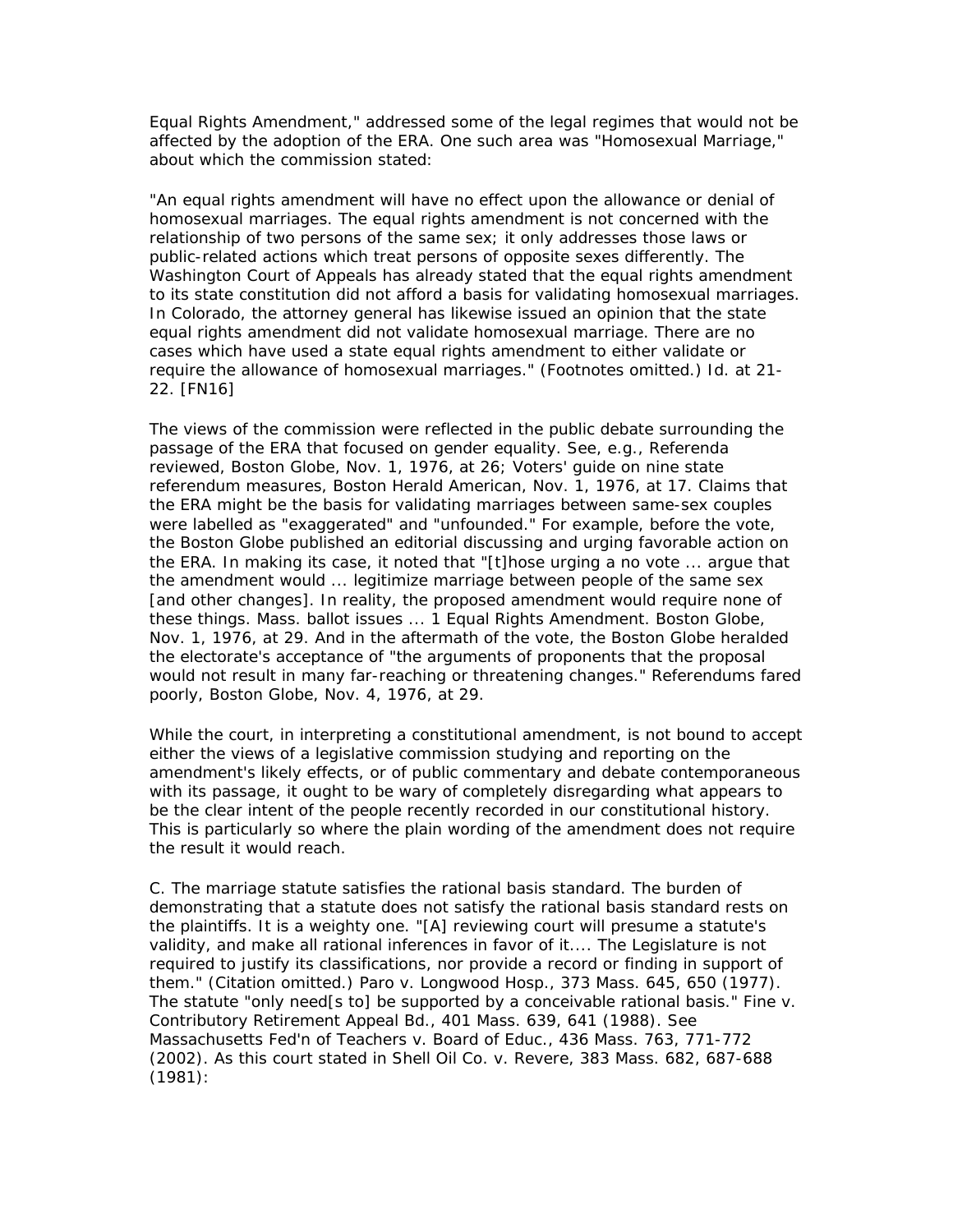"[I]t is not the court's function to launch an inquiry to resolve a debate which has already been settled in the legislative forum. '[I]t [is] the judge's duty ... to give effect to the will of the people as expressed in the statute by their representative body. It is in this way ... that the doctrine of separation of powers is given meaning.' *Commonwealth v. Leis,* 355 Mass. 189, 202 (1969) (Kirk, J., concurring).

"This respect for the legislative process means that it is not the province of the court to sit and weigh conflicting evidence supporting or opposing a legislative enactment.

"Although persons challenging the constitutionality of legislation may introduce evidence in support of their claim that the legislation is irrational ... they will not prevail if 'the question is at least debatable' in view of the evidence which may have been available to the Legislature. *United States v. Carolene Prods. Co.,* 304 U.S. 144, 154 (1938)."

The "time tested wisdom of the separation of powers" requires courts to avoid "judicial legislation in the guise of new constructions to meet real or supposed new popular viewpoints, preserving always to the Legislature alone its proper prerogative of adjusting the statutes to changed conditions." *Pielech v. Massasoit Greyhound, Inc.,* 423 Mass. 534, 539, 540 (1996), cert. denied, 520 U.S. 1131 (1997), quoting *Commonwealth v. A Juvenile,* 368 Mass. 580, 595 (1975).

In analyzing whether a statute satisfies the rational basis standard, we look to the nature of the classification embodied in the enactment, then to whether the statute serves a legitimate State purpose, and finally to whether the classification is reasonably related to the furtherance of that purpose. With this framework, we turn to the challenged statute, G.L. c. 207, which authorizes local town officials to issue licenses to couples of the opposite sex authorizing them to enter the institution of civil marriage.

1. *Classification.* The nature of the classification at issue is readily apparent. Opposite-sex couples can obtain a license and same-sex couples cannot. The granting of this license, and the completion of the required solemnization of the marriage, opens the door to many statutory benefits and imposes numerous responsibilities. The fact that the statute does not permit such licenses to be issued to couples of the same sex thus bars them from civil marriage. The classification is not drawn between men and women or between heterosexuals and homosexuals, any of whom can obtain a license to marry a member of the opposite sex; rather, it is drawn between same-sex couples and opposite-sex couples.

2. *State purpose.* The court's opinion concedes that the civil marriage statute serves legitimate State purposes, but further investigation and elaboration of those purposes is both helpful and necessary.

Civil marriage is the institutional mechanism by which societies have sanctioned and recognized particular family structures, and the institution of marriage has existed as one of the fundamental organizing principles of human society. See C.N. Degler, The Emergence of the Modern American Family, in The American Family in Social-Historical Perspective 61 (3d ed.1983); A.J. Hawkins, Introduction, in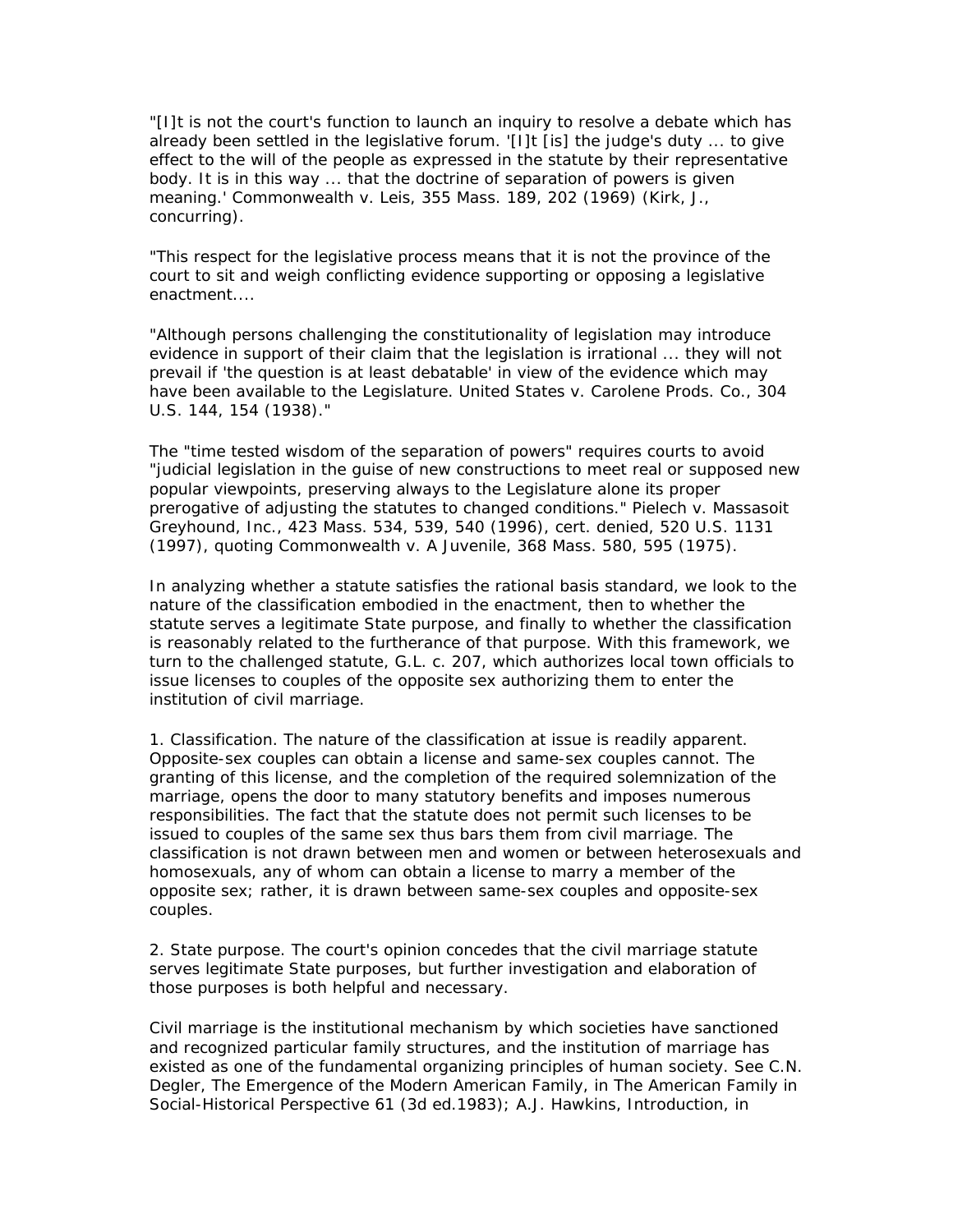Revitalizing the Institution of Marriage for the Twenty-First Century: An Agenda for Strengthening Marriage xiv (2002); C. Lasch, Social Pathologists and the Socialization of Reproduction, in The American Family in Social-Historical Perspective, *supra* at 80; W.J. O'Donnell & D.A. Jones, Marriage and Marital Alternatives 1 (1982); L. Saxton, The Individual, Marriage, and the Family 229- 230, 260 (1968); M.A. Schwartz & B.M. Scott, Marriages and Families: Diversity and Change 4 (1994); Wardle, "Multiply and Replenish": Considering Same-Sex Marriage in Light of State Interests in Marital Procreation, 24 Harv. J.L. & Pub. Pol'y 771, 777-780 (2001); J.Q. Wilson, The Marriage Problem: How Our Culture Has Weakened Families 28, 40, 66-67 (2002). Marriage has not been merely a contractual arrangement for legally defining the private relationship between two individuals (although that is certainly part of any marriage). Rather, on an institutional level, marriage is the "very basis of the whole fabric of civilized society," J.P. Bishop, Commentaries on the Law of Marriage and Divorce, and Evidence in Matrimonial Suits § 32 (1852), and it serves many important political, economic, social, educational, procreational, and personal functions.

Paramount among its many important functions, the institution of marriage has systematically provided for the regulation of heterosexual behavior, brought order to the resulting procreation, and ensured a stable family structure in which children will be reared, educated, and socialized. See *Milford v. Worcester,* 7 Mass. 48, 52 (1810) (civil marriage "intended to regulate, chasten, and refine, the intercourse between the sexes; and to multiply, preserve, and improve the species"). See also P. Blumstein & P. Schwartz, American Couples: Money, Work, Sex 29 (1983); C.N. Degler, *supra* at 61; G. Douglas, Marriage, Cohabitation, and Parenthood--From Contract to Status?, in Cross Currents: Family Law and Policy in the United States and England 223 (2000); S.L. Nock, The Social Costs of De-Institutionalizing Marriage, in Revitalizing the Institution of Marriage for the Twenty-First Century: An Agenda for Strengthening Marriage, *supra* at 7; L. Saxton, *supra* at 239- 240, 242; M.A. Schwartz & B.M. Scott, *supra* at 4-6; Wardle, *supra* at 781-796; J.Q. Wilson, *supra* at 23-32. Admittedly, heterosexual intercourse, procreation, and child care are not necessarily conjoined (particularly in the modern age of widespread effective contraception and supportive social welfare programs), but an orderly society requires some mechanism for coping with the fact that sexual intercourse commonly results in pregnancy and childbirth. The institution of marriage is that mechanism.

The institution of marriage provides the important legal and normative link between heterosexual intercourse and procreation on the one hand and family responsibilities on the other. The partners in a marriage are expected to engage in exclusive sexual relations, with children the probable result and paternity presumed. See G.L. c. 209C, § 6 ("a man is presumed to be the father of a child ... if he is or has been married to the mother and the child was born during the marriage, or within three hundred days after the marriage was terminated by death, annulment or divorce"). Whereas the relationship between mother and child is demonstratively and predictably created and recognizable through the biological process of pregnancy and childbirth, there is no corresponding process for creating a relationship between father and child. [FN17] Similarly, aside from an act of heterosexual intercourse nine months prior to childbirth, there is no process for creating a relationship between a man and a woman as the parents of a particular child. The institution of marriage fills this void by formally binding the husbandfather to his wife and child, and imposing on him the responsibilities of fatherhood. See J.Q. Wilson, *supra* at 23-32. See also P. Blumstein & P. Schwartz, *supra* at 29;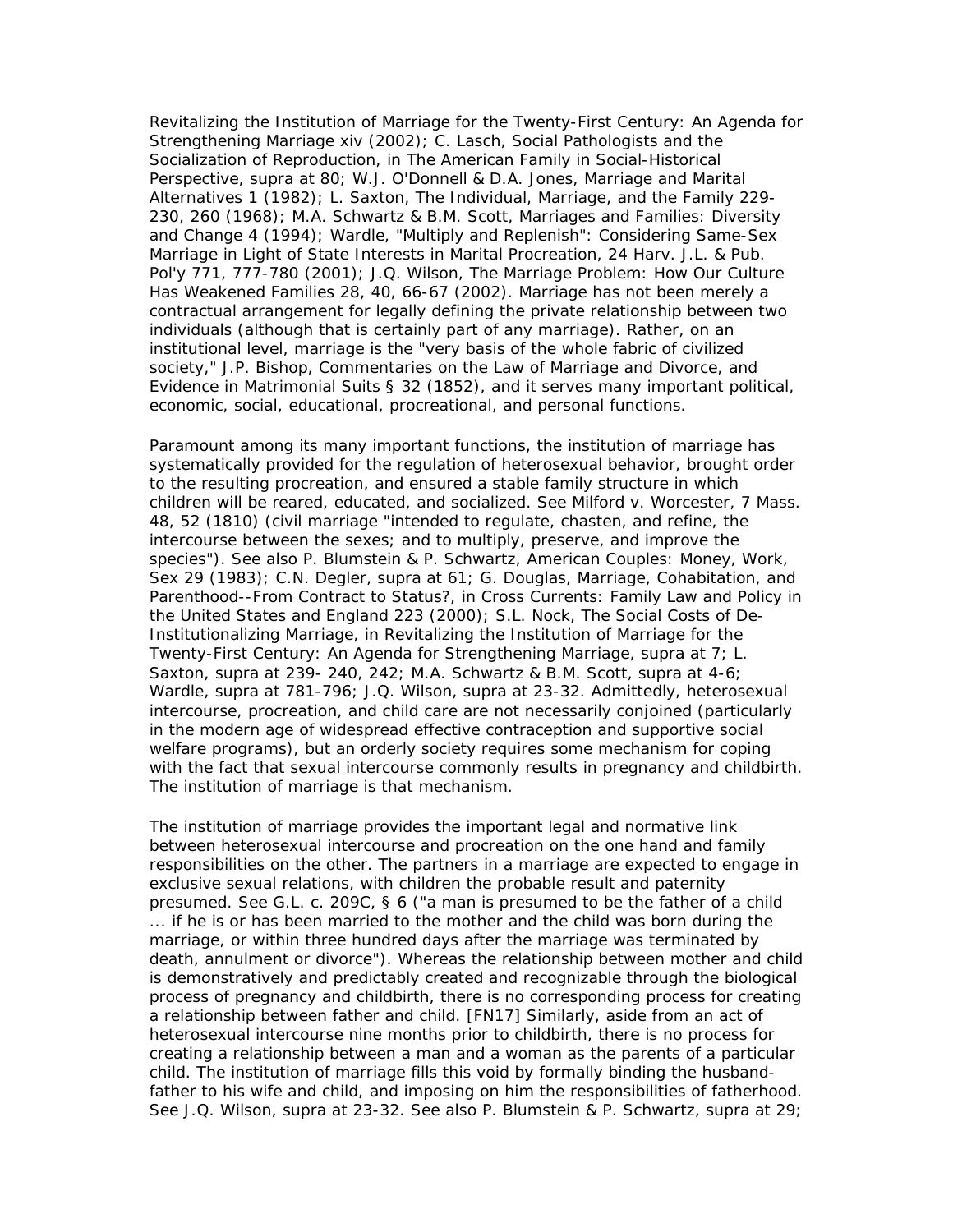C.N. Degler, *supra* at 61; G. Douglas, *supra* at 223; S.L. Nock, *supra* at 7; L. Saxton, *supra* at 239-240, 242; M.A. Schwartz & B.M. Scott, *supra* at 4-6; Wardle, *supra* at 781-796. The alternative, a society without the institution of marriage, in which heterosexual intercourse, procreation, and child care are largely disconnected processes, would be chaotic.

The marital family is also the foremost setting for the education and socialization of children. Children learn about the world and their place in it primarily from those who raise them, and those children eventually grow up to exert some influence, great or small, positive or negative, on society. The institution of marriage encourages parents to remain committed to each other and to their children as they grow, thereby encouraging a stable venue for the education and socialization of children. See P. Blumstein & P. Schwartz, *supra* at 26; C.N. Degler, *supra* at 61; S.L. Nock, *supra* at 2-3; C. Lasch, *supra* at 81; M.A. Schwartz & B.M. Scott, *supra* at 6-7. More macroscopically, construction of a family through marriage also formalizes the bonds between people in an ordered and institutional manner, thereby facilitating a foundation of interconnectedness and interdependency on which more intricate stabilizing social structures might be built. See M. Grossberg, Governing the Hearth: Law and Family in Nineteenth-Century America 10 (1985); C. Lasch, *supra;* L. Saxton, *supra* at 260; J.Q. Wilson, *supra* at 221.

This court, among others, has consistently acknowledged both the institutional importance of marriage as an organizing principle of society, and the State's interest in regulating it. See *French v. McAnarney,* 290 Mass. 544, 546 (1935) ("Marriage is not merely a contract between the parties. It is the foundation of the family. It is a social institution of the highest importance. The Commonwealth has a deep interest that its integrity is not jeopardized"); *Milford v. Worcester,* 7 Mass. 48, 52 (1810) ("Marriage, being essential to the peace and harmony, and to the virtues and improvements of civil society, it has been, in all well-regulated governments, among the first attentions of the civil magistrate to regulate [it]"). See also *Skinner v. Oklahoma,* 316 U.S. 535, 541 (1942) ("Marriage and procreation are fundamental to the very existence and survival of the [human] race"); *Maynard v. Hill,* 125 U.S. 190, 211 (1888) (marriage "is an institution, in the maintenance of which in its purity the public is deeply interested, for it is the foundation of the family and of society, without which there would be neither civilization nor progress"); *Murphy v. Ramsey,* 114 U.S. 15, 45 (1885) ("no legislation can be supposed more wholesome and necessary in the founding of a free, self-governing commonwealth ... than that which seeks to establish it on the basis of the idea of the family, as consisting in and springing from the union for life of one man and one woman ... the sure foundation of all that is stable and noble in our civilization; the best guaranty of that reverent morality which is the source of all beneficent progress in social and political improvement"); *Reynolds v. United States,* 98 U.S. 145, 165 (1878) ("Upon [marriage] society may be said to be built, and out of its fruits spring social relations and social obligations and duties, with which government is necessarily required to deal").

It is undeniably true that dramatic historical shifts in our cultural, political, and economic landscape have altered some of our traditional notions about marriage, including the interpersonal dynamics within it, [FN18] the range of responsibilities required of it as an institution, [FN19] and the legal environment in which it exists. [FN20] Nevertheless, the institution of marriage remains the principal weave of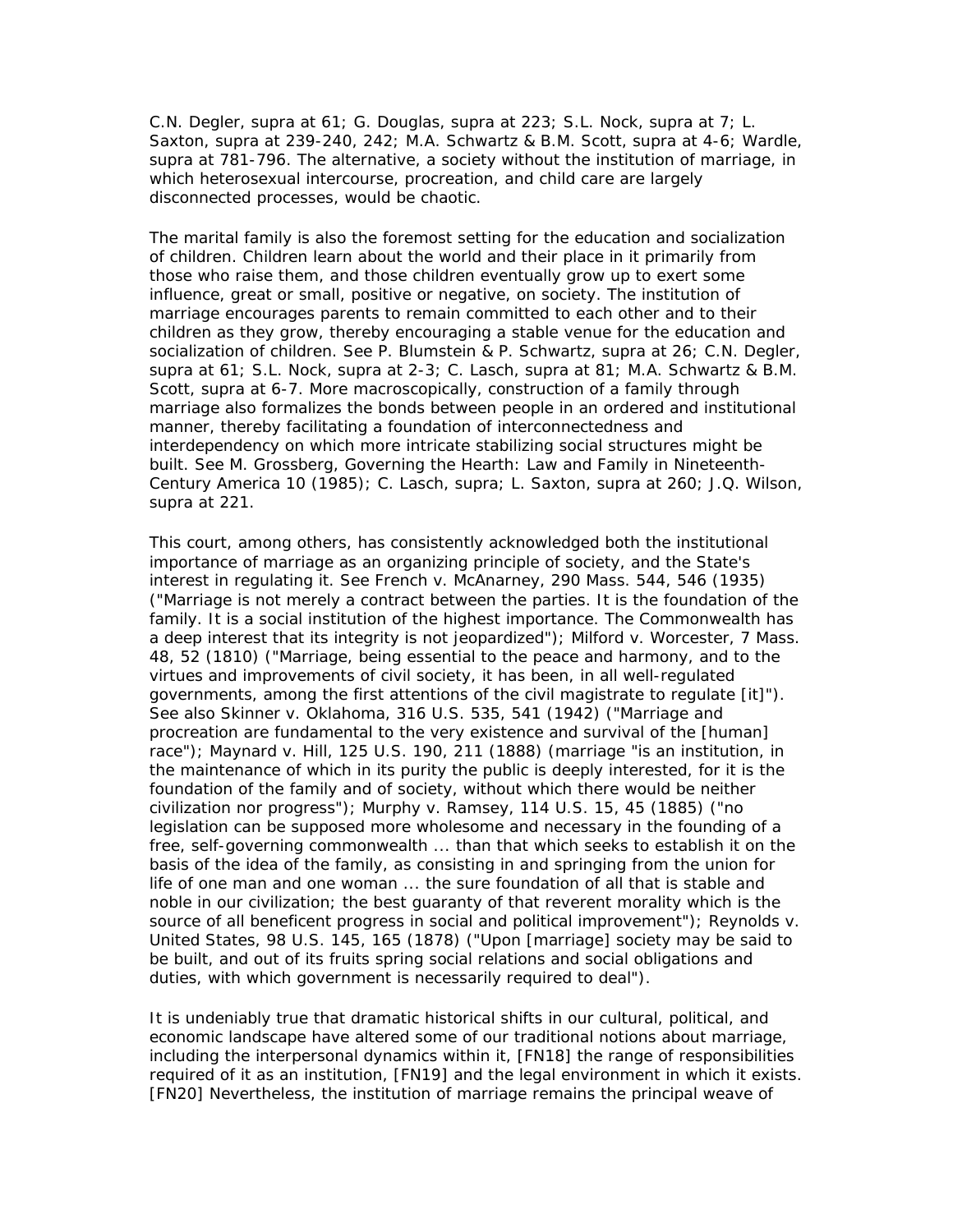our social fabric. See C.N. Degler, *supra* at 61; A.J. Hawkins, Introduction, in Revitalizing the Institution of Marriage for the Twenty-First Century: An Agenda for Strengthening Marriage xiv (2002); C. Lasch, *supra* at 80; W.J. O'Donnell & D.A. Jones, Marriage and Marital Alternatives 1 (1982); L. Saxton, *supra* at 229-230, 260; M.A. Schwartz & B.M. Scott, *supra* at 4; Wardle, *supra* at 777-780; J.Q. Wilson, *supra* at 28, 40, 66-67. A family defined by heterosexual marriage continues to be the most prevalent social structure into which the vast majority of children are born, nurtured, and prepared for productive participation in civil society, see Children's Living Arrangements and Characteristics: March, 2002, United States Census Bureau Current Population Reports at 3 (June, 2003) (in 2002, 69% of children lived with two married parents, 23% lived with their mother, 5% lived with their father, and 4% lived in households with neither parent present).

It is difficult to imagine a State purpose more important and legitimate than ensuring, promoting, and supporting an optimal social structure within which to bear and raise children. At the very least, the marriage statute continues to serve this important State purpose. [FN21]

3. *Rational relationship.* The question we must turn to next is whether the statute, construed as limiting marriage to couples of the opposite sex, remains a rational way to further that purpose. Stated differently, we ask whether a conceivable rational basis exists on which the Legislature could conclude that continuing to limit the institution of civil marriage to members of the opposite sex furthers the legitimate purpose of ensuring, promoting, and supporting an optimal social structure for the bearing and raising of children. [FN22]

In considering whether such a rational basis exists, we defer to the decisionmaking process of the Legislature, and must make deferential assumptions about the information that it might consider and on which it may rely. See *Shell Oil Co.* v. *Revere,* 383 Mass. 682, 688 (1981) (court considers "evidence which *may* have been available to the Legislature" [emphasis added] ); *Slome v. Chief of Police of Fitchburg,* 304 Mass. 187, 189 (1939) ("any rational basis of fact that can be reasonably conceived" may support legislative finding); *Mutual Loan Co. v. Martell,* 200 Mass. 482, 487 (1909), aff'd, 222 U.S. 225 (1911) ("Legislature may be supposed to have known" relevant facts).

We must assume that the Legislature (1) might conclude that the institution of civil marriage has successfully and continually provided this structure over several centuries [FN23]; (2) might consider and credit studies that document negative consequences that too often follow children either born outside of marriage or raised in households lacking either a father or a mother figure, [FN24] and scholarly commentary contending that children and families develop best when mothers and fathers are partners in their parenting [FN25]; and (3) would be familiar with many recent studies that variously: support the proposition that children raised in intact families headed by same-sex couples fare as well on many measures as children raised in similar families headed by opposite-sex couples [FN26]; support the proposition that children of same-sex couples fare worse on some measures [FN27]; or reveal notable differences between the two groups of children that warrant further study. [FN28]

We must also assume that the Legislature would be aware of the critiques of the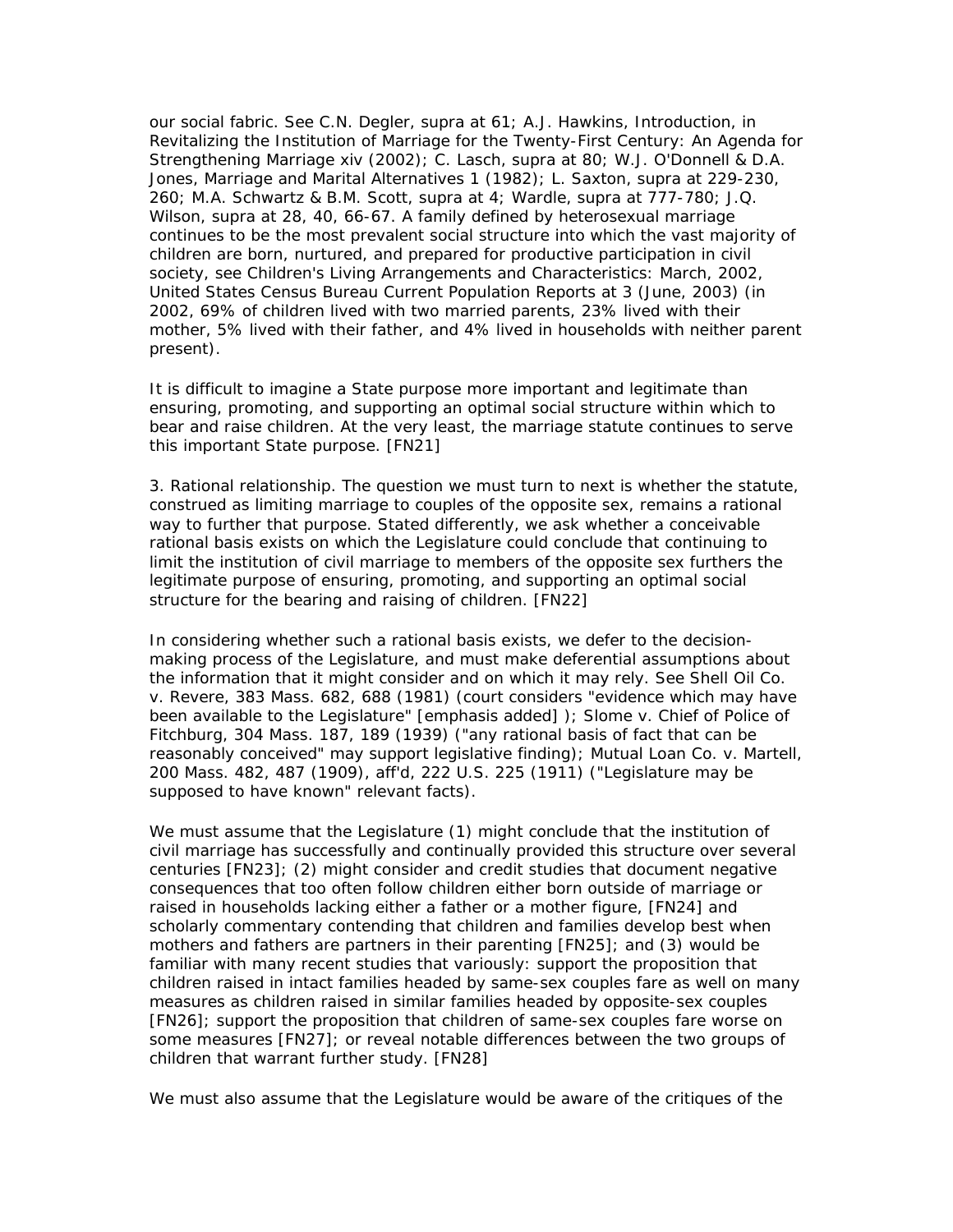methodologies used in virtually all of the comparative studies of children raised in these different environments, cautioning that the sampling populations are not representative, that the observation periods are too limited in time, [FN29] that the empirical data are unreliable, and that the hypotheses are too infused with political or agenda driven bias. See, e.g., R. Lerner & A.K. Nagai, No Basis: What the Studies Don't Tell Us About Same-Sex Parenting, Marriage Law Project (Jan.2001) (criticizing forty-nine studies on same-sex parenting *--* at least twentysix of which were cited by amici in this case--as suffering from flaws in formulation of hypotheses, use of experimental controls, use of measurements, sampling and statistical testing, and finding false negatives); Stacey, (How) Does the Sexual Orientation of Parents Matter, 66 Am. Soc. Rev. 159, 159-166 (2001) (highlighting problems with sampling pools, lack of longitudinal studies, and political hypotheses).

Taking all of this available information into account, the Legislature could rationally conclude that a family environment with married opposite-sex parents remains the optimal social structure in which to bear children, and that the raising of children by same-sex couples, who by definition cannot be the two sole biological parents of a child and cannot provide children with a parental authority figure of each gender, [FN30] presents an alternative structure for child rearing that has not yet proved itself beyond reasonable scientific dispute to be as optimal as the biologically based marriage norm. See *Baker v. State,* 170 Vt. 194, 222 (1999) ("conceivable that the Legislature could conclude that opposite-sex partners offer advantages in th[e] area [of child rearing], although ... experts disagree and the answer is decidedly uncertain"). Cf. *Marcoux v. Attorney Gen.,* 375 Mass. 63, 65 (1978). Working from the assumption that a recognition of same-sex marriages will increase the number of children experiencing this alternative, the Legislature could conceivably conclude that declining to recognize same-sex marriages remains prudent until empirical questions about its impact on the upbringing of children are resolved. [FN31]

The fact that the Commonwealth currently allows same-sex couples to adopt, see *Adoption of Tammy,* 416 Mass. 205 (1993), does not affect the rationality of this conclusion. The eligibility of a child for adoption presupposes that at least one of the child's biological parents is unable or unwilling, for some reason, to participate in raising the child. In that sense, society has "lost" the optimal setting in which to raise that child--it is simply not available. In these circumstances, the principal and overriding consideration is the "best interests of the child," considering his or her unique circumstances and the options that are available for that child. The objective is an individualized determination of the best environment for a particular child, where the normative social structure--a home with both the child's biological father and mother--is not an option. That such a focused determination may lead to the approval of a same-sex couple's adoption of a child does not mean that it would be irrational for a legislator, in fashioning statutory laws that cannot make such individualized determinations, to conclude generally that being raised by a same-sex couple has not yet been shown to be the absolute equivalent of being raised by one's married biological parents.

That the State does not preclude different types of families from raising children does not mean that it must view them all as equally optimal and equally deserving of State endorsement and support. [FN32] For example, single persons are allowed to adopt children, but the fact that the Legislature permits single-parent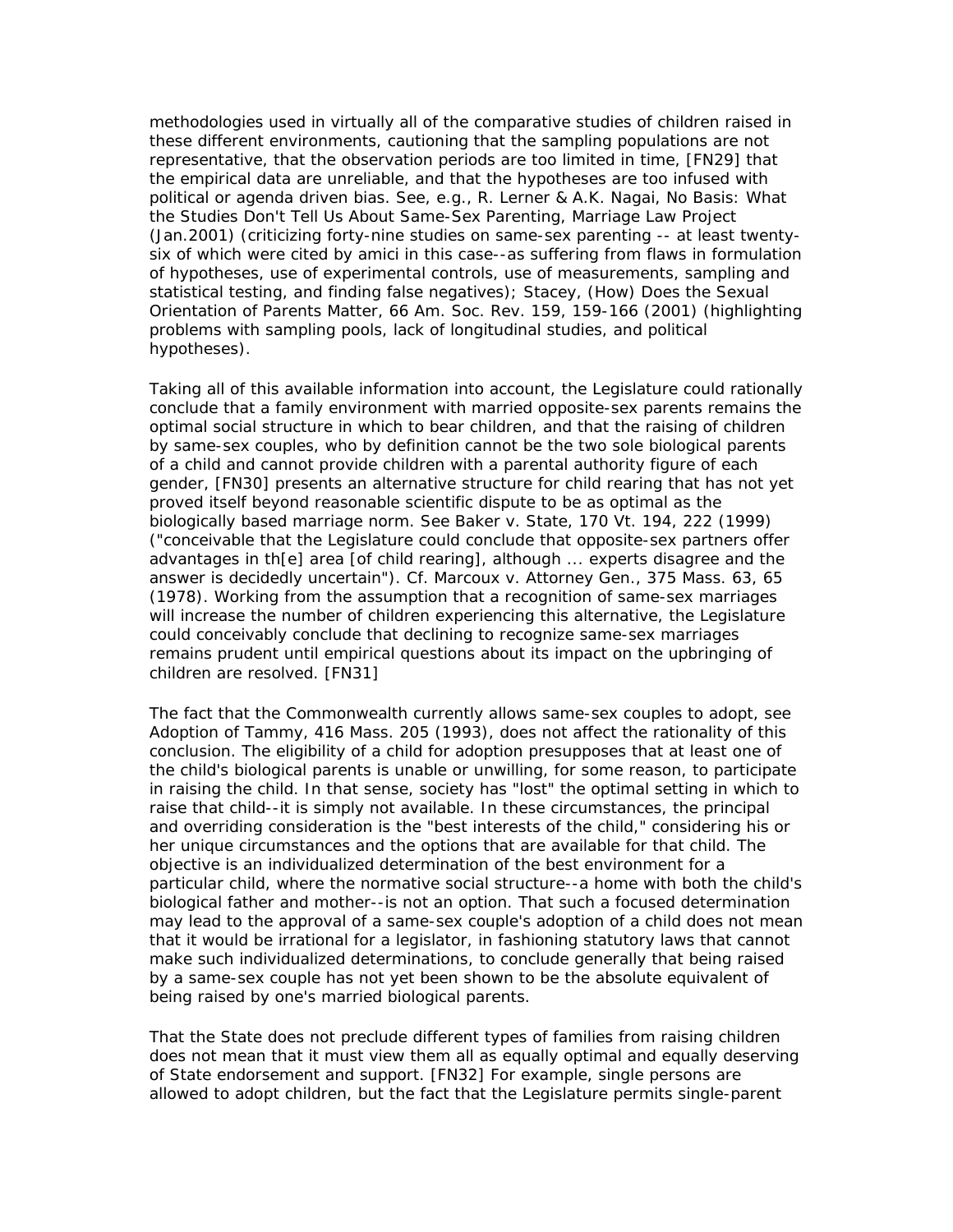adoption does not mean that it has endorsed single parenthood as an optimal setting in which to raise children or views it as the equivalent of being raised by both of one's biological parents. [FN33] The same holds true with respect to samesex couples--the fact that they may adopt children means only that the Legislature has concluded that they may provide an acceptable setting in which to raise children who cannot be raised by both of their biological parents. The Legislature may rationally permit adoption by same-sex couples yet harbor reservations as to whether parenthood by same-sex couples should be affirmatively encouraged to the same extent as parenthood by the heterosexual couple whose union produced the child. [FN34]

In addition, the Legislature could conclude that redefining the institution of marriage to permit same-sex couples to marry would impair the State's interest in promoting and supporting heterosexual marriage as the social institution that it has determined best normalizes, stabilizes, and links the acts of procreation and child rearing. While the plaintiffs argue that they only want to take part in the same stabilizing institution, the Legislature conceivably could conclude that permitting their participation would have the unintended effect of undermining to some degree marriage's ability to serve its social purpose. See *Commonwealth v. Stowell,* 389 Mass. 171, 175 (1983) (given State's broad concern with institution of marriage, it has "legitimate interest in prohibiting conduct which may threaten that institution").

As long as marriage is limited to opposite-sex couples who can at least theoretically procreate, society is able to communicate a consistent message to its citizens that marriage is a (normatively) necessary part of their procreative endeavor; that if they are to procreate, then society has endorsed the institution of marriage as the environment for it and for the subsequent rearing of their children; and that benefits are available explicitly to create a supportive and conducive atmosphere for those purposes. If society proceeds similarly to recognize marriages between same-sex couples who cannot procreate, it could be perceived as an abandonment of this claim, and might result in the mistaken view that civil marriage has little to do with procreation: just as the potential of procreation would not be necessary for a marriage to be valid, marriage would not be necessary for optimal procreation and child rearing to occur. [FN35] In essence, the Legislature could conclude that the consequence of such a policy shift would be a diminution in society's ability to steer the acts of procreation and child rearing into their most optimal setting. [FN36] *Hall-Omar Baking Co. v. Commissioner of Labor & Indus.,* 344 Mass. 695, 700 (1962) ("Legislative classification is valid if it is rational and bears *some* relationship to the object intended to be accomplished" [emphasis added] ).

The court recognizes this concern, but brushes it aside with the assumption that permitting same-sex couples to marry "will not diminish the validity or dignity of opposite-sex marriage," *ante* at, and that "we have no doubt that marriage will continue to be a vibrant and revered institution." *Ante* at. Whether the court is correct in its assumption is irrelevant. What is relevant is that such predicting is not the business of the courts. A rational Legislature, given the evidence, could conceivably come to a different conclusion, or could at least harbor rational concerns about possible unintended consequences of a dramatic redefinition of marriage. [FN37]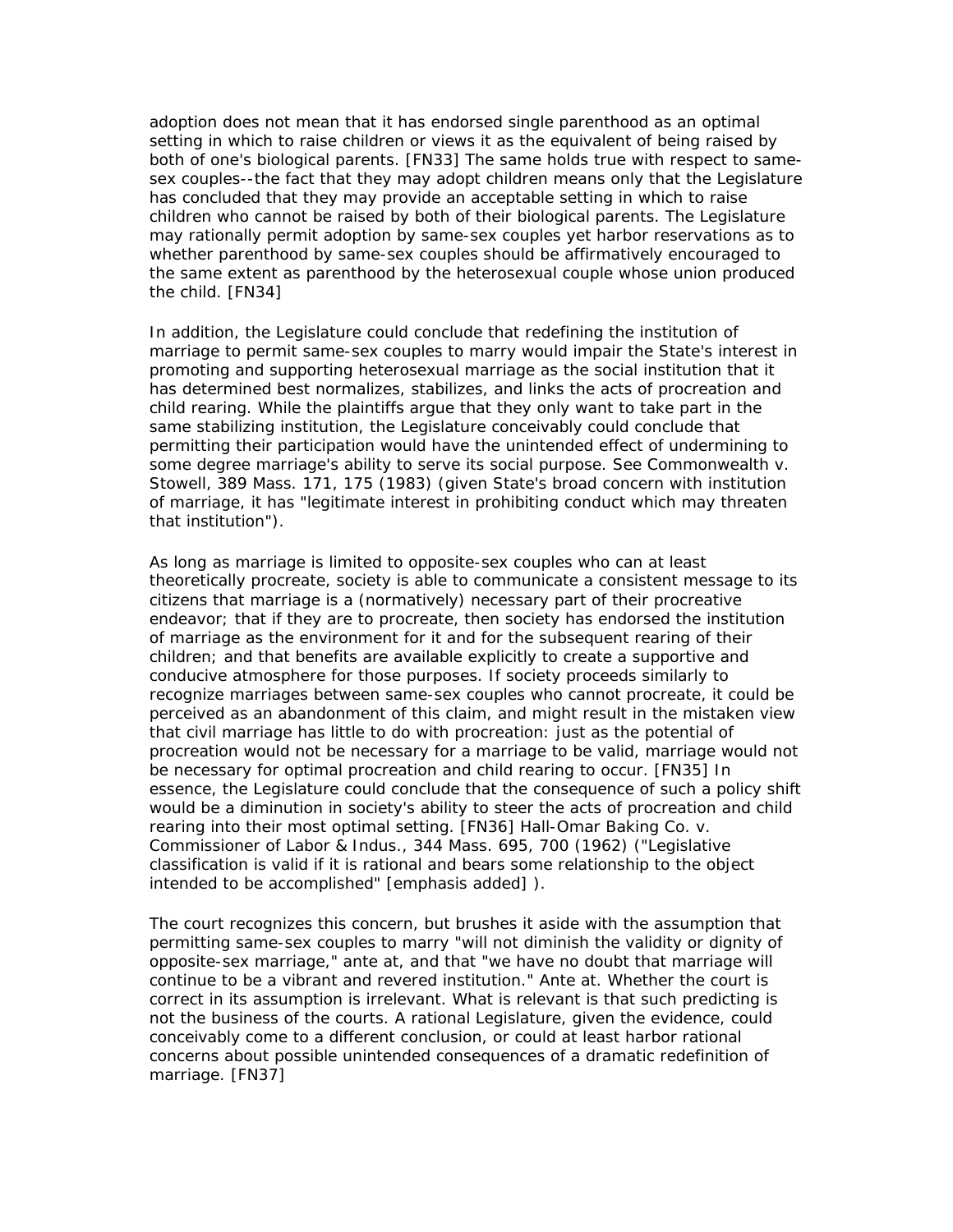There is no question that many same-sex couples are capable of being good parents, and should be (and are) permitted to be so. The policy question that a legislator must resolve is a different one, and turns on an assessment of whether the marriage structure proposed by the plaintiffs will, over time, if endorsed and supported by the State, prove to be as stable and successful a model as the one that has formed a cornerstone of our society since colonial times, or prove to be less than optimal, and result in consequences, perhaps now unforeseen, adverse to the State's legitimate interest in promoting and supporting the best possible social structure in which children should be born and raised. Given the critical importance of civil marriage as an organizing and stabilizing institution of society, it is eminently rational for the Legislature to postpone making fundamental changes to it until such time as there is unanimous scientific evidence, or popular consensus, or both, that such changes can safely be made. [FN38]

There is no reason to believe that legislative processes are inadequate to effectuate legal changes in response to evolving evidence, social values, and views of fairness on the subject of same-sex relationships. [FN39] Deliberate consideration of, and incremental responses to rapidly evolving scientific and social understanding is the norm of the political process--that it may seem painfully slow to those who are already persuaded by the arguments in favor of change is not a sufficient basis to conclude that the processes are constitutionally infirm. See, e.g., *Massachusetts Fed'n of Teachers v. Board of Educ.,* 436 Mass. 763, 778 (2002); *Mobil Oil v. Attorney Gen.,* 361 Mass. 401, 417 (1972) (Legislature may proceed piecemeal in addressing perceived injustices or problems). The advancement of the rights, privileges, and protections afforded to homosexual members of our community in the last three decades has been significant, and there is no reason to believe that that evolution will not continue. Changes of attitude in the civic, social, and professional communities have been even more profound. Thirty years ago, The Diagnostic and Statistical Manual, the seminal handbook of the American Psychiatric Association, still listed homosexuality as a mental disorder. Today, the Massachusetts Psychiatric Society, the American Psychoanalytic Association, and many other psychiatric, psychological, and social science organizations have joined in an amicus brief on behalf of the plaintiffs' cause. A body of experience and evidence has provided the basis for change, and that body continues to mount. The Legislature is the appropriate branch, both constitutionally and practically, to consider and respond to it. It is not enough that we as Justices might be personally of the view that we have learned enough to decide what is best. So long as the question is at all debatable, it must be the Legislature that decides. The marriage statute thus meets the requirements of the rational basis test. Accord *Standhardt v. Superior Court,* 77 P.3d 451 (Ariz.Ct.App.2003) (marriage statutes rationally related to State's legitimate interest in encouraging procreation and child rearing within marriage); *Baker v. Nelson,* 291 Minn. 310, 313 (1971) ( "equal protection clause of the Fourteenth Amendment, like the due process clause, is not offended by the state's classification of persons authorized to marry"); *Singer v. Hara,* 11 Wash.App. 247, 262-263 (1974) ("There can be no doubt that there exists a rational basis for the state to limit the definition of marriage to exclude same-sex relationships").

D. *Conclusion.* While "the Massachusetts Constitution protects matters of personal liberty against government intrusion at least as zealously, and often more so than does the Federal Constitution," *ante* at--, this case is not about government intrusions into matters of personal liberty. It is not about the rights of same-sex couples to choose to live together, or to be intimate with each other, or to adopt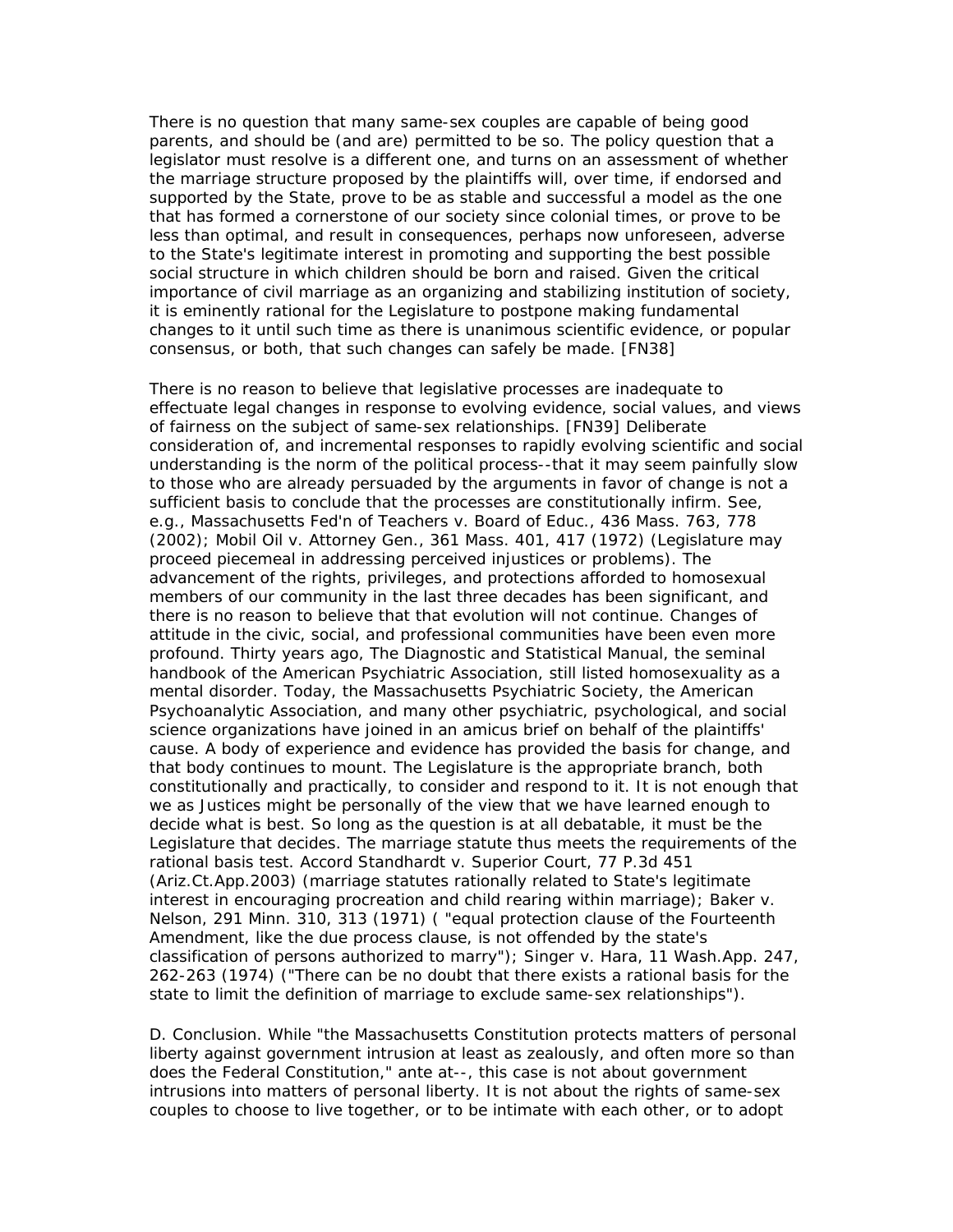and raise children together. It is about whether the State must endorse and support their choices by changing the institution of civil marriage to make its benefits, obligations, and responsibilities applicable to them. While the courageous efforts of many have resulted in increased dignity, rights, and respect for gay and lesbian members of our community, the issue presented here is a profound one, deeply rooted in social policy, that must, for now, be the subject of legislative not judicial action.

1. Julie Goodridge, David Wilson, Robert Compton, Michael Horgan, Edward Balmelli, Maureen Brodoff, Ellen Wade, Gary Chalmers, Richard Linnell, Heidi Norton, Gina Smith, Gloria Bailey, and Linda Davies.

2. Commissioner of Public Health.

3. For American appellate courts that have recently addressed this issue, see *Standhardt v. Superior Court,* 77 P.3d 451 (Ariz.Ct.App.2003); *Dean v. District of Columbia,* 653 A.2d 307 (D.C.1995); *Baehr v. Lewin,* 74 Haw. 530 (1993); *Baker v. State,* 170 Vt. 194, 242 (1999). Earlier cases include *Adams v. Howerton,* 486 F.Supp. 1119 (C.D.Cal.1980), aff'd, 673 F.2d 1036 (9th Cir.), cert. denied, 458 U.S. 1111 (1982); *Jones v. Hallahan,* 501 S.W.2d 588 (Ky.Ct.App.1973); *Baker v. Nelson,* 291 Minn. 310 (1971), appeal dismissed, 409 U.S. 810 (1972); *Singer v. Hara,* 11 Wash.App. 247 (1974). See also *Halpern v. Toronto (City),* 172 O.A.C. 276 (2003); *Egale Canada, Inc.* v. *Canada (Attorney Gen.),* 13 B.C.L.R. (4th) 1 (2003).

4. General Laws c. 207, § 37, provides: "The commissioner of public health shall furnish to the clerk or registrar of every town a printed list of all legal impediments to marriage, and the clerk or registrar shall forthwith post and thereafter maintain it in a conspicuous place in his office." The record does not reveal whether any of the clerks' offices that considered the plaintiffs' applications for a marriage license had posted such a list of impediments, or whether such list included as an impediment that the applicants are of the same sex.

5. The plaintiffs alleged that they met all of the facial qualifications to obtain marriage licenses pursuant to G.L. c. 207, and the department does not contest this assertion.

6. The complaint alleged various circumstances in which the absence of the full legal protections of civil marriage has harmed them and their children. For example, Hillary and Julie Goodridge alleged that, when Julie gave birth to their daughter (whom Hillary subsequently coadopted) during a delivery that required the infant's transfer to neonatal intensive care, Hillary "had difficulty gaining access to Julie and their newborn daughter at the hospital"; Gary Chalmers and Richard Linnell alleged that "Gary pays for a family health insurance policy at work which covers only him and their daughter because Massachusetts law does not consider Rich to be a 'dependent.' This means that their household must purchase a separate individual policy of health insurance for Rich at considerable expense.... Gary has a pension plan at work, but under state law, because he is a municipal employee, that plan does not allow him the same range of options in providing for his beneficiary that a married spouse has and thus he cannot provide the same security to his family that a married person could if he should predecease Rich."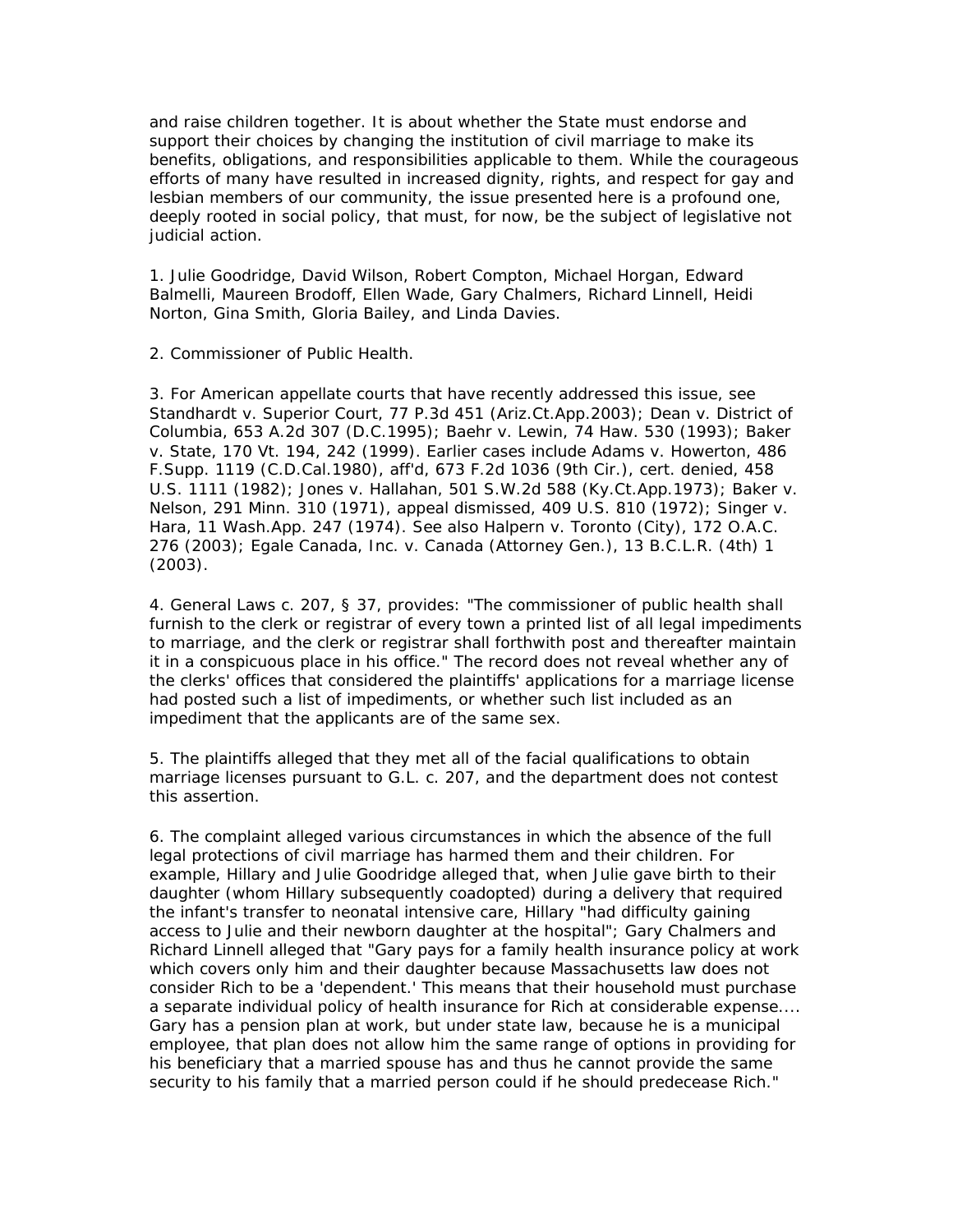7. Article 1, as amended by art. 106 of the Amendments to the Massachusetts Constitution, provides: "All people are born free and equal and have certain natural, essential and unalienable rights; among which may be reckoned the right of enjoying and defending their lives and liberties; that of acquiring, possessing and protecting property; in fine, that of seeking and obtaining their safety and happiness. Equality under the law shall not be denied or abridged because of sex, race, color, creed or national origin."

Article 6 provides: "No man, nor corporation, or association of men, have any other title to obtain advantages, or particular and exclusive privileges, distinct from those of the community, than what arises from the consideration of services rendered to the public...."

Article 7 provides: "Government is instituted for the common good; for the protection, safety, prosperity, and happiness of the people; and not for the profit, honor, or private interest of any one man, family or class of men: Therefore the people alone have an incontestable, unalienable, and indefeasible right to institute government; and to reform, alter, or totally change the same, when their protection, safety, prosperity and happiness require it."

Article 10 provides, in relevant part: "Each individual of the society has a right to be protected by it in the enjoyment of his life, liberty and property, according to standing laws...."

Article 12 provides, in relevant part: "[N]o subject shall be ... deprived of his property, immunities, or privileges, put out of the protection of the law ... or deprived of his life, liberty, or estate, but by the judgment of his peers, or the law of the land."

Article 16, as amended by art. 77 of the Amendments, provides, in relevant part: "The right of free speech shall not be abridged." Part II, c. 1, § 1, art. 4, as amended by art. 112, provides, in pertinent part, that "full power and authority are hereby given and granted to the said general court, from time to time, to make, ordain, and establish all manner of wholesome and reasonable orders, laws, statutes, and ordinances, directions and instructions, either with penalties or without; so as the same be not repugnant or contrary to this constitution, as they shall judge to be for the good and welfare of this Commonwealth."

8. The department claims that the plaintiffs have waived their art. 12 and art. 16 claims on appeal. Because our holding today does not turn on art. 12 or art. 16, we do not consider the department's waiver argument.

9. The marital forms forwarded by the clerk or register must contain the "date of record, date and place of marriage, name, residence and official station of the person by whom solemnized; for each of the parties to be married the name, date and place of birth, residence, age, number of the marriage, as first or second, and if previously married, whether widowed or divorced, and the birth- given names of their parents." G.L. c. 46, § 1.

10. "The record of a marriage made and kept as provided by law by the person by whom the marriage was solemnized, or by the clerk or registrar, or a copy thereof duly certified, shall be prima facie evidence of such marriage." G.L. c. 207, § 45. A "certificate of the [c]ommissioner's copy, signed by the [c]ommissioner or the [r]egistar, is admissible as evidence of the record." *Secretary of the Commonwealth v. City Clerk of Lowell,* 373 Mass. 178, 181-182 (1977).

11. We use the terms "same sex" and "opposite sex" when characterizing the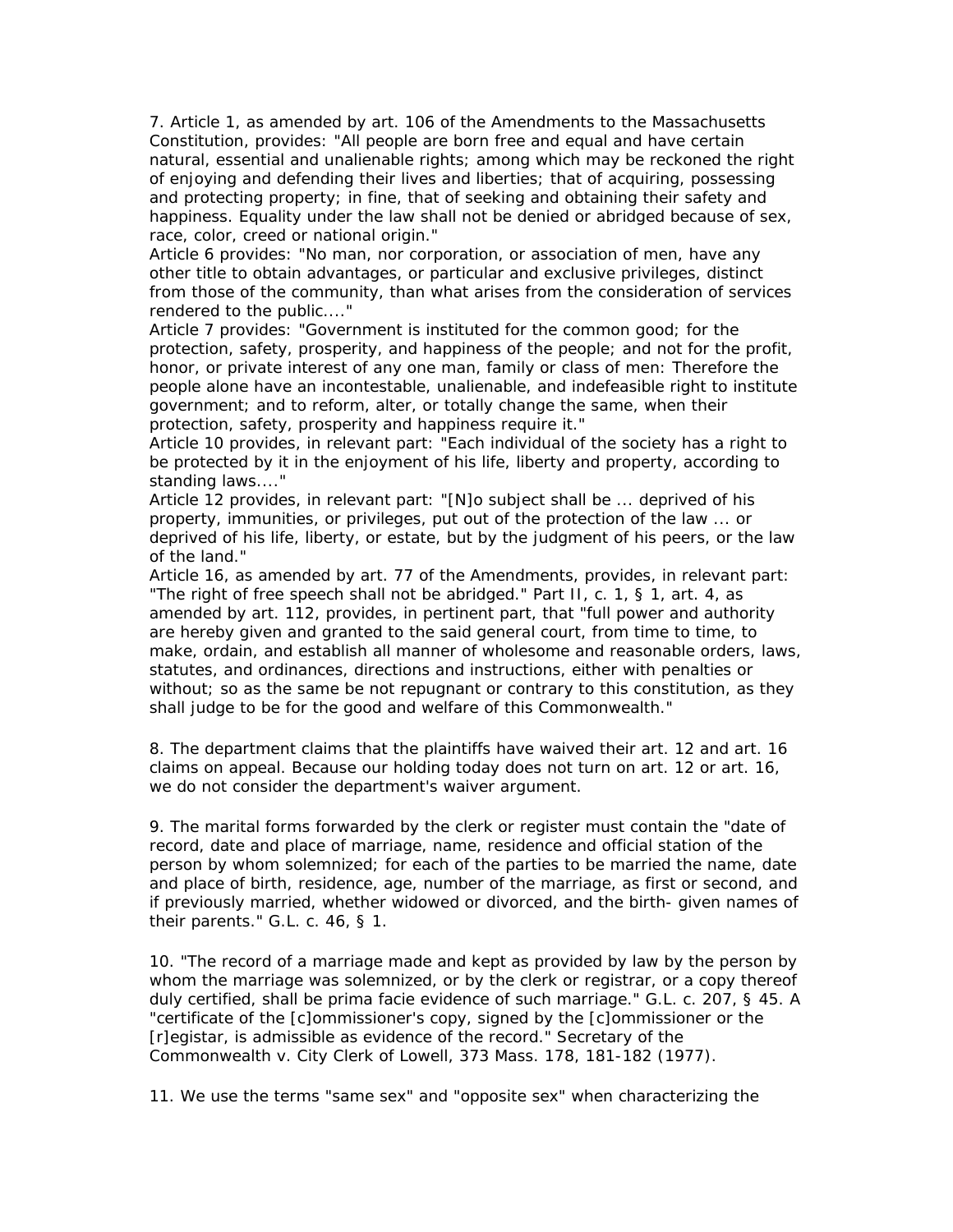couples in question, because these terms are more accurate in this context than the terms "homosexual" or "heterosexual," although at times we use those terms when we consider them appropriate. Nothing in our marriage law precludes people who identify themselves (or who are identified by others) as gay, lesbian, or bisexual from marrying persons of the opposite sex. See *Baehr v. Lewin,* 74 Haw. 530, 543 n. 11, 547 n. 14 (1993).

12. "The term public welfare has never been and cannot be precisely defined. Sometimes it has been said to include public convenience, comfort, peace and order, prosperity, and similar concepts, but not to include 'mere expediency.' " *Opinion of the Justices,* 333 Mass. 773, 778 (1955).

13. For example, married persons face substantial restrictions, simply because they are married, on their ability freely to dispose of their assets. See, e.g., G.L. c. 208, § 34 (providing for the payment of alimony and the equitable division of property on divorce); G.L. c. 191, § 15, and G.L. c. 189 (rights of elective share and dower).

14. Civil marriage enjoys a dual and in some sense paradoxical status as both a State-conferred benefit (with its attendant obligations) and a multi-faceted personal interest of "fundamental importance." *Zablocki v. Redhail,* 434 U.S. 376, 383 (1978). As a practical matter, the State could not abolish civil marriage without chaotic consequences. The "right to marry," *id.* at 387, is different from rights deemed "fundamental" for equal protection and due process purposes because the State could, in theory, abolish all civil marriage while it cannot, for example, abolish all private property rights.

15. The department argues that this case concerns the rights of couples (same sex and opposite sex), not the rights of individuals. This is incorrect. The rights implicated in this case are at the core of individual privacy and autonomy. See, e.g., *Loving v. Virginia,* 388 U.S. 1, 12 (1967) ("Under our Constitution, the freedom to marry or not marry, a person of another race resides with the individual and cannot be infringed by the State"); *Perez v. Sharp,* 32 Cal.2d 711, 716 (1948) ("The right to marry is the right of individuals, not of racial groups"). See also *A.Z.* v. *B.Z.,* 431 Mass. 150, 162 (2000), quoting *Moore v. East Cleveland,* 431 U.S. 494, 499 (1977) (noting "freedom of personal choice in matters of marriage and family life"). While two individuals who wish to marry may be equally aggrieved by State action denying them that opportunity, they do not "share" the liberty and equality interests at stake.

16. The department argues that the *Loving* decision did not profoundly alter the by-then common conception of marriage because it was decided at a time when antimiscegenation statutes were in "full-scale retreat." But the relationship the department draws between popular consensus and the constitutionality of a statute oppressive to a minority group ignores the successful constitutional challenges to an antimiscegenation statute, initiated some twenty years earlier. When the Supreme Court of California decided *Perez v. Sharp,* 32 Cal.2d 711, 728 (1948), a precursor to *Loving,* racial inequality was rampant and normative, segregation in public and private institutions was commonplace, the civil rights movement had not yet been launched, and the "separate but equal" doctrine of *Plessy v. Ferguson,* 163 U.S. 537 (1896), was still good law. The lack of popular consensus favoring integration (including interracial marriage) did not deter the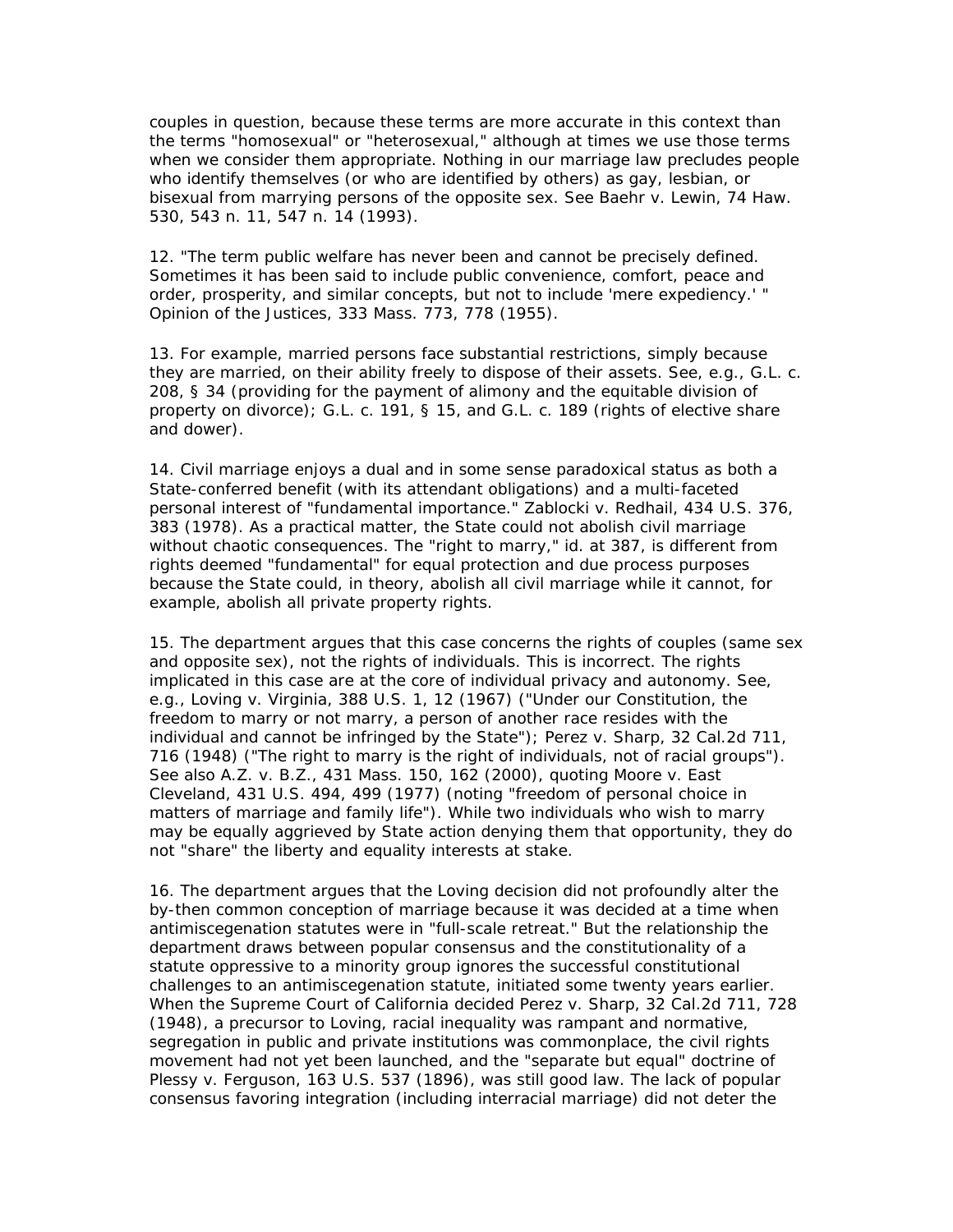Supreme Court of California from holding that State's antimiscegenation statute to violate the plaintiffs' constitutional rights. Neither the *Perez* court nor the *Loving* Court was content to permit an unconstitutional situation to fester because the remedy might not reflect a broad social consensus.

17. Recently, the United States Supreme Court has reaffirmed that the Constitution prohibits a State from wielding its formidable power to regulate conduct in a manner that demeans basic human dignity, even though that statutory discrimination may enjoy broad public support. The Court struck down a statute criminalizing sodomy. See *Lawrence, supra* at 2478 ("The liberty protected by the Constitution allows homosexual persons the right to make this choice").

18. We have recognized that our Constitution may more extensively protect individual rights than the Federal Constitution in widely different contexts. See, e.g., *Horsemen's Benevolent & Protective Ass'n v. State Racing Comm'n,* 403 Mass. 692 (1989) (freedom from intrusive drug testing in highly regulated industry); *Cepulonis v. Secretary of the Commonwealth,* 389 Mass. 930 (1983) (inmates' right to register to vote); *Batchelder v. Allied Stores Int'l, Inc.,* 388 Mass. 83 (1983) (freedom to solicit signatures for ballot access in public election); *Moe v. Secretary of Admin. & Fin.,* 382 Mass. 629 (1981) (right to State Medicaid payment for medically necessary abortions); *Coffee-Rich, Inc.* v. *Commissioner of Pub. Health,* 348 Mass. 414 (1965) (freedom to pursue one's lawful business).

19. The Massachusetts Constitution empowers the General Court to enact only those orders, laws, statutes, and ordinances "wholesome and reasonable," that are not "repugnant or contrary" to the Constitution, and that, in the Legislature's judgment, advance the "good and welfare" of the Commonwealth, its government, and all of its subjects. Part II, c. 1, § 1, art. 4. See *Opinion of the Justices,* 360 Mass. 877, 883 (1971), quoting *Jones v. Robbins,* 8 Gray 329, 343 (1857) (powers vested in government are set down in the Massachusetts Constitution "in a few plain, clear and intelligible propositions, for the better guidance and control, both of legislators and magistrates").

20. Not every asserted rational relationship is a "conceivable" one, and rationality review is not "toothless." *Murphy v. Commissioner of the Dep't of Indus. Accs.,* 415 Mass. 218, 233 (1993), citing *Mathews v. Lucas,* 427 U.S. 495, 510 (1976). Statutes have failed rational basis review even in circumstances where no fundamental right or "suspect" classification is implicated. See, e.g., *Murphy v. Commissioner of the Dep't of Indus. Accs.,* 415 Mass. 218, 226-227 (1993) (fee imposed on retention of counsel in administrative proceedings); *Secretary of the Commonwealth v. City Clerk of Lowell,* 373 Mass. 178, 186 (1977) (selection of surname for nonmarital child); *Aetna Cas. & Sur. Co.* v. *Commissioner of Ins.,* 358 Mass. 272, 280- 281 (1970) (automobile insurance ratesetting); *Coffee-Rich, Inc. v. Commissioner of Pub. Health,* 348 Mass. 414, 422 (1965) (sale of wholesome product); *Mansfield Beauty Academy, Inc.* v. *Board of Registration of Hairdressers,* 326 Mass. 624, 627 (1951) (right to charge for materials furnished to models by trade school); *Opinion of the Justices,* 322 Mass. 755, 760-761 (1948) (proposed statute concerning regulating cemeteries); *Boston Elevated Ry.* v. *Commonwealth,* 310 Mass. 528, 556-557 (1942) (legislation impairing contract right); *Durgin v. Minot,* 203 Mass. 26, 28 (1909) (statute authorizing certain board of health regulations).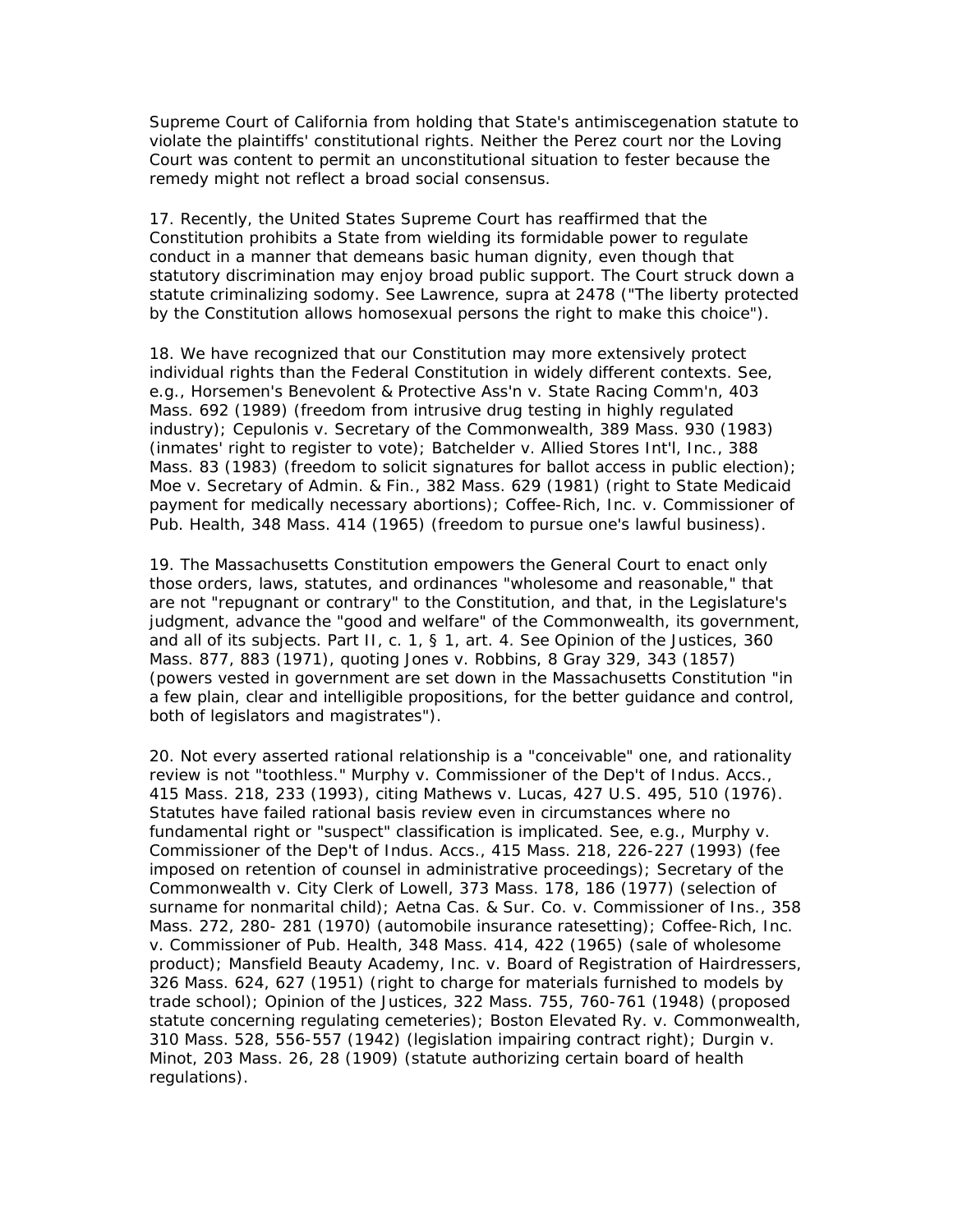21. Article 1 of the Massachusetts Constitution specifically prohibits sex- based discrimination. See *post* at (Greaney, J., concurring). We have not previously considered whether "sexual orientation" is a "suspect" classification. Our resolution of this case does not require that inquiry here.

22. Our marriage law does recognize that the inability to participate in intimate relations may have a bearing on one of the central expectations of marriage. Since the earliest days of the Commonwealth, the divorce statutes have permitted (but not required) a spouse to choose to divorce his or her impotent mate. See St. 1785, c. 69, § 3. While infertility is not a ground to void or terminate a marriage, impotency (the inability to engage in sexual intercourse) is, at the election of the disaffected spouse. See G.L. c. 207, § 14 (annulment); G.L. c. 208, § 1 (divorce). Cf. *Martin v. Otis,* 233 Mass. 491, 495 (1919) ("impotency does not render a marriage void, but only voidable at the suit of the party conceiving himself or herself to be wronged"); *Smith v. Smith,* 171 Mass. 404, 408 (1898) (marriage nullified because husband's incurable syphilis "leaves him no foundation on which the marriage relation could properly rest"). See also G.L. c. 207, § 28A. However, in *Hanson v. Hanson,* 287 Mass. 154 (1934), a decree of annulment for nonconsummation was reversed where the wife knew before the marriage that her husband had syphilis and voluntarily chose to marry him. We held that, given the circumstances of the wife's prior knowledge of the full extent of the disease and her consent to be married, the husband's condition did not go "to the essence" of the marriage. *Id.* at 159.

23. It is hardly surprising that civil marriage developed historically as a means to regulate heterosexual conduct and to promote child rearing, because until very recently unassisted heterosexual relations were the only means short of adoption by which children could come into the world, and the absence of widely available and effective contraceptives made the link between heterosexual sex and procreation very strong indeed. Punitive notions of illegitimacy, see *Powers v. Wilkinson,* 399 Mass. 650, 661 (1987), and of homosexual identity, see *Lawrence, supra* at 2478-2479, further cemented the common and legal understanding of marriage as an unquestionably heterosexual institution. But it is circular reasoning, not analysis, to maintain that marriage must remain a heterosexual institution because that is what it historically has been. As one dissent acknowledges, in "the modern age," "heterosexual intercourse, procreation, and childcare are not necessarily conjoined." *Post* at (Cordy, J., dissenting).

24. Adoption and certain insurance coverage for assisted reproductive technology are available to married couples, same-sex couples, and single individuals alike. See G.L. c. 210, § 1; *Adoption of Tammy,* 416 Mass. 205 (1993) (adoption); G.L. c. 175, § 47H; G.L. c. 176A, § 8K; G.L. c. 176B, § 4J; and G.L. c. 176G, § 4 (insurance coverage). See also *Woodward v. Commissioner of Social Sec.,* 435 Mass. 536, 546 (2002) (posthumous reproduction); *Culliton v. Beth Israel Deaconness Med. Ctr.,* 435 Mass. 285, 293 (2001) (gestational surrogacy).

25. Because our laws expressly or implicitly sanction so many kinds of oppositesex marriages that do not or will never result in unassisted reproduction, it is erroneous to claim, as the dissent does, that the "theoretical[ ]" procreative capacity of opposite-sex couples, *post* at (Cordy, J., dissenting), sufficiently justifies excluding from civil marriage same-sex couples who actually have children.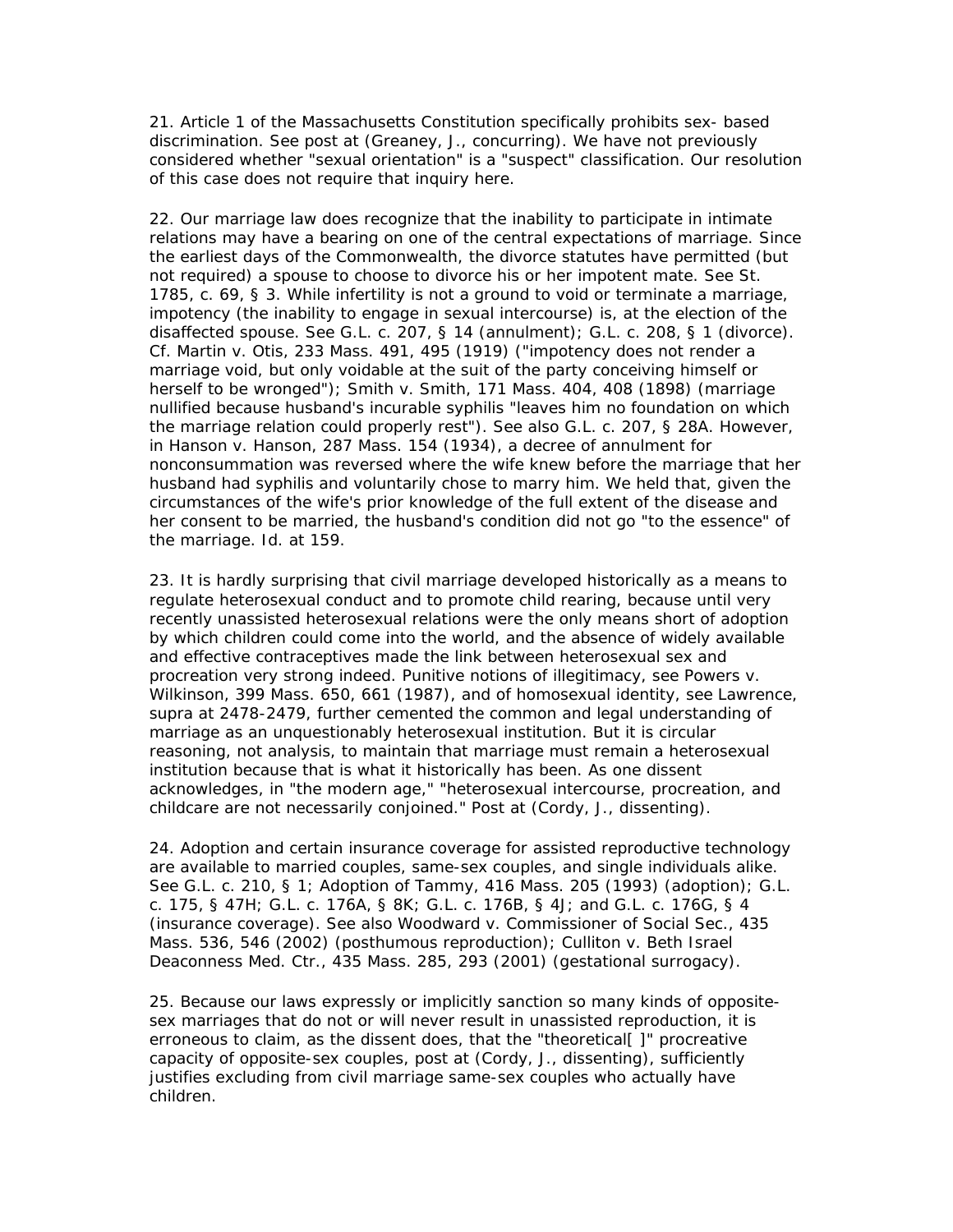26. The claim that the constitutional rights to bear and raise a child are "not implicated or infringed" by the marriage ban, *post* at (Cordy, J., dissenting), does not stand up to scrutiny. The absolute foreclosure of the marriage option for the class of parents and would-be parents at issue here imposes a heavy burden on their decision to have and raise children that is not suffered by any other class of parent.

27. It is also true that civil marriage creates legal dependency between spouses, which is simply not available to unmarried couples. See Part III A, *supra.*

28. Justice Cordy suggests that we have "transmuted the 'right' to marry into the right to change the institution of marriage itself," *post* at (Cordy, J., dissenting), because marriage is intimately tied to the reproductive systems of the marriage partners and to the "optimal" mother and father setting for child rearing. *Post* at (Cordy, J., dissenting). That analysis hews perilously close to the argument, long repudiated by the Legislature and the courts, that men and women are so innately and fundamentally different that their respective "proper spheres" can be rigidly and universally delineated. An abundance of legislative enactments and decisions of this court negate any such stereotypical premises.

29. We are concerned only with the withholding of the benefits, protections, and obligations of civil marriage from a certain class of persons for invalid reasons. Our decision in no way limits the rights of individuals to refuse to marry persons of the same sex for religious or any other reasons. It in no way limits the personal freedom to disapprove of, or to encourage others to disapprove of, same-sex marriage. Our concern, rather, is whether historical, cultural, religious, or other reasons permit the State to impose limits on personal beliefs concerning whom a person should marry.

30. Justice Cordy's dissenting opinion, *post* at--and nn. 24-28 (Cordy, J., dissenting), makes much of the current "battle of the experts" concerning the possible long-term effects on children of being raised in households headed by same-sex parents. We presume that the Legislature is aware of these studies, see *Mutual Loan Co.* v. *Martell,* 200 Mass. 482, 487 (1909), aff'd, 222 U.S. 225 (1911), and has drawn the conclusion that a child's best interest is not harmed by being raised and nurtured by same-sex parents. See G.L. c. 210, § 7. See also *Adoption of Tammy,* 416 Mass. 205 (1993); 110 Code Mass. Regs. § 1.09(3) (2000) ("The Department [of Social Services] shall not deny to any person the opportunity to become an adoptive or foster parent, on the basis of the ... sexual orientation ... of the person, or of the child, involved"). Either the Legislature's openness to same-sex parenting is rational in light of its paramount interests in promoting children's well- being, or irrational in light of its so-called conclusion that a household headed by opposite-sex married parents is the "optimal" setting for raising children. See *post* at (Cordy, J., dissenting). We give full credit to the Legislature for enacting a statutory scheme of child-related laws that is coherent, consistent, and harmonious. See *New England Div. of the Am. Cancer Soc'y v. Commissioner of Admin.,* 437 Mass. 172, 180 (2002).

31. If total deference to the Legislature were the case, the judiciary would be stripped of its constitutional authority to decide challenges to statutes pertaining to marriage, child rearing, and family relationships, and, conceivably,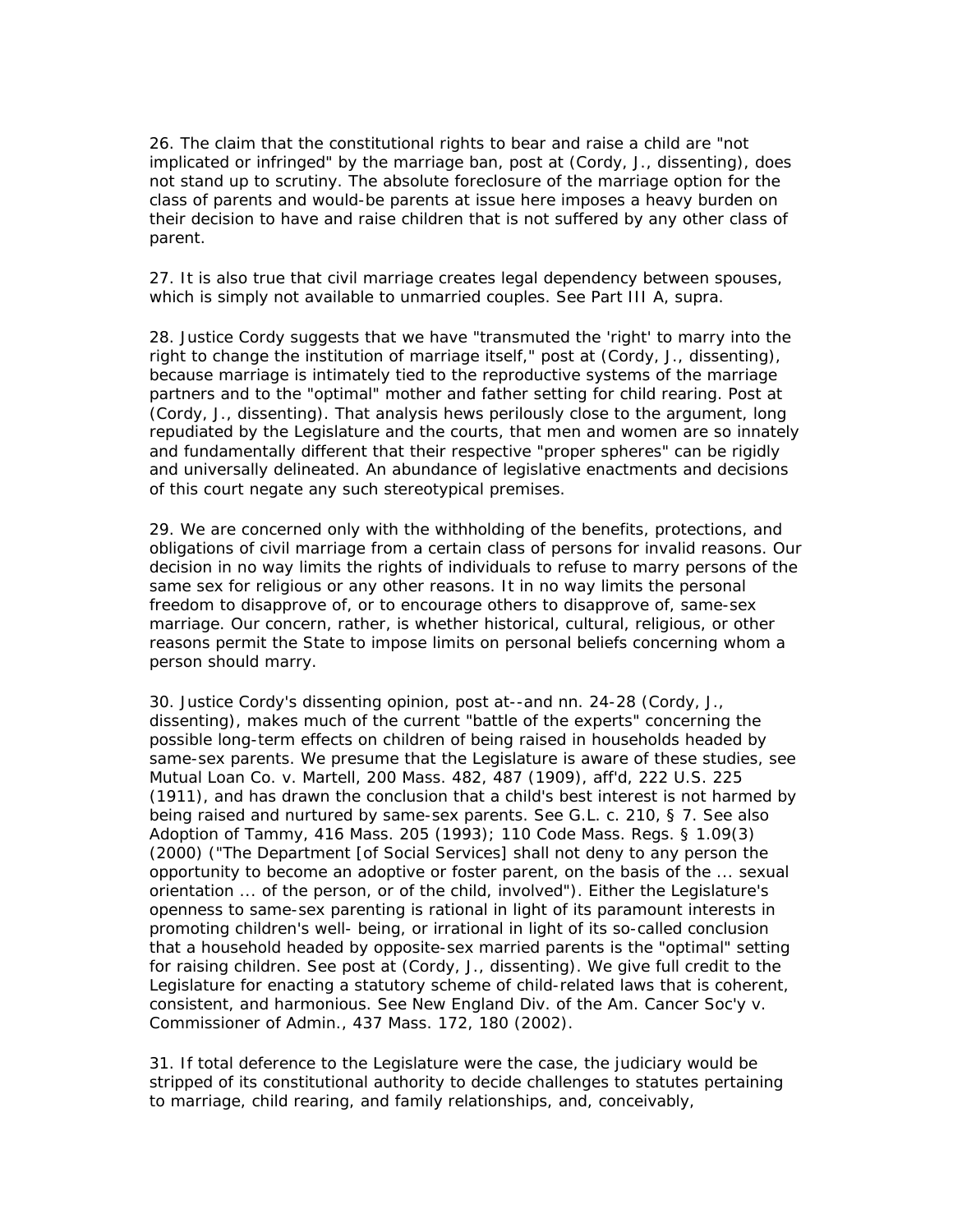unconstitutional laws that provided for the forced sterilization of habitual criminals; prohibited miscegenation; required court approval for the marriage of persons with child support obligations; compelled a pregnant unmarried minor to obtain the consent of both parents before undergoing an abortion; and made sodomy a criminal offense, to name just a few, would stand. Indeed, every State court that has recently considered the issue we decide today has exercised its duty in the same way, by carefully scrutinizing the statutory ban on same-sex marriages in light of relevant State constitutional provisions. See Brause *vs.* Bureau of Vital Statistics, No. 3AN-95-6562CJ (Alaska Super.Ct., Feb. 27, 1998) (concluding marriage statute violated right to privacy provision in Alaska Constitution) (superseded by constitutional amendment, art. I, § 25 of the Constitution of Alaska); *Baehr v. Lewin,* 74 Haw. 530, 571-580 (1993) (concluding marriage statute implicated Hawaii Constitution's equal protection clause; remanding case to lower court for further proceedings); *Baker v. State,* 170 Vt. 194, 197-198 (1999) (concluding marriage statute violated Vermont Constitution's common benefits clause). But see *Standhardt v. Superior Court,* 77 P.3d 451 (Ariz.Ct.App.2003) (marriage statute does not violate liberty interests under either Federal or Arizona Constitution). See also *Halpern v. Toronto (City),* 172 O.A.C. 276 (2003) (concluding marriage statute violated equal protection provisions of Canada's Charter of Rights and Freedoms); *Eagle Canada, Inc.* v. *Canada (Attorney Gen.),* 13 B.C.L.R. (4th) 1 (2003) (same).

32. One prominent historian of marriage notes, for example, that in the Nineteenth Century, the Reverend Theodore Woolsey led the charge against expanding the grounds for divorce, arguing that the "the only divinely approved (and therefore truly legitimate) reason for divorce was adultery" and that only the innocent party to a marriage terminated by reason of adultery be permitted to remarry. Cott, Public Vows: A History of Marriage and the Nation 106 (2000). See *id.* at 44-45, for a general discussion of resistence to the demise of antimiscegenation laws.

33. It is not dispositive, for purposes of our constitutional analysis, whether the Legislature, at the time it incorporated the common-law definition of marriage into the first marriage laws nearly three centuries ago, did so with the intent of discriminating against or harming persons who wish to marry another of the same sex. We are not required to impute an invidious intent to the Legislature in determining that a statute of long standing has no applicability to present circumstances or violates the rights of individuals under the Massachusetts Constitution. That the Legislature may have intended what at the time of enactment was a perfectly reasonable form of discrimination--or a result not recognized as a form of discrimination--was not enough to salvage from later constitutional challenge laws burdening nonmarital children or denying women's equal partnership in marriage. See, e.g., *Trimble v. Gordon,* 430 U.S. 762 (1977) (nonmarital children); *Angelini v. OMD Corp.,* 410 Mass. 653, 662, 663 (1987) ("The traditional common law rules which discriminated against children born out of wedlock have been discarded" and "[w]e have recognized that placing additional burdens on [nonmarital] children is unfair because they are not responsible for their [status]"); *Silvia v. Silvia,* 9 Mass.App.Ct. 339, 340-341 (1980) (there now exists "a comprehensive statutory and common law pattern which places marital and parental obligations on both the husband and wife"). We are concerned with the operation of challenged laws on the parties before us, and we do not inhibit our inquiry on the ground that a statute's original enactors had a benign or at the time constitutionally unassailable purpose. See *Colo v. Treasurer & Receiver Gen.,*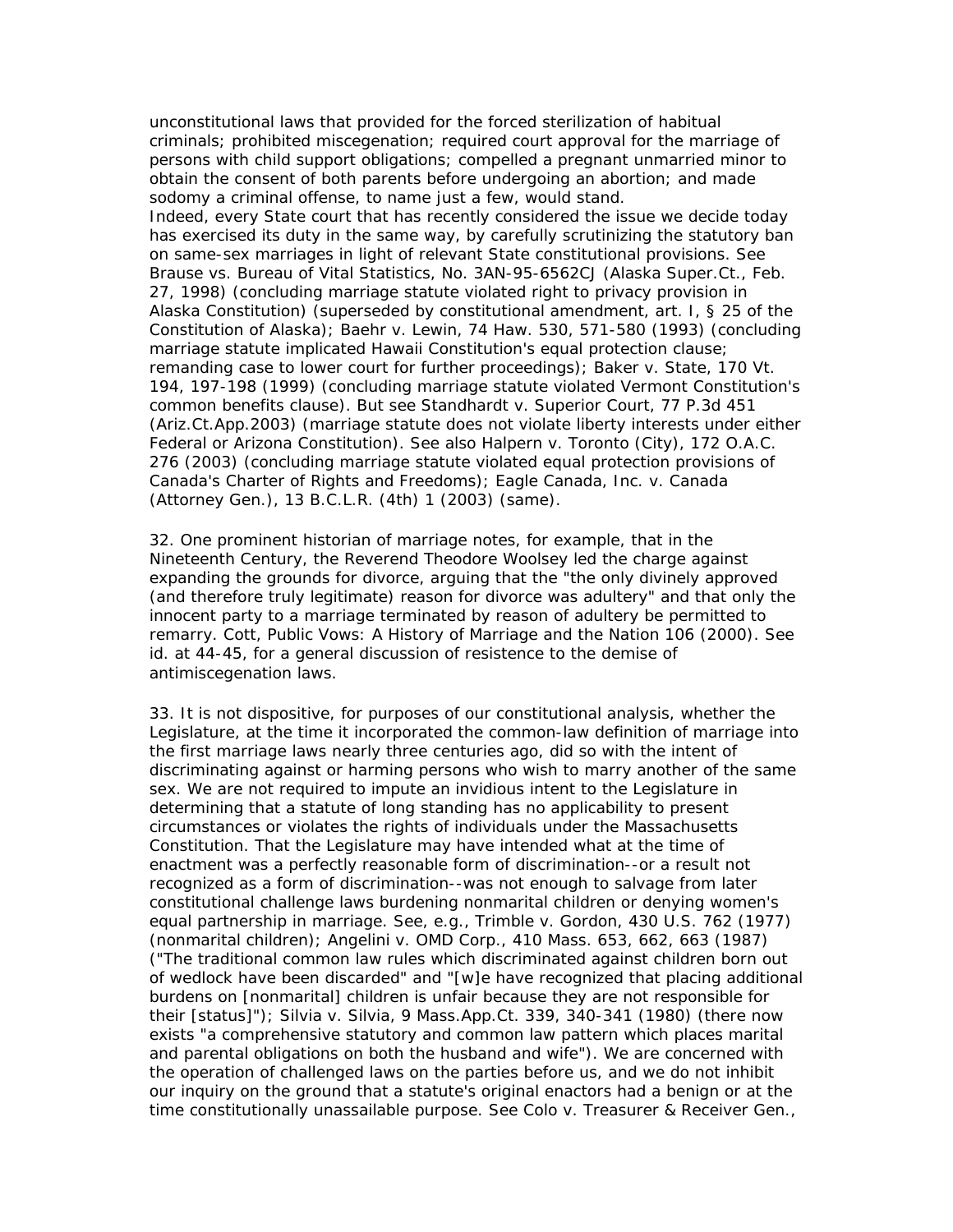378 Mass. 550, 557 (1979), quoting *Walz v. Tax Comm'n of the City of N.Y.,* 397 U.S. 664, 678 (1970) ("the mere fact that a certain practice has gone unchallenged for a long period of time cannot alone immunize it from constitutional invalidity, 'even when that span of time covers our entire national existence and indeed predates it' "); *Merit Oil Co.* v. *Director of Div. on the Necessaries of Life,* 319 Mass. 301, 305 (1946) (constitutional contours of State's regulatory authority coextensive "with the changing needs of society").

34. Similarly, no one argues that the restrictions on incestuous or polygamous marriages are so dependent on the marriage restriction that they too should fall if the marriage restriction falls. Nothing in our opinion today should be construed as relaxing or abrogating the consanguinity or polygamous prohibitions of our marriage laws. See G.L. c. 207, §§ 1, 2, and 4. Rather, the statutory provisions concerning consanguinity or polygamous marriages shall be construed in a gender neutral manner. See *Califano v. Westcott,* 443 U.S. 76, 92-93 (1979) (construing word "father" in unconstitutional, underinclusive provision to mean "parent"); *Browne's Case,* 322 Mass. 429, 430 (1948) (construing masculine pronoun "his" to include feminine pronoun "her"). See also G.L. c. 4, § 6, Fourth ("words of one gender may be construed to include the other gender and the neuter unless such construction would be "inconsistent with the manifest intent of the law-making body or repugnant to the context of the same statute").

1. It makes no difference that the referenced decisions consider the right to marry in the context of the Fourteenth Amendment to the United States Constitution rather than in the context of our Constitution. As explained by the court, *ante* at n. 18, a fundamental right under the Federal Constitution enjoys at least a comparable measure of protection under our State Constitution. See *Moe v. Secretary of Admin. & Fin.,* 382 Mass. 629, 651 (1981).

2. In her separate opinion in *Baker v. State,* 170 Vt. 194, 253 (1999) (Johnson, J., concurring in part and dissenting in part), Justice Johnson described the equal protection defect in Vermont's marriage statutes in a slightly different, but no less persuasive, fashion:

"A woman is denied the right to marry another woman because her would-be partner is a woman, not because one or both are lesbians. Similarly, a man is denied the right to marry another man because his would-be partner is a man, not because one or both are gay. Thus, an individual's right to marry a person of the same sex is prohibited solely on the basis of sex, not on the basis of sexual orientation. Indeed, sexual orientation does not appear as a qualification for marriage under the marriage statutes. The State makes no inquiry into the sexual practices or identities of a couple seeking a license."

3. Some might say that the use of the so-called strict scrutiny formula is too facile in the sense that, once a court focuses on the formula as a dispositional tool, the result is automatically preordained--the statute will fail because the State cannot possibly sustain its heavy burden to overcome the presumption of arbitrary and invidious discrimination. This is not so. See, e.g., *Blixt v. Blixt,* 437 Mass. 649, 656-657 (2002), cert. denied, 537 U.S. 1189 (2003) (concluding G.L. c. 119, § 39D, grandparent visitation statute, furthered compelling State interest in mitigating potential harm to children in nonintact families).

4. The argument, made by some in the case, that legalization of same-sex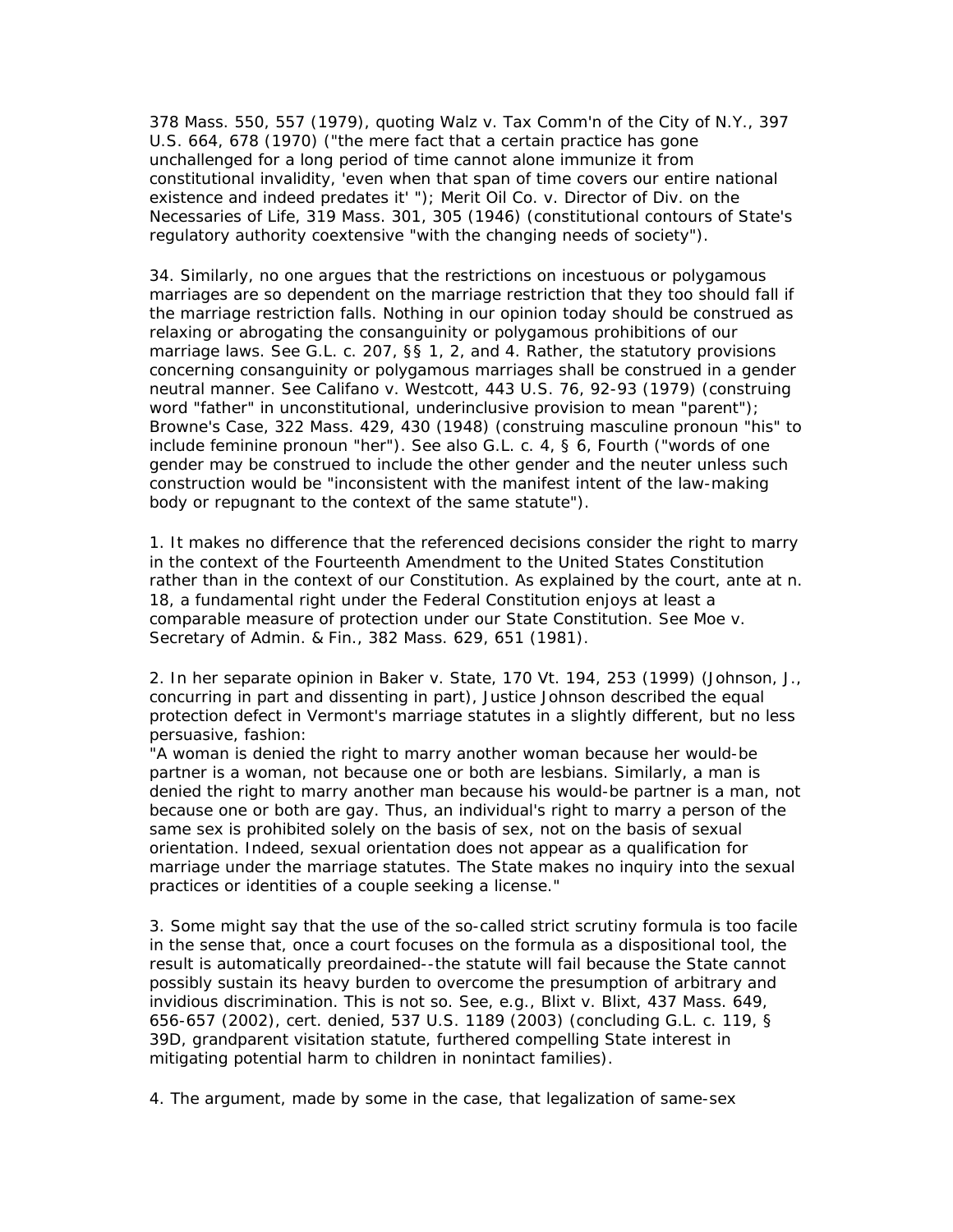marriage in Massachusetts will be used by persons in other States as a tool to obtain recognition of a marriage in their State that is otherwise unlawful, is precluded by the provisions of G.L. c. 207, §§ 11, 12, and 13.

5. Because marriage is, by all accounts, the cornerstone of our social structure, as well as the defining relationship in our personal lives, confining eligibility in the institution, and all of its accompanying benefits and responsibilities, to oppositesex couples is basely unfair. To justify the restriction in our marriage laws by accusing the plaintiffs of attempting to change the institution of marriage itself, terminates the debate at the outset without any accompanying reasoned analysis.

6. Justice Cordy's separate opinion points out, correctly, that, when art. 1 was revised by the people in 1976, it was not then intended to be relied on to approve same sex marriage. *Post* at (Cordy, J., dissenting). (Justice Spina adverts to the same proposition in his separate opinion, *post* at [Spina, J., dissenting] ). Decisions construing the provision cited in Justice Cordy's opinion are interesting, but obviously inapposite because they have not dealt in any significant way with the issue before us. Nonetheless, the separate opinion concludes, from what was intended in 1976, and from various cases discussing art. 1, that the revised provision cannot be used to justify the result I reach.

In so reasoning, the separate opinion places itself squarely on the side of the original intent school of constitutional interpretation. As a general principle, I do not accept the philosophy of the school. The Massachusetts Constitution was never meant to create dogma that adopts inflexible views of one time to deny lawful rights to those who live in another. The provisions of our Constitution are, and must be, adaptable to changing circumstances and new societal phenomena, and, unless and until the people speak again on a specific subject, conformable in their concepts of liberty and equality to what is fair, right, and just. I am cognizant of the voters' intent in passing the amendment to art. 1 in 1976. Were the revision alone the basis for change, I would be reluctant to construe it favorably to the plaintiffs, in view of the amendment's recent passage and the voters' intent. The court's opinion, however, rests in part on well-established principles of equal protection that are independent of the amendment. It is on these principles that I base my opinion.

1. Article 30 of the Massachusetts Declaration of Rights provides that "the judicial [department] shall never exercise the legislative and executive powers ... to the end it may be a government of laws and not of men."

2. Article 1 of the Massachusetts Declaration of Rights, as amended by art. 106 of the Amendments, the Equal Rights Amendment, states: "Equality under the law shall not be denied or abridged because of sex, race, color, creed or national origin."

3. Marriage is the civil union between a single man and a single woman. See *Milford v. Worcester,* 7 Mass. 48, 52 (1810).

1. The one difference that the court acknowledges--that sexual relations between persons of the same sex does not result in pregnancy and childbirth--it immediately brushes aside on the theory that civil marriage somehow has nothing to do with begetting children. *Ante* at--. For the reasons explained in detail in Justice Cordy's dissent, in which I join, the reasons justifying the civil marriage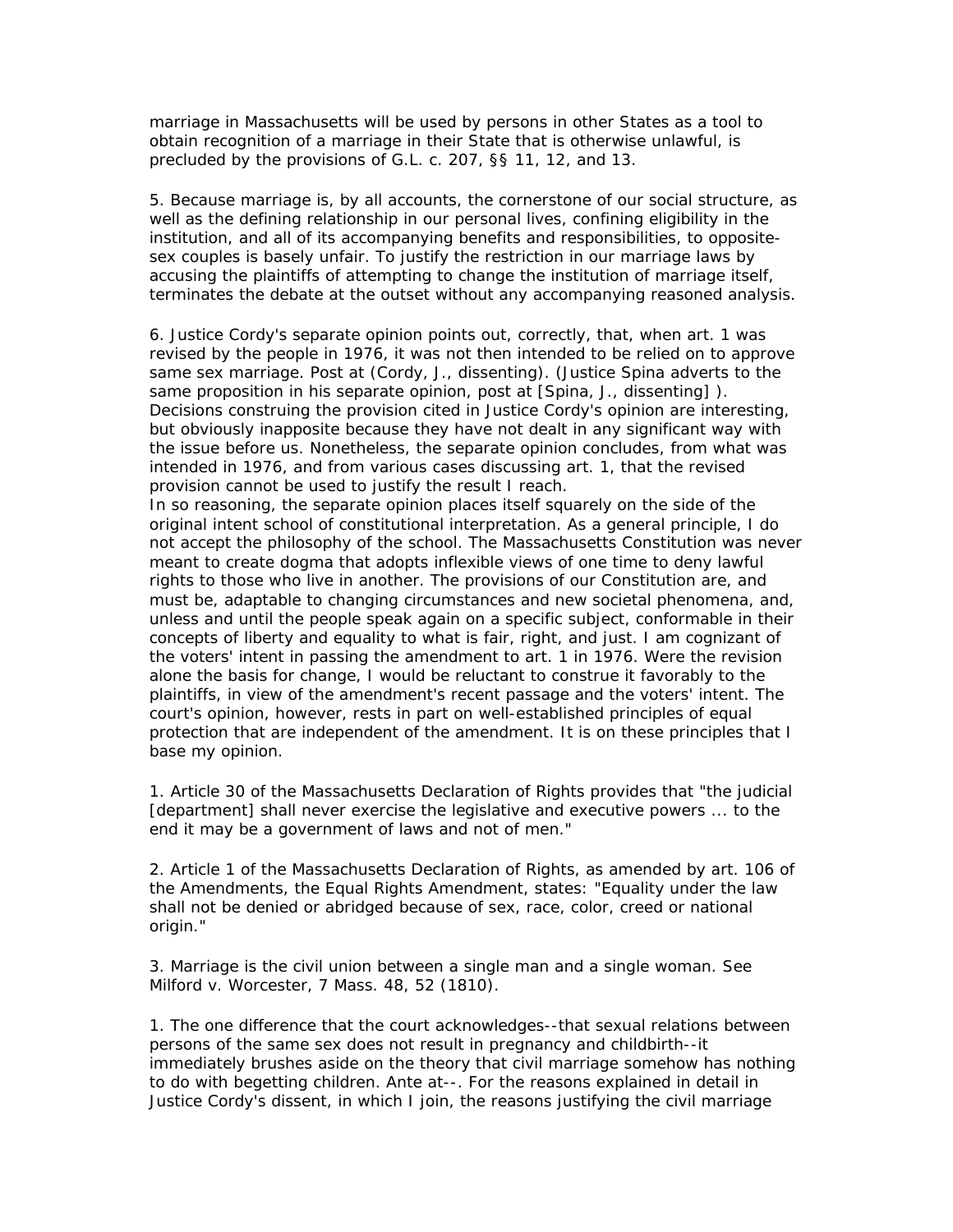laws are inextricably linked to the fact that human sexual intercourse between a man and a woman frequently results in pregnancy and childbirth. Indeed, as Justice Cordy outlines, that fact lies at the core of why society fashioned the institution of marriage in the first place. *Post* at (Cordy, J., dissenting).

1. The rational basis standard applied under the Massachusetts Constitution and the Fourteenth Amendment to the United States Constitution is the same. See *Chebacco Liquor Mart, Inc. v. Alcoholic Beverages Control Comm'n,* 429 Mass. 721, 722-723 (1999).

2. The same semantic sleight of hand could transform every other restriction on marriage into an infringement of a right of fundamental importance. For example, if one assumes that a group of mature, consenting, committed adults can form a "marriage," the prohibition on polygamy (G.L. c. 207, § 4), infringes on their "right" to "marry." In legal analysis as in mathematics, it is fundamentally erroneous to assume the truth of the very thing that is to be proved.

3. Casting the right to civil marriage as a "fundamental right" in the constitutional sense is somewhat peculiar. It is not referred to as such in either the State or Federal Constitution, and unlike other recognized fundamental rights (such as the right to procreate, the right to be free of government restraint, or the right to refuse medical treatment), civil marriage is wholly a creature of State statute. If by enacting a civil marriage statutory scheme Massachusetts has created a fundamental right, then it could never repeal its own statute without violating the fundamental rights of its inhabitants.

4. For example, see G.L. c. 272, §§ 14 and 18, the Massachusetts adultery and fornication statutes.

5. While the facts of *Griswold v. Connecticut,* 381 U.S. 479 (1965), involved a married couple, later decisions clarify that its holding was not premised on the marriage relationship. See *Carey v. Populations Servs. Int'l,* 431 U.S. 678, 687 (1977) (stating that *Griswold* rested on the "right of the *individual* " to be free from governmental interference with child-bearing decisions [emphasis in original] ); *Eisenstadt v. Baird,* 405 U.S. 438, 453- 454 (1972) (same).

6. Contrast *Lawrence v. Texas,* 123 S.Ct. 2472 (2003), in which the United States Supreme Court struck down the Texas criminal sodomy statute because it constituted State intrusion on some of these very choices.

7. The statutes from which our current marriage laws derive were enacted prior to or shortly after the adoption of our Constitution in 1780, and "may well be considered ... as affording some light in regard to the views and intentions of [the Constitution's] founders." *Merriam v. Secretary of the Commonwealth,* 375 Mass. 246, 253 (1978).

8. *Tobin's Case,* 424 Mass. 250, 252-253 (1997) (no fundamental right to receive workers' compensation benefits); *Doe v. Superintendent of Schs. of Worcester,* 421 Mass. 117, 129 (1995) (no fundamental right to education); *Williams v. Secretary of the Executive Office of Human Servs.,* 414 Mass. 551, 565 (1993) (no fundamental right to receive mental health services); *Matter of Tocci,* 413 Mass. 542, 548 n. 4 (1992) (no fundamental right to practice law); *Rushworth v.*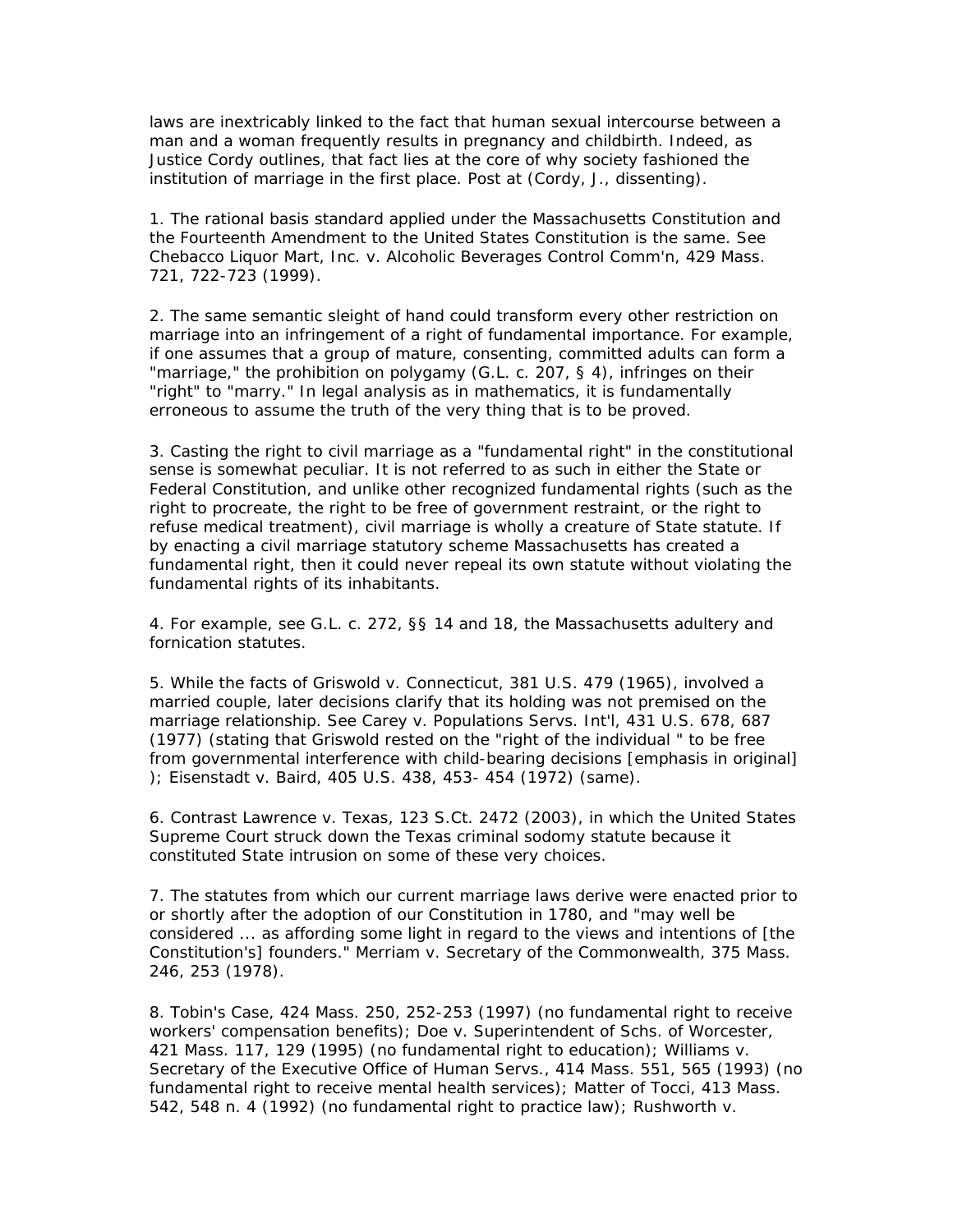*Registrar of Motor Vehicles,* 413 Mass. 265, 269 n. 5 (1992) (no fundamental right to operate motor vehicle); *English v. New England Med. Ctr., Inc.,* 405 Mass. 423, 429 (1989), cert. denied, 493 U.S. 1056 (1990) (no fundamental right to recover tort damages); *Commonwealth v. Henry's Drywall Co.,* 366 Mass. 539, 542 (1974) (no fundamental right to pursue one's business). Cf. *Aime v. Commonwealth,* 414 Mass. 667, 674 n. 10 (1993) (recognizing right to be free from physical restraint "does not involve judicial derivation of controversial 'new' rights from the Constitution"). See generally *Williams v. Secretary of the Executive Office of Human Servs., supra* at 566 (recognizing fundamental right to receive mental health services "would represent an enormous and unwarranted extension of the judiciary into the [Department of Mental Health]'s authority"); *Ford v. Grafton,* 44 Mass.App.Ct. 715, 730-731, cert. denied, 525 U.S. 1040 (1998), quoting *DeShaney v. Winnebago County Dep't of Social Servs.,* 489 U.S. 189, 203 (1989) ("people of Massachusetts may choose by legislation to [provide remedies for "grievous harm"] ... however, 'they should not have [such remedies] thrust upon them by this Court's expansion of the Due Process Clause ...").

9. See *Michael H.* v. *Gerald D.,* 491 U.S. 110, 122-123 & n. 3, 127 (1989) (plurality opinion) (limits on substantive due process rights center on "respect for the teachings of history"); *Griswold v. Connecticut,* 381 U.S. 479, 501 (1965) (Harlan, J., concurring) (same).

10. Compare *Curtis v. School Comm. of Falmouth,* 420 Mass. 749, 756 (1995), cert. denied, 516 U.S. 1067 (1996), quoting *Wisconsin v. Yoder,* 406 U.S. 205, 232 (1972) ("primary role of the parents in the upbringing of their children is now established beyond debate as an enduring American tradition"); *Aime v. Commonwealth, supra* at 676 ("right to be free from governmental detention and restraint is firmly embedded in the history of Anglo-American law"); *Brophy v. New England Sinai Hosp., Inc.,* 398 Mass. 417, 430 (1986) (right to make decisions to accept or reject medical treatment "has its roots deep in our history" and "has come to be widely recognized and respected"); and *Moe v. Secretary of Admin. & Fin.,* 382 Mass. 629, 649 (1981) (characterizing decision whether to bear a child as "hold[ing] a particularly important place in the history of the right of privacy" and finding "something approaching consensus" on right to refuse unwanted infringement of bodily integrity), with *Trigones v. Attorney Gen.,* 420 Mass. 859, 863 (1995), quoting *Medina v. California,* 505 U.S. 437, 445 (1992) (upholding statute that does not "offend some principle of justice so rooted in the tradition and conscience of our people as to be ranked fundamental"); *Three Juveniles v. Commonwealth,* 390 Mass. 357, 364 (1983), cert. denied sub nom. *Keefe v. Massachusetts,* 465 U.S. 1068 (1984) (declining to find fundamental right to child-parent privilege where "[n]either Congress nor the Legislature of any State has seen fit to adopt a rule granting [such] a privilege ..."); *Commonwealth v. Stowell,* 389 Mass. 171, 174 (1983), quoting *Roe v. Wade,* 410 U.S. 113, 152 (1973) (declining to recognize right not "implicit in the concept of ordered liberty").

11. Because of the absence of deep historical roots, every court but one that has considered recognizing a fundamental right to same-sex marriage, has declined to do so.

12. See, e.g., *Standhardt v. Superior Court,* 77 P.3d 451 (Ariz.Ct.App.2003); *Dean v. District of Columbia,* 653 A.2d 307, 333 (D.C.1995) (per curiam) (Ferren, J.,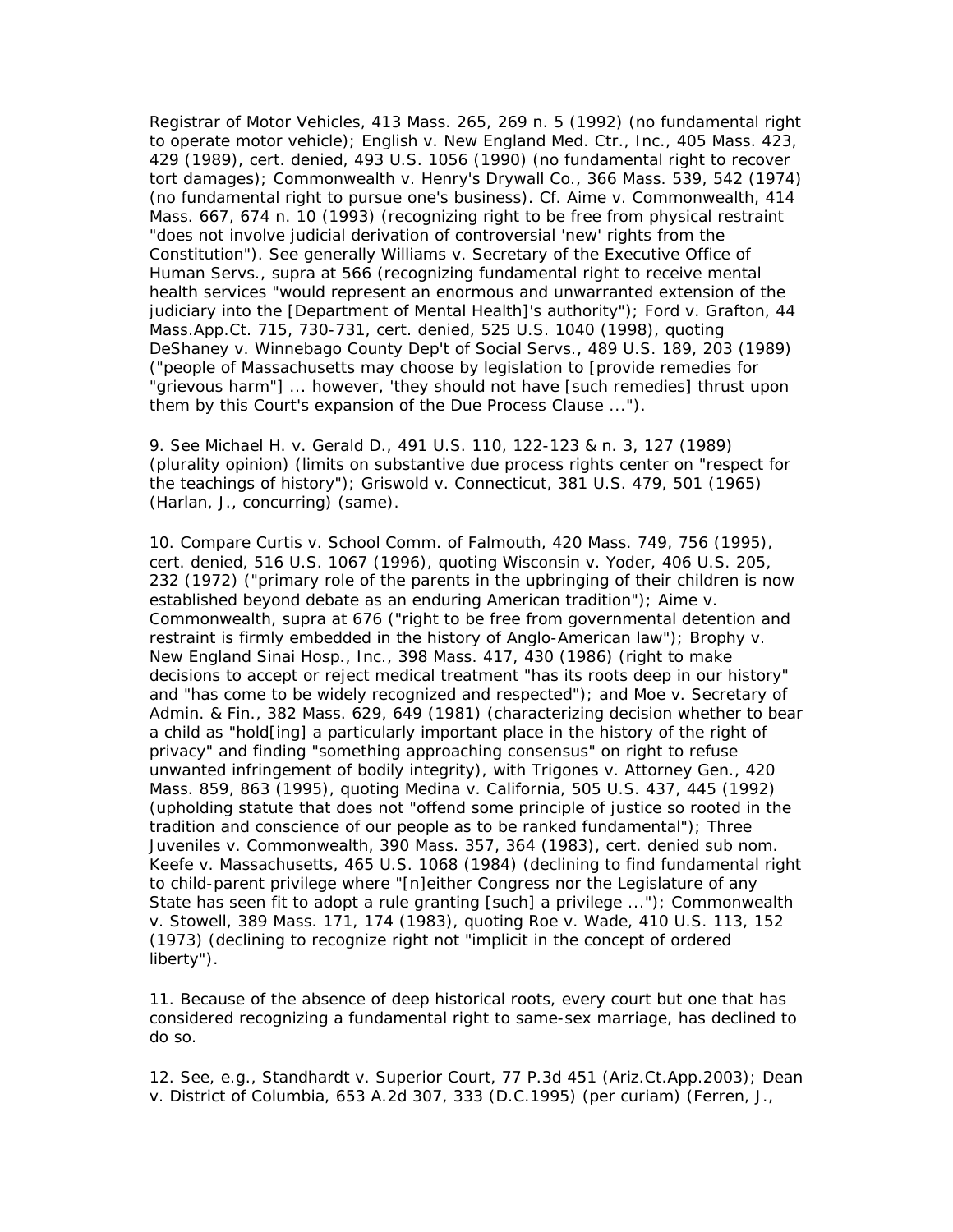concurring in part and dissenting in part); *Baehr v. Lewin,* 74 Haw. 530, 556-557 (1993); *Baker v. Nelson,* 291 Minn. 310, 312-314 (1971); *Storrs v. Holcomb,* 168 Misc.2d 898, 899-900 (N.Y.Sup.Ct.1996), dismissed, 245 A.D.2d 943 (N.Y.1997). The one exception was the Alaska Superior Court, which relied on that State's Constitution's express and broadly construed right to privacy. Brause *vs.* Bureau of Vital Statistics, No. 3AN-95-6562CJ (Alaska Super.Ct. Feb. 27, 1998).

13. Article 106 is referred to as the Equal Rights Amendment.

14. Justice Greaney views *Loving v. Virginia,* 388 U.S. 1 (1967), as standing analogously for the proposition that just as a person cannot be barred from marrying another person because of his or her race, a person cannot be barred from marrying another person because of his or her sex. *Ante* at (Greaney, J., concurring). While superficially attractive, this analogy does not withstand closer scrutiny. Unlike Virginia's antimiscegenation statute, neither the purpose nor effect of the Massachusetts marriage statute is to advantage or disadvantage one gender over the other. This distinction is critical and was central to the *Loving* decision. More fundamentally, the statute at issue burdened marriage with a requirement that was both constitutionally suspect and unrelated to protecting either the underlying purposes or nature of the institution. In contrast, the limitation of marriage to one man and one woman preserves both its structure and its historic purposes.

15. The commission was composed of five State representatives, three State senators and three gubernatorial appointees. All of the gubernatorial appointees were attorneys.

16. The Washington case cited by the commission was *Singer v. Hara,* 11 Wash.App. 247 (1974).

17. Modern DNA testing may reveal actual paternity, but it establishes only a genetic relationship between father and child.

18. The normative relationship between husband and wife has changed markedly due to the overwhelming movement toward gender equality both at home and in the marketplace.

19. The availability of a variety of social welfare programs and public education has in many instances affected the status of the marital family as the only environment dedicated to the care, protection, and education of children.

20. No-fault divorce has made the dissolution of marriage much easier than ever before.

21. "It is important to distinguish the individual interests in domestic relations from the social interest in the family and marriage as social institutions." Pound, Individual Interests in the Domestic Relations, 14 Mich. L.Rev. 177, 177 (1916). The court's opinion blurs this important distinction and emphasizes the personal and emotional dimensions that often accompany marriage. It is, however, only society's interest in the institution of marriage as a stabilizing social structure that justifies the statutory benefits and burdens that attend to the status provided by its laws. Personal fulfilment and public celebrations or announcements of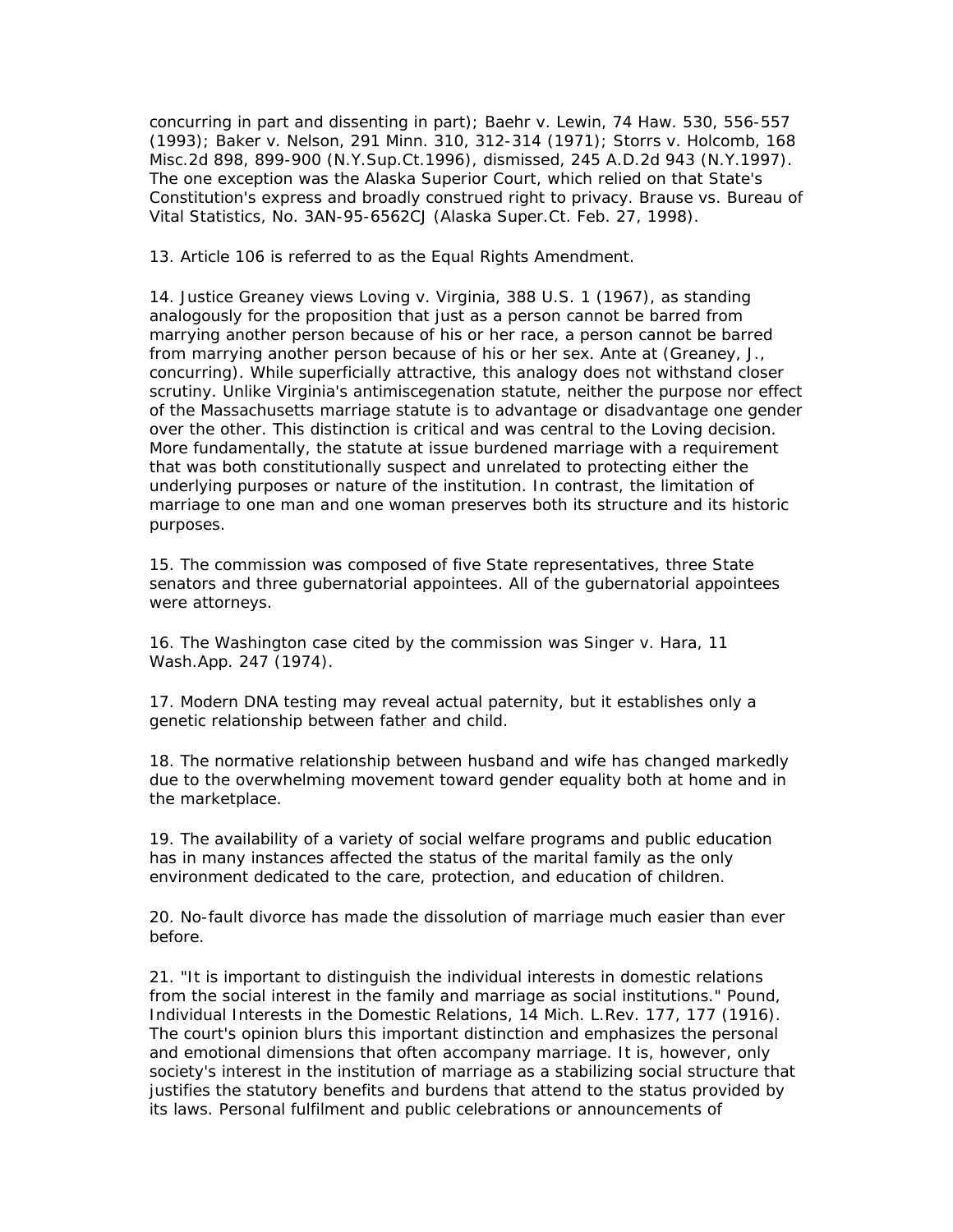commitment have little if anything to do with the purpose of the civil marriage laws, or with a legitimate public interest that would justify them.

22. In support of its conclusion that the marriage statute does not satisfy the rational basis test, the court emphasizes that "[t]he department has offered no evidence that forbidding marriage to people of the same sex will increase the number of couples choosing to enter into opposite-sex marriages in order to have and raise children." *Ante* at. This surprising statement misallocates the burden of proof in a constitutional challenge to the rational basis of a statute (see *supra* at-- ). It is the plaintiffs who must prove that supporting and promoting one form of relationship by providing (as is pointed out) literally hundreds of benefits, could not conceivably affect the decision- making of anyone considering whether to bear and raise a child. The department is not required to present "evidence" of anything.

23. See C.N. Degler, The Emergence of the Modern American Family, in The American Family in Social-Historical Perspective 61 (3d ed.1983); A.J. Hawkins, Introduction, in Revitalizing the Institution of Marriage for the Twenty-First Century: An Agenda for Strengthening Marriage xiv (2002); C. Lasch, Social Pathologists and the Socialization of Reproduction, in The American Family in Social-Historical Perspective, 80 (3d ed.1983); W.J. O'Donnell & D.A. Jones, The Law of Marriage and Marital Alternatives 1 (1982); L. Saxton, The Individual, Marriage and the Family 229-230, 260 (1968); M.A. Schwartz & B.M. Scott, Marriages and Families: Diversity and Change 4 (1994); Wardle, "Multiply and Replenish": Considering Same-Sex Marriage in Light of State Interests in Marital Procreation, 24 Harv. J.L. & Pub. Pol'y 771, 777- 780 (2001); J.Q. Wilson, The Marriage Problem: How Our Culture has Weakened Families 28, 40, 66-67 (2002).

24. See Rodney, Behavioral Differences between African American Male Adolescents with Biological Fathers and Those Without Biological Fathers in the Home, 30 J. Black Stud. 45, 53 (1999) (African-American juveniles who lived with their biological fathers displayed fewer behavioral problems than those whose biological fathers were absent from home); Chilton, Family Disruption, Delinquent Conduct and the Effect of Subclassification, 37 Am. Soc. Rev. 93, 95 (1972) (proportion of youth charged with juvenile offenses who were not living in husband-wife family was larger than comparable proportion of youth charged with juvenile offenses who were living in husband-wife family); Hoffmann, A National Portrait of Family Structure and Adolescent Drug Use, 60 J. Marriage & Fam. 633 (1998) (children from households with both mother and father reported relatively low use of drugs, whereas children from households without their natural mothers and from other family type households had highest prevalence of drug use). See also D. Blankenhorn, Fatherless America: Confronting Our Most Urgent Social Problem 25 (1995).

25. H.B. Biller & J.L. Kimpton, The Father and the School-Aged Child, in The Role of The Father in Child Development 143 (3d ed.1997); H.B. Biller, Fathers and Families: Paternal Factors in Child Development 1-3 (1993); Lynne Marie Kohm, The Homosexual "Union": Should Gay and Lesbian Partnerships be Granted the Same Status as Marriage? 22 J. Contemp. L. 51, 61 & nn.53, 54 (1996) ("[s]tatistics continue to show that the most stable family for children to grow up in is that consisting of a father and a mother").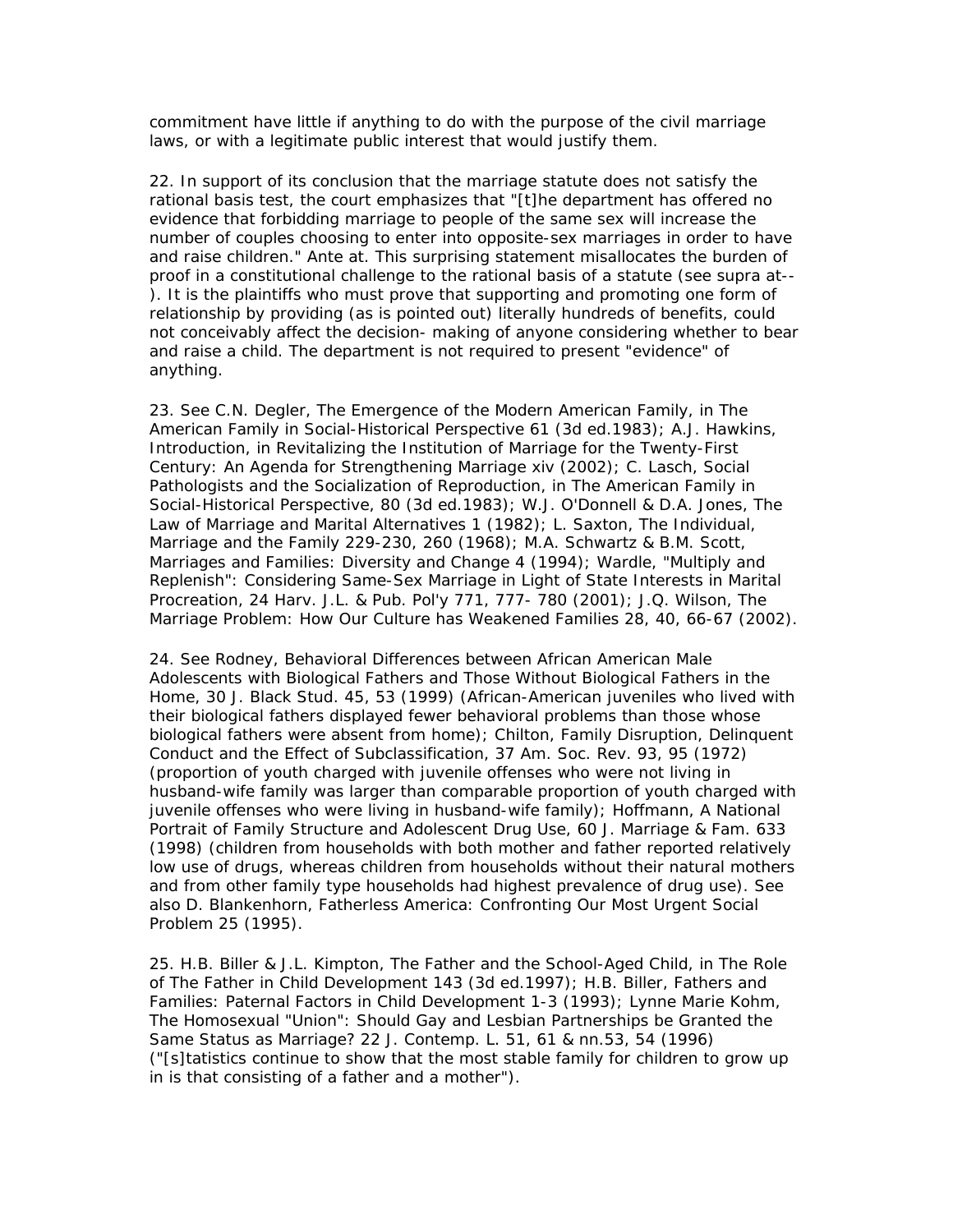26. See, e.g., Patterson, Family Relationships of Lesbians and Gay Men, 62 J. Marriage & Fam. 1052, 1060, 1064-1065 (2000) (concluding that there are no significant differences between children of same-sex parents and children of heterosexual parents in aspects of personal development).

27. See, e.g., Cameron, Homosexual Parents, 31 Adolescence 757, 770-774 (1996) (concluding results of limited study consonant with notion that children raised by homosexuals disproportionately experience emotional disturbance and sexual victimization).

28. See, e.g., Stacey, (How) Does the Sexual Orientation of Parents Matter?, 66 Amer. Soc. Rev. 159, 172, 176-179 (2001) (finding significant statistical differences in parenting practices, gender roles, sexual behavior but noting that "heterosexism" and political implications have constrained research). See also Coleman, Reinvestigating Remarriage: Another Decade of Progress, 62 J. Marriage & Fam. 1288 (2000) (concluding that future studies of the impact of divorce and remarriage on children should focus on "nontraditional" stepfamilies, particularly same-sex couples with children, because the impact of such arrangements have been overlooked in other studies).

29. In Massachusetts, for example, the State's adoption laws were only recently interpreted to permit adoption by same-sex partners. *Adoption of Tammy,* 416 Mass. 205 (1993). It is fair to assume that most of the children affected by that ruling, who properly would be the subject of study in their teenage and adult years, are still only children today.

30. This family structure raises the prospect of children lacking any parent of their own gender. For example, a boy raised by two lesbians as his parents has no male parent. Contrary to the suggestion that concerns about such a family arrangement is based on "stereotypical" views about the differences between sexes, *ante* at n. 28, concern about such an arrangement remains rational. It is, for example, rational to posit that the child himself might invoke gender as a justification for the view that neither of his parents "understands" him, or that they "don't know what he is going through," particularly if his disagreement or dissatisfaction involves some issue pertaining to sex. Given that same-sex couples raising children are a very recent phenomenon, the ramifications of an adolescent child's having two parents but not one of his or her own gender have yet to be fully realized and cannot yet even be tested in significant numbers. But see note 25, *supra,* regarding studies of children raised without parents of each gender.

31. The same could be true of any other potentially promising but recent innovation in the relationships of persons raising children.

32. The plaintiffs also argue that because the State requires insurance companies to provide coverage for diagnosing and treating infertility unrestricted to those who are married, G.L. c. 175, § 47H, limiting marriage to opposite-sex couples is contrary to its currently stated public policy, and, therefore no longer rational. This argument is not persuasive. The fact that the Legislature has seen fit to require that health insurers cover the medical condition of infertility, for all subscribers, is not inconsistent with the State's policy of encouraging and endorsing heterosexual marriage as the optimum structure in which to bear and raise children. There is no rule that requires the State to limit every law bearing on birth and child rearing to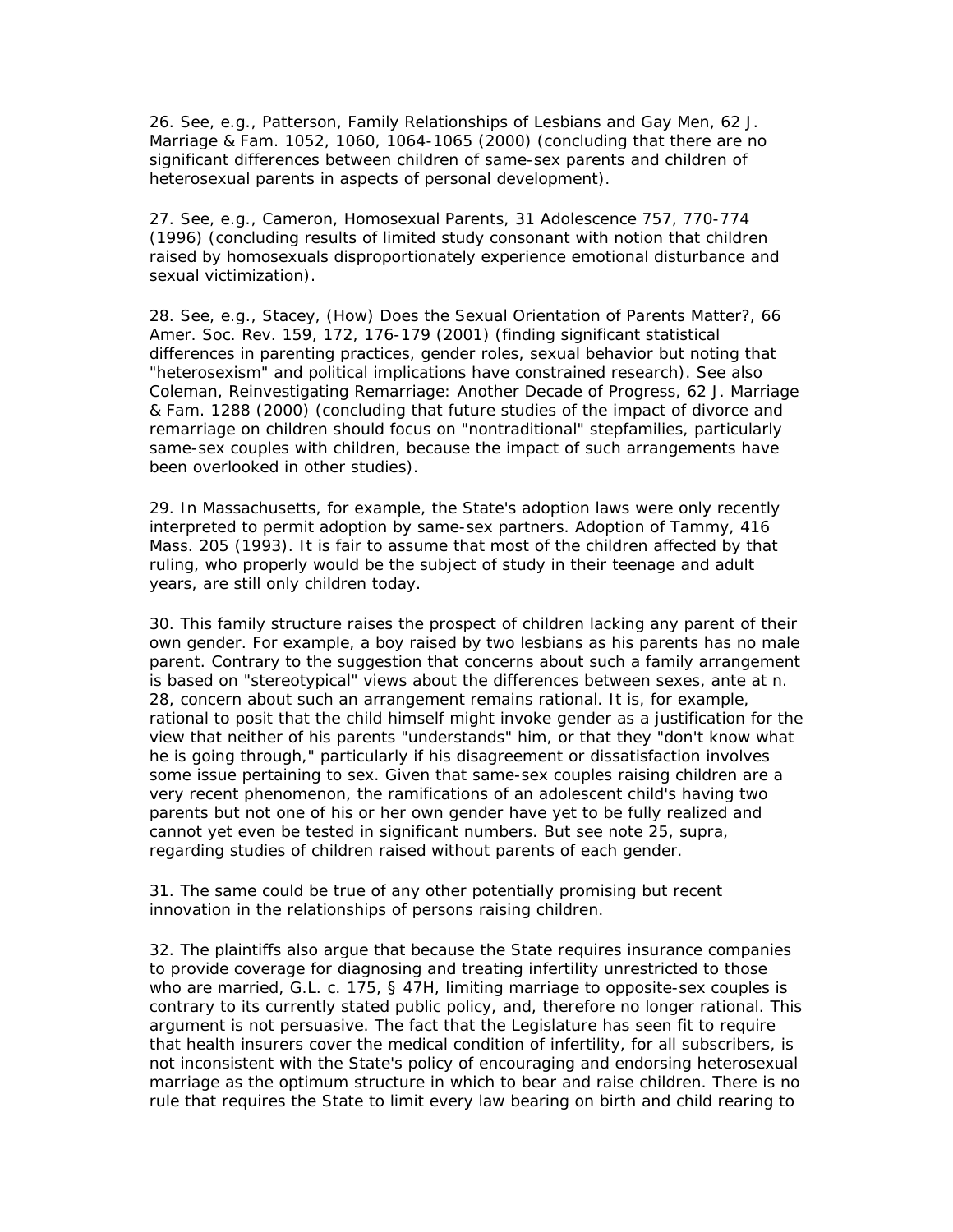the confines of heterosexual marriage in order to vindicate its policy of supporting that structure as optimal. Just as the insurance laws relating to infertility coverage cannot be said to be a State endorsement of childbirth out of wedlock, they cannot be said to represent an abandonment of the State's policy regarding a preference that children be born into and raised in the context of heterosexual marriage.

33. Indeed, just recently, this court reasoned that the Legislature could permissibly conclude that children being raised by single parents "may be at heightened risk for certain kinds of harm when compared with children of socalled intact families," because such children "may not have or be able to draw on the resources of two parents" when having to cope with some form of loss. *Blixt v. Blixt,* 437 Mass. 649, 663, 664 (2002), cert. denied, 537 U.S. 1189 (2003). In that case, the differences between single parents and parents raising a child together sufficed to justify subjecting single parents to the grandparent visitation statute, G.L. c. 119, § 39D. *Id.* at 662-664. Because the statute implicated fundamental parental rights, its classifications had to survive strict scrutiny, *id.* at 660, not the mere rational basis test at issue in today's opinion. The fact that single people can adopt children did not insulate them from differential treatment with respect to their parental rights.

34. Similarly, while the fact that our laws have evolved to include a strong affirmative policy against discrimination on the basis of sexual orientation, have decriminalized intimate adult conduct, and have abolished the legal distinctions between marital and nonmarital children, may well be a reason to celebrate a more open and humane society, they ought not be the basis on which to conclude that there is no longer a rational basis for the current marriage law. See *ante* at. To conclude the latter based on the former threatens the process of social reform in a democratic society. States must be free to experiment in the realm of social and civil relations, incrementally and without concern that a step or two in one direction will determine the outcome of the experiment as a matter of law. If they are not, those who argue "slippery slope" will have more ammunition than ever to resist any effort at progressive change or social experimentation, and will be able to put the lie to the arguments of the proponents of such efforts, that an incremental step forward does not preordain a result which neither the people nor their elected representatives may yet be prepared to accept.

35. The court contends that the exclusive and permanent commitment of the marriage partnership rather than the begetting of children is the sine qua non of civil marriage, *ante* at, and that "the 'marriage is procreation' argument singles out the one unbridgeable difference between same-sex and opposite-sex couples, and transforms that difference into the essence of legal marriage." *Ante* at. The court has it backward. Civil marriage is the product of society's critical need to manage procreation as the inevitable consequence of intercourse between members of the opposite sex. Procreation has always been at the root of marriage and the reasons for its existence as a social institution. Its structure, one man and one woman committed for life, reflects society's judgment as how optimally to manage procreation and the resultant child rearing. The court, in attempting to divorce procreation from marriage, transforms the form of the structure into its purpose. In doing so, it turns history on its head.

The court compounds its error by likening the marriage statute to Colorado's "Amendment 2" which was struck by the United States Supreme Court in *Romer v. Evans,* 517 U.S. 620, 633 (1996). That amendment repealed all Colorado laws and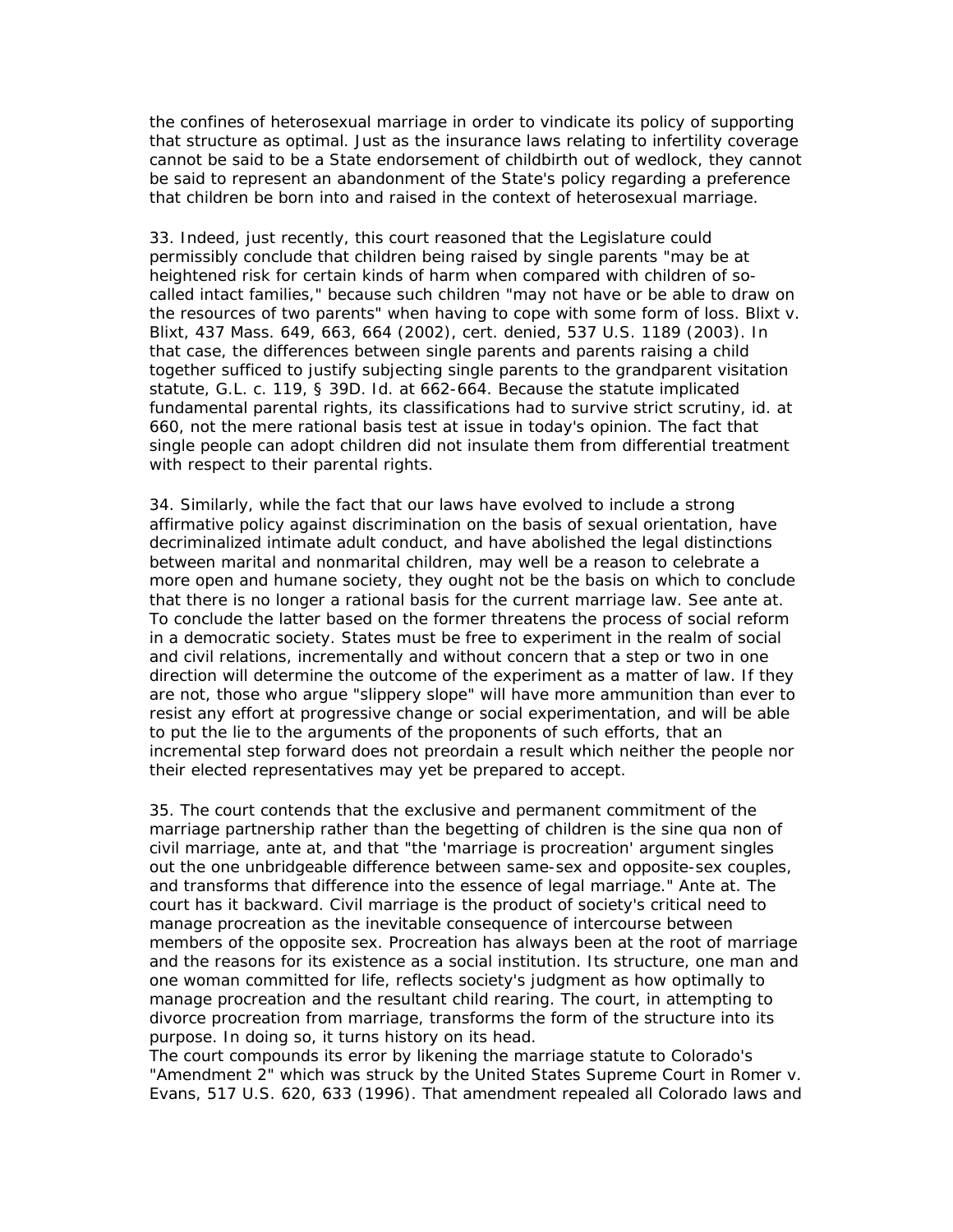ordinances that barred discrimination against homosexuals, and prohibited any governmental entity from adopting similar statutes. The amendment withdrew from homosexuals, but no others, legal protection from a broad range of injuries caused by private and governmental discrimination, "imposing a broad and undifferentiated disability on a single named group." *Id.* at 632. As the Court noted, its sheer breadth seems "inexplicable by anything but animus toward the class it affects." *Id.* The comparison to the Massachusetts marriage statute, which limits the institution of marriage (created to manage procreation) to opposite-sex couples who can theoretically procreate, is completely inapposite.

36. Although the marriage statute is overinclusive because it comprehends within its scope infertile or voluntarily nonreproductive opposite-sex couples, this overinclusiveness does not make the statute constitutionally infirm. See *Massachusetts Fed'n of Teachers v. Board of Educ.,* 436 Mass. 763, 778 (2002) ("Some degree of overinclusiveness or underinclusiveness is constitutionally permissible ..."). The overinclusiveness present here is constitutionally permissible because the Commonwealth has chosen, reasonably, not to test every prospective married couple for fertility and not to demand of fertile prospective married couples whether or not they will procreate. It is satisfied, rather, to allow every couple whose biological opposition makes procreation theoretically possible to join the institution.

37. Concerns about such unintended consequences cannot be dismissed as fanciful or far-fetched. Legislative actions taken in the 1950's and 1960's in areas as widely arrayed as domestic relations law and welfare legislation have had significant unintended adverse consequences in subsequent decades including the dramatic increase in children born out of wedlock, and the destabilization of the institution of marriage. See Nonmarital Childbearing in the United States 1940-99, National Center for Health Statistics, 48 Nat'l Vital Stat. Reps. at 2 (Oct.2000) (nonmarital childbirths increased from 3.8% of annual births in 1940 to 33% in 1999); M.D. Bramlett, Cohabitation, Marriage, Divorce, and Remarriage in the United States, National Center for Health Statistics, Vital & Health Stat. at 4-5 (July 2002) (due to higher divorce rates and postponement of marriage, proportion of people's lives spent in marriage declined significantly during later half of Twentieth Century).

38. "[T]he State retains wide latitude to decide the manner in which it will allocate benefits." *Moe v. Secretary of Admin. & Fin.,* 382 Mass. 629, 652 (1981). To the extent that the Legislature concludes that one form of social relationship is more optimal than another for the bearing and raising of children, it is free to promote and support the one and not the other, so long as its conclusion is rational, and does not discriminatorily burden the exercise of a fundamental right. *Id.* Cf. *Rust v. Sullivan,* 500 U.S. 173, 192-193 (1991) ("Government can, without violating the Constitution, selectively fund a program to encourage certain activities it believes to be in the public interest, without at the same time funding an alternative program which seeks to deal with the problems in another way").

39. Legislatures in many parts of the country continue to consider various means of affording same-sex couples the types of benefits and legal structures that married couples enjoy. For example, in 1999 the California Legislature established the first Statewide domestic partner registry in the nation, and in each of the years 2001, 2002, and 2003 substantially expanded the rights and benefits